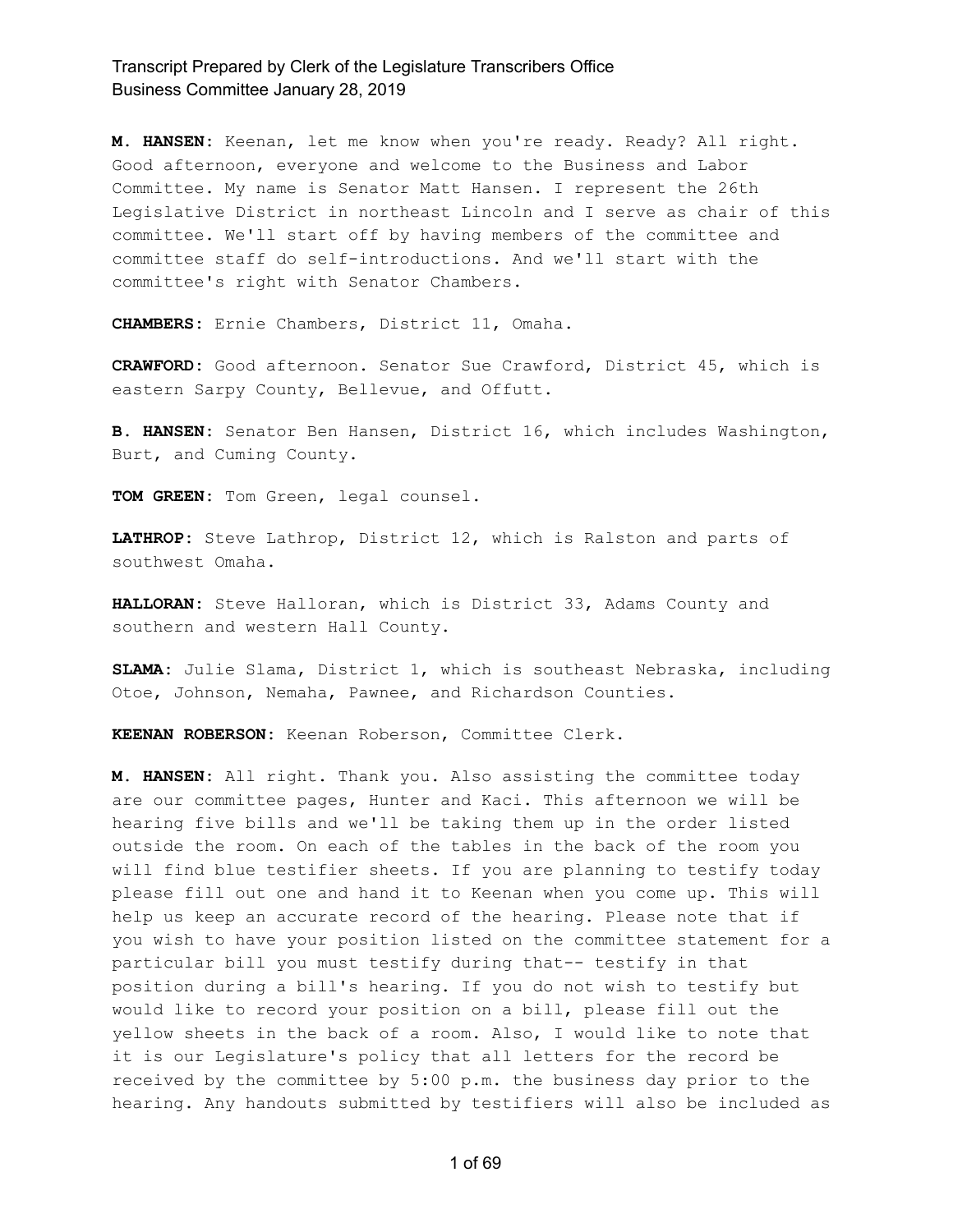part of the record as exhibits. We'd ask if you do have handouts that you please bring nine copies and give them to the page. If you need additional copies the page can help you make more. Testimony for each bill will begin with the introducer's opening statement. After the opening statement we will hear from supporters of the bill, then from those in opposition, followed by those speaking in a neutral capacity. The introducer of the bill will then be given an opportunity to make closing statements if they wish to do so. We ask that you begin your testimony by giving us your first and last name and spelling them for the record. We'll be using a five-minute light system today. When you begin your testimony the light on the table will turn green. The yellow light is your one-minute warning. And when the red light comes on you'll be asked to wrap up your final thoughts. I would also like to remind everyone, including senators, to please turn off or silence your cell phones. With that, we'll begin today's hearing with LB102 and we welcome Senator Wayne.

**WAYNE:** Thank you, Chairman Hansen. My name is Justin Wayne, J-u-s-t-i-n W-a-y-n-e, and I represent Legislative District 13, which is north Omaha and northeast Douglas County. This is a very simple bill. It is truly a cleanup bill. So those who may want to ask questions about how I want athletes to get paid, I defer to Senator Chambers. This bill was originally brought by Senator Chambers and I just saw an area that I can ride his coattails by changing it from Big Twelve to Big Ten since we changed conferences. And with that, I'll answer any questions.

**M. HANSEN:** Thank you. Senator Chambers.

**CHAMBERS:** Rather than say "riding my coattails," see this is football language-- I handed off to Senator Wayne and he's going to carry it on for a touchdown.

**M. HANSEN:** Thank you, Senator. Are there any other questions for Senator Wayne? Seeing none, thank you.

**WAYNE:** Thank you.

**M. HANSEN:** All right. We will now move to testimony on LB102, starting with proponents. Are there any proponents for LB102? Seeing none, is there anybody who wishes to testify in opposition to LB102? Seeing none, is there anybody who wishes to testify neutral in LB102? Seeing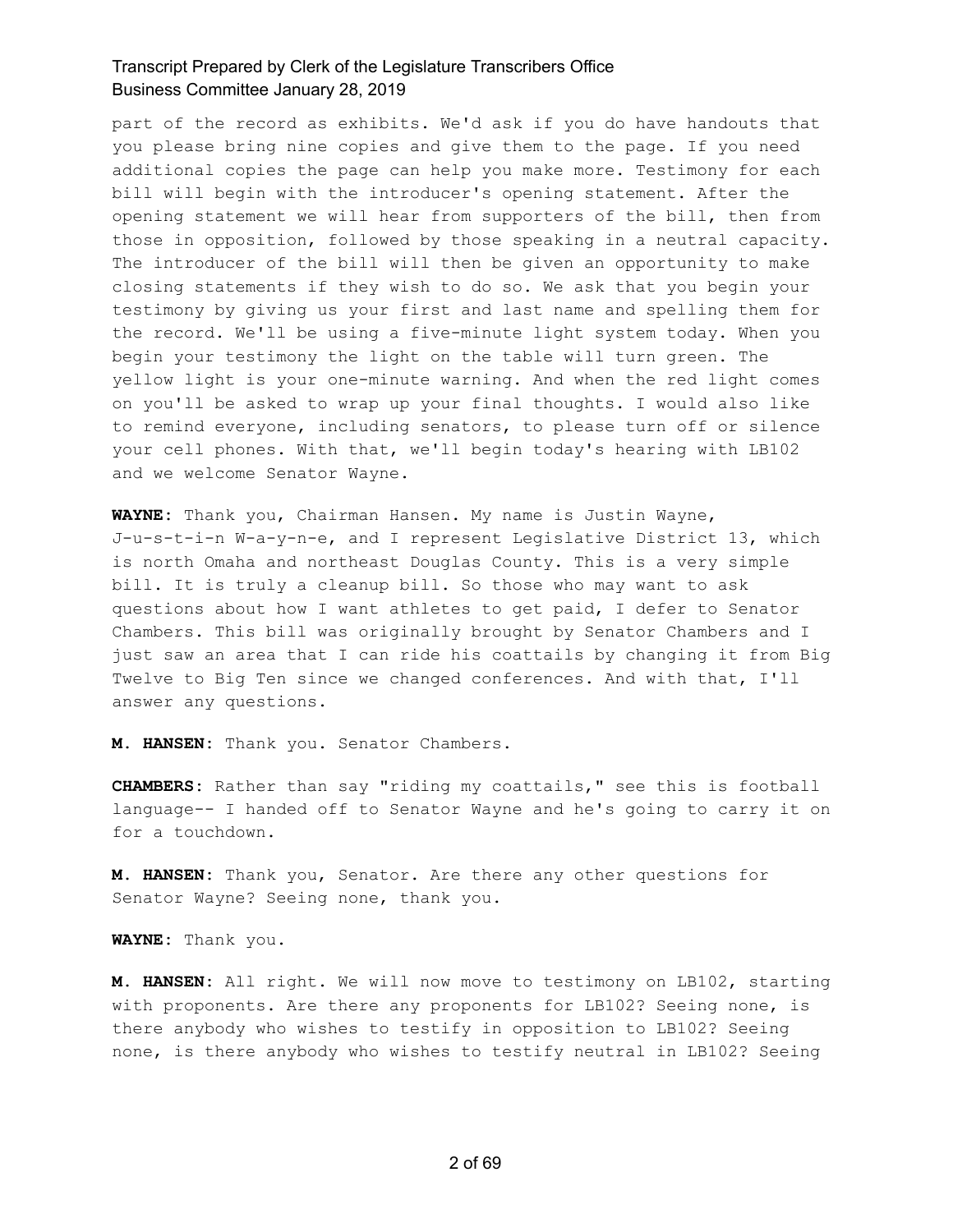none, Senator Wayne, would you like to close? Senator Wayne waives closing.

**HALLORAN:** Could I ask Senator Wayne-- I'm sorry, I didn't realize this was going to go so smoothly.

**M. HANSEN:** Senator Wayne, you've been requested to close anyway.

**HALLORAN:** Just a quick question, Senator. Are there any other states that have adopted this?

**WAYNE:** Yes. Not the exact language, but there are three or four different states who have in different conferences. And at the time when we were in the Big 12 we had Missouri and another state, I believe it was Kansas or Texas, that was a part of that. The key here is once more, in this case, Big Ten states adopt something similar then there'll be a resolution to the NCAA and go from there. Typically that's how it was done, but we never had the majority in the Big 12 to do it. So it's kind of like you're a Convention of States. Once you get more people on board, then it will trigger itself.

**HALLORAN:** But-- but to date there's no others in the Big Ten?

**WAYNE:** I don't believe any in the Big Ten, no.

**M. HANSEN:** Thank you, Senator.

**HALLORAN:** Thank you. That's all I have.

**WAYNE:** Thank you. Now may I?

**M. HANSEN:** Yes. Thank you. Thank you for being understanding. All right, and with that, I have one letter of the record. It's a letter from Director of Athletics, Bill Moos, in support of LB102. With that, we will close the hearing on LB102 and welcome up, Senator Kolterman. Perfect timing. When you're ready.

**KOLTERMAN:** Good afternoon, Chairman Hansen and members of Business and Labor Committee. I'm Senator Mark Kolterman, M-a-r-k K-o-l-t-e-r-m-a-n, I represent the 24th District in the Nebraska Legislature. I'm here today to introduce LB139, a bill which allows general contractors to make an informed decision before hiring individual independent contractors and to clarify workers' compensation coverage in the event of a claim by a subcontractor. As of now, individual independent contractors are not required to carry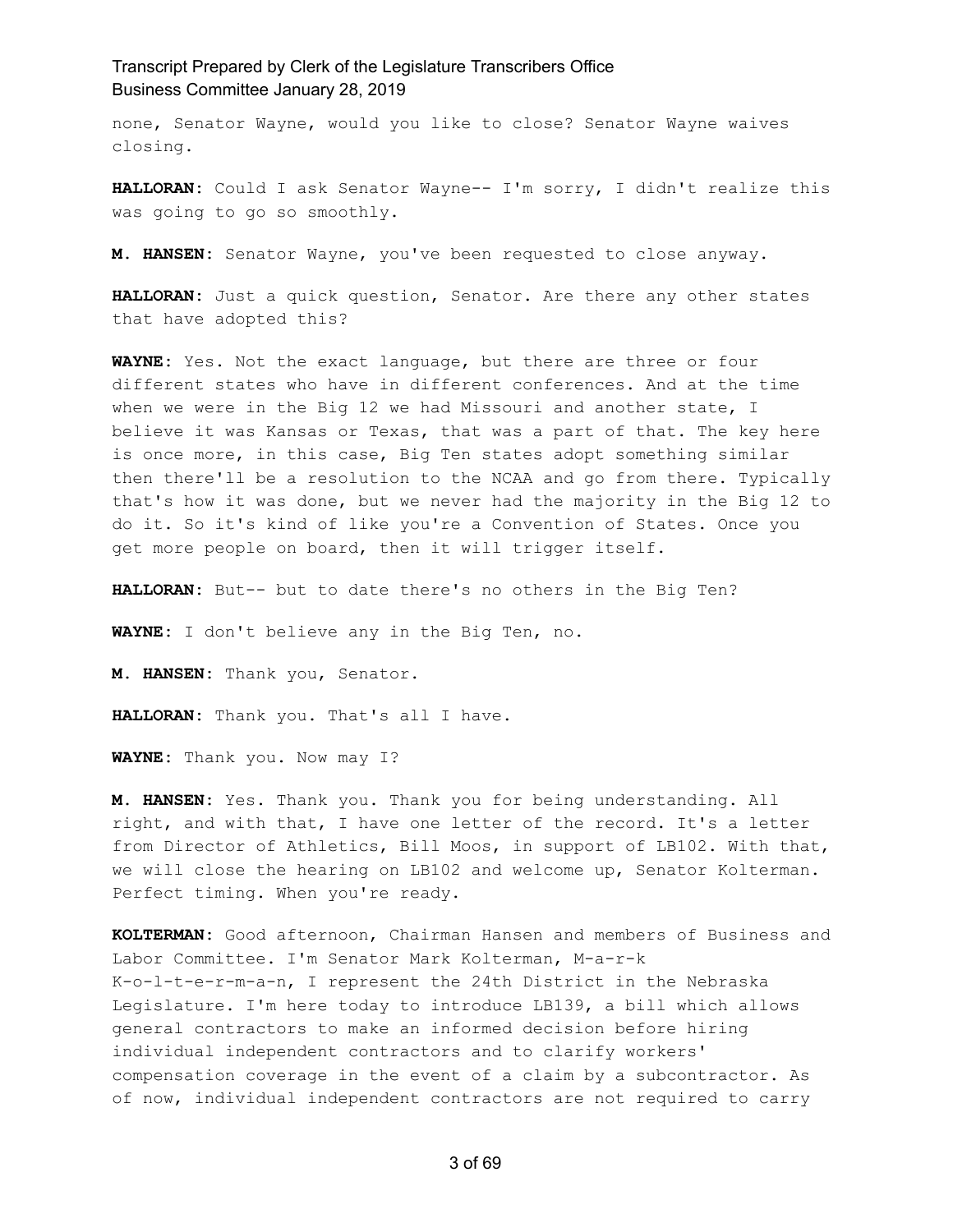workers' compensation insurance on themselves. If an individual independent contractor is injured while working for a general contractor, it's up to the Workers' Compensation Court to determine if the individual independent contractor was actually covered under a workers' comp policy. This leads to uncertainty as a determination of coverage may long after-- may come along after the hiring party purchases work comp insurance. This is-- this exposes a general contractor or agents who choose to purchase workers' comp coverage and their insurance carriers to hundreds of thousands, if not more, of dollars in unforeseen losses in premiums. LB139 seeks to remedy the issue. LB139 will add to the existing Department of Labor's contractor registration on-line database, a third option when a contractor is registering with the department. As of now, an individual independent contractor is only required to select that they carry workers' compensation insurance or they are self-insured. The third option will be the contractor does not carry workers' compensation insurance. This provides clarity for workers' compensation coverage in two ways: By an individual independent contractor selecting themselves, that they do not have insurance, this creates a new legal presumption that the contractor is not eligible for worker's compensation coverage in the event of a claim by the individual independent contractor. And parties that choose to hire an individual independent contractor will be able to consult the registration database prior to hiring and it will allow them to make an informed decision on whether or not to hire a specific, individual independent contractor. We have worked closely with the Department of Labor and they will be able to collect and display on their Web site this information that allows for general contractors to make a more informed decision during their hiring process. With that, I would ask for your support and ask if you have any questions of me. I also have an attorney that deals with this that will be speaking, there will be insurance agents speaking. And I don't-- I don't know if the Department of Labor-- but, as I've said, we've worked closely with them, so.

**M. HANSEN:** Thank you, Senator. Are there questions from the committee? Senator Chambers.

**CHAMBERS:** I'd like to ask Senator Kolterman a question.

**KOLTERMAN:** Yes, sir.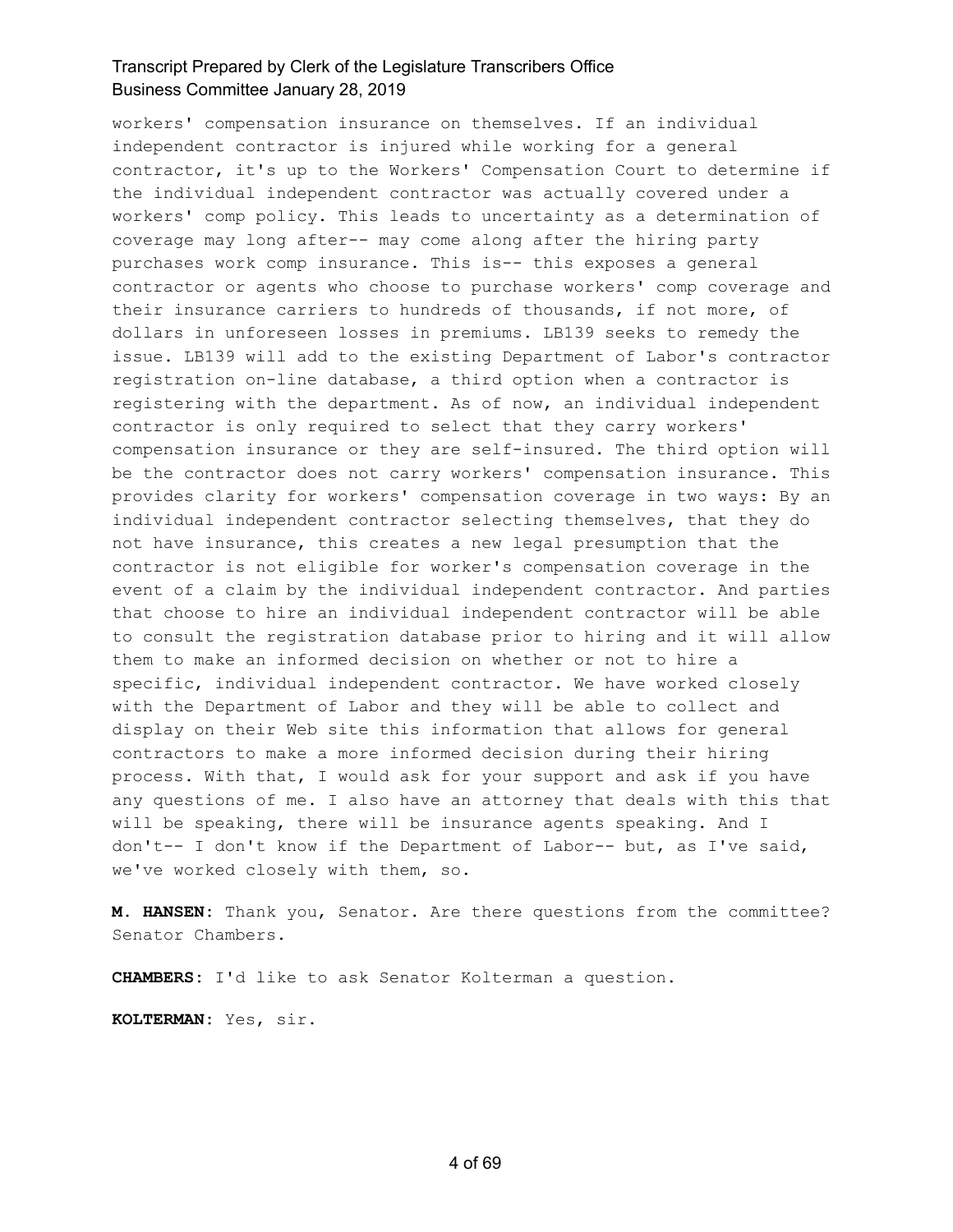**CHAMBERS:** First of all, welcome to the Business and Labor Committee. Seriously, though if an-- if an independent contractor is hired by a general contractor, the general contractor has to have workers' comp?

**KOLTERMAN:** Well, the general contractor, if they have more than one employee they have to carry workers' compensation insurance.

**CHAMBERS:** But the--

**KOLTERMAN:** But it doesn't necessarily have to insure independent contractors.

**CHAMBERS:** So if somebody is working for the independent contractor, that person, if injured on the job, may be-- have no recourse to anybody because the independent contractor does not have it. The general contractor's insurance does not cover the person.

**KOLTERMAN:** It's not intended to. You're correct.

**CHAMBERS:** So that person who is injured in that situation cannot get anything through workers' comp. Is that true?

**KOLTERMAN:** They, they can-- they can purchase a workers' compensation policy on their own if they choose to do so.

**CHAMBERS:** The worker?

**KOLTERMAN:** The worker can. But in many cases your independent contractors that may be a one-person shop choose not to do so. All this does is spells out, by putting a third box on the, on the Web site: Yes, I have it. If, if you're-- first of all, if you're a contractor, you're required by statute to register as a contractor. So when you go to the Department of the Business and Lab-- Department of Labor Web site there's a place to check, yes, I do have workers' compensation. There's another place a check, no, I don't have workers' compensation, but I'm self-employed. And this one would say, no, we do not have workers' compensation.

**CHAMBERS:** You mean self-insured?

**KOLTERMAN:** Well, that's, that's where the question arises. Does their health insurance provide them coverage or not? That's, that's always a question.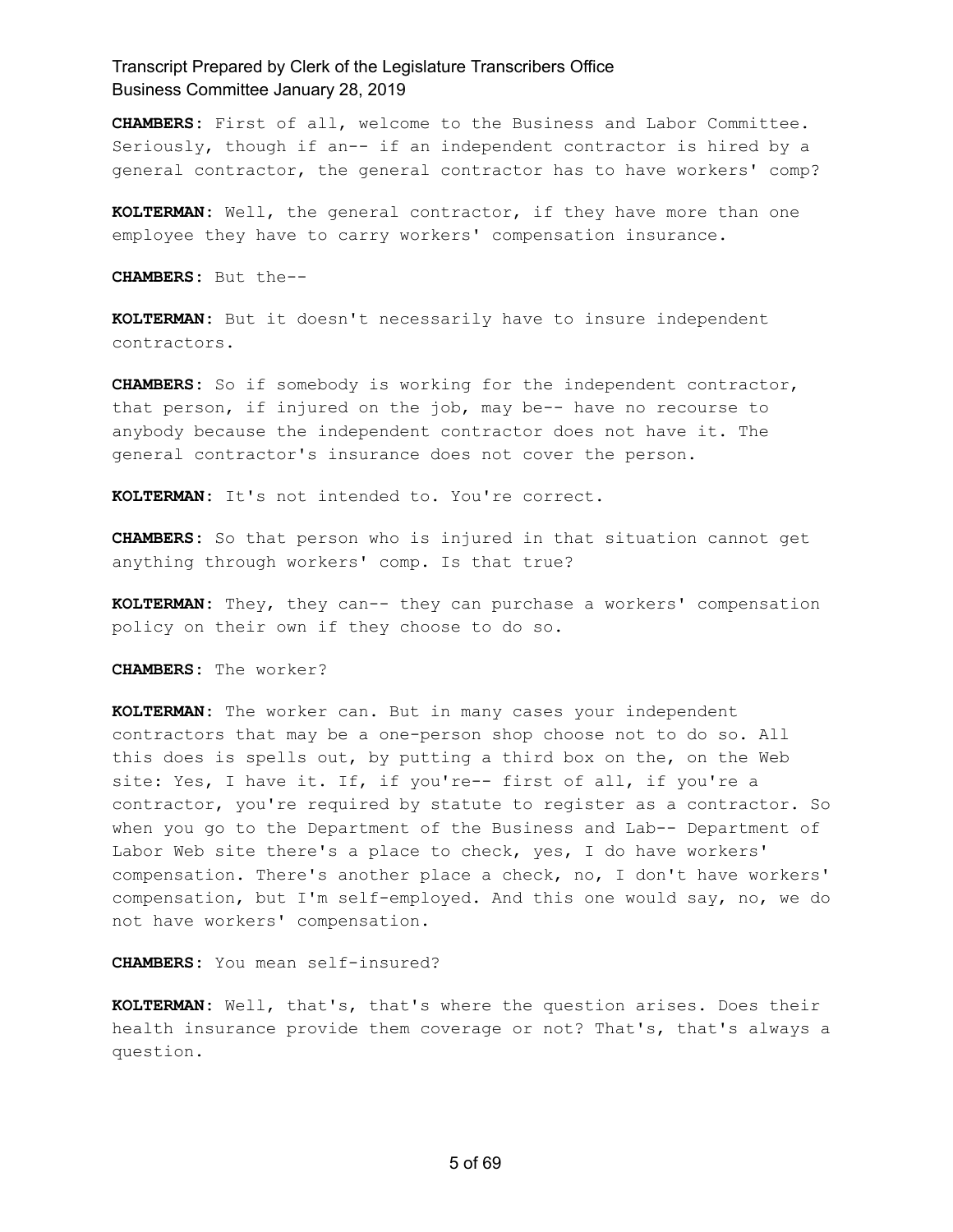**CHAMBERS:** OK.

**KOLTERMAN:** But there are many-- there are many independent contractors that now choose to carry workers' compensation specifically on themselves. But that's not mandated, they just--

**CHAMBERS:** I said I had to ask you a question. You answered it. Thank you.

**KOLTERMAN:** You're welcome. Thank you.

**M. HANSEN:** Thank you, Senators. Are there any other questions? Senator Crawford.

**CRAWFORD:** Thank you, Chairman Hansen. And thank you, Senator Kolterman. So can you give us an example of who would be checking this third box?

**KOLTERMAN:** Well, let's use it-- let's use as an example, we've got a plumber that's a one-man shop. They do plumbing work for a lot of different people on their own. They own their own operation. But let's say we have a general contractor who is short on plumbers and they want to hire them as an independent contractor. There's nothing that prevents them from doing so. And what this would allow would be the general contractor to then go to the Web site and see, no, he doesn't carry workers' compensation. But he can make the decision whether or not he wants to hire that person or not. Another example of this would be some-- and I'm looking at the trades because that's what I'm most familiar with, somebody like a drywaller. If there's a shortage of drywallers and you go out and hire an independent contractor to come in and, and, and they know they're a 1099 employee and they're working for you, there's no presumption that they're going to provide workers' compensation.

**CRAWFORD:** Thank you.

**KOLTERMAN:** This just clarifies the situation. Does-- it really doesn't take away from their ability to purchase if they choose to purchase or whether the contractor wants to take on their liability. That could happen as well, by contract. They could choose to, to insure them, but we're saying that all needs to be worked out ahead of time. That's why we-- if we have this box there, we're going to presume that they don't have work comp because they have to check it.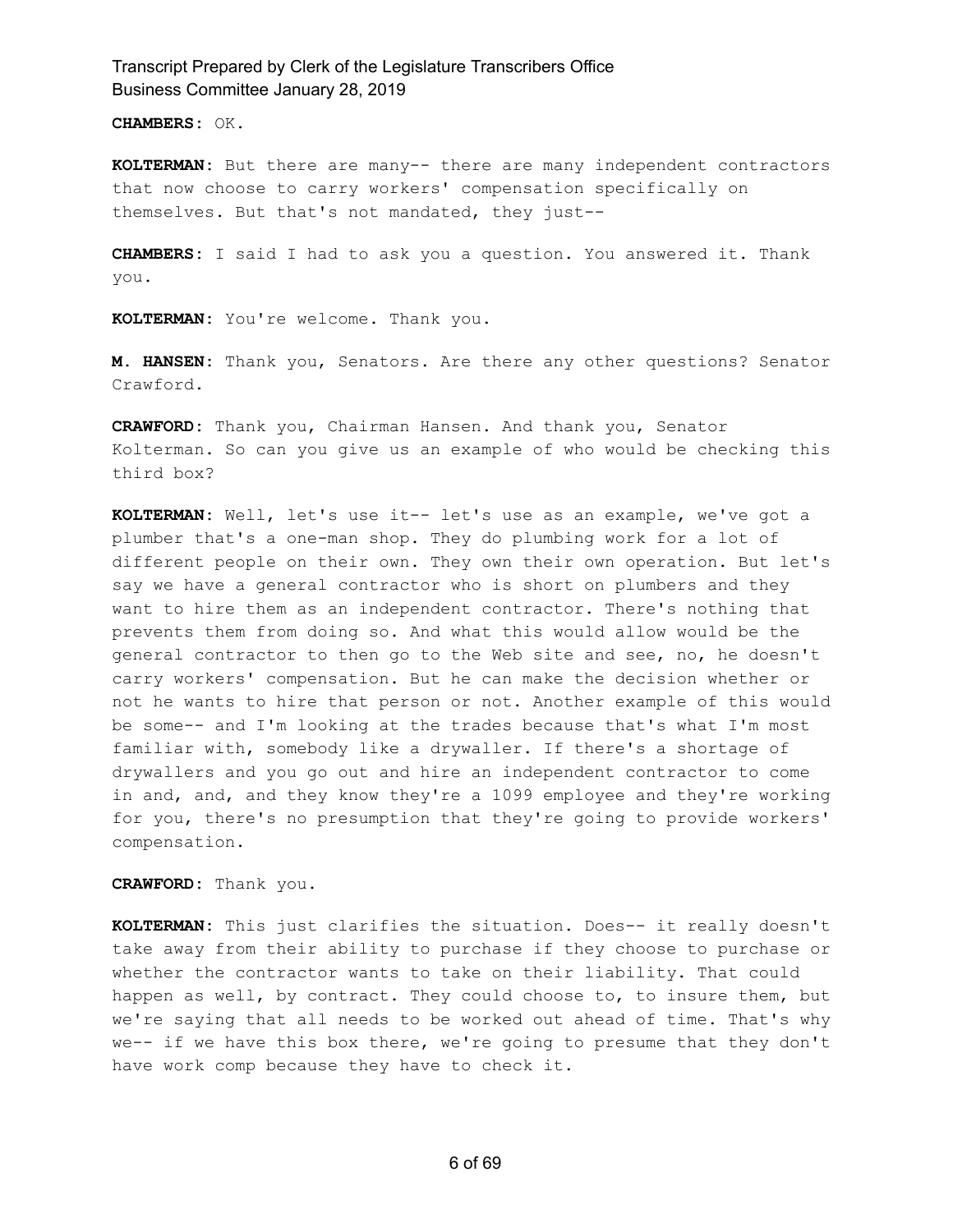**CRAWFORD:** OK. Thank you.

**KOLTERMAN:** You're welcome.

**M. HANSEN:** Thank you, Senators. Any other questions? Seeing none, thank you, Senator Kolterman. All right, we will move to testimony in LB139. We'll take starting with proponents. Welcome.

**MICHAEL O'HARA:** Hello. I'm Michael O'Hara, Michael, M-i-c-h-a-e-l, O'Hara, O-'-H-a-r-a. I'm appearing as a proponent for LB139. I'm an attorney and a registered lobbyist for the Independent Insurance Agents of Nebraska and I'm appearing for them. I want to start by thanking Senator Kolterman for introducing the bill, and thank the Department of Labor for being willing to meet with us multiple times to hear our concerns and see if we could address them. This-- LB139 addresses a recurring problem that the independent insurance agents have, and that is when they're trying to sell insurance to people who want to buy it, to know correctly what's the scope of coverage. What it does is clarify the scope of coverage. Who is, who isn't covered. The act is very narrow. It deals solely with construction trades. So if you're an independent contractor in any area other than the construction trades, this doesn't apply to you. That means there are about 16,000 independent contractors that are covered, and about a little over half of them are actually the people covered by this bill. The problem is those that choose what they are allowed by statute to choose to go bare--not buy insurance--and the person who's engaging them has no real way to know whether that is or isn't in place. And if it's not in place, they should-- the general contractor might choose to purchase insurance or choose to hire someone else. So part of the idea of LB139 is to correct an information failure in the market and create a market pressure to encourage people to buy insurance. And either that would be the independent contractor who is an individual--and it's solely sole proprietors--and they would buy the insurance on themselves or they would work with someone who did buy the insurance ahead of time. It's a rather narrow legal issue and it is intended to prevent the problem of having workers or having persons who are compensated, might be employees, not clearly identified. LB139 would address that and try to prevent it, increasing those that are independent contractors, that are sole proprietors, to buy insurance; create a pressure, market pressure for those to insure-- only hire people who are insured. And in the insurance industry they have an auditing process to discover who is and who isn't an employee. And it would improve those audits because we would more frequently discover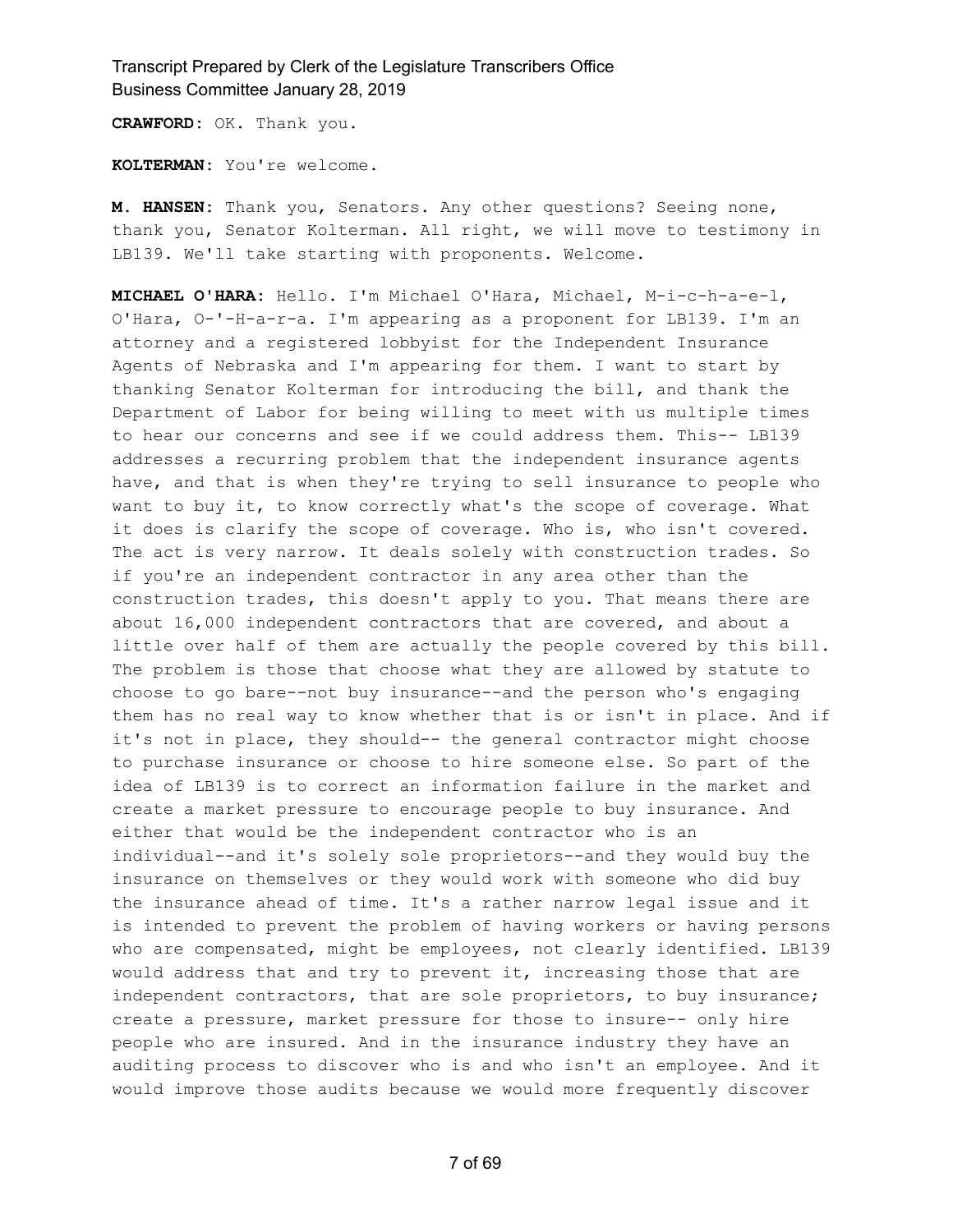who was actually in a context that might be an employee. Central to it is it creates a presumption, legally a presumption proves something. Presumptions can be irrebuttable or rebuttable. This is a rebuttable presumption. Therefore, the law, the ten-point test of who is an employee, who is an independent contractor is still in place. The question is, who is going to have to prove one of those ten points? If you are operating as a separate business, that's one of the ten issues. If you check this box you're helping prove you are operating as a separate business. It doesn't address the other nine points, it doesn't remove the ten-point test. It makes clear who's covered, who's not covered, and that will facilitate increasing people choosing to be covered. On the-- this type of transaction is a different transaction that would motivate it, the presumption that already exists in the law. The presumption in the law is, if you're compensated, you're likely an employee. And then use the ten-point test to decide if you are or aren't. That is in a transaction that historically has been abusive, where persons who really were employers forced upon people who really were employees contracts that said, they're not an employee, it's an independent contractor. That's where that presumption comes from. This presumption is coming from the other direction. In a transaction with the state you will report what you are. So there's no commercial pressure on you and you're the sole proprietor, independent contractor in the construction trades. You're just going to report what you are or aren't doing. I want to address two types of concerns that have been coming up. One is on the presumption, which is on page 2 of the bill-- actually, first page of the bill on line 19. The verb is "may be" and this is one way that you can rebut presumption. You might ask yourself, who would ever, as an insurer, come in after an injury and say you're covered? Well, there are basically three categories. And it might help if you drew yourself a picture. Draw yourself a square and divide it vertically in three pieces. One is employer with worker's comp, and that will be one side. And the other is employer with self-insurance. And a self-insurer might extend coverage to a very good independent contractor. The third group is solo, and that's who we're looking at. They own their own business and we can divide that three ways. The bottom part would be they're classified as an employee--

**M. HANSEN:** Mr., Mr. O'Hara--

**MICHAEL O'HARA:** --with workers' comp--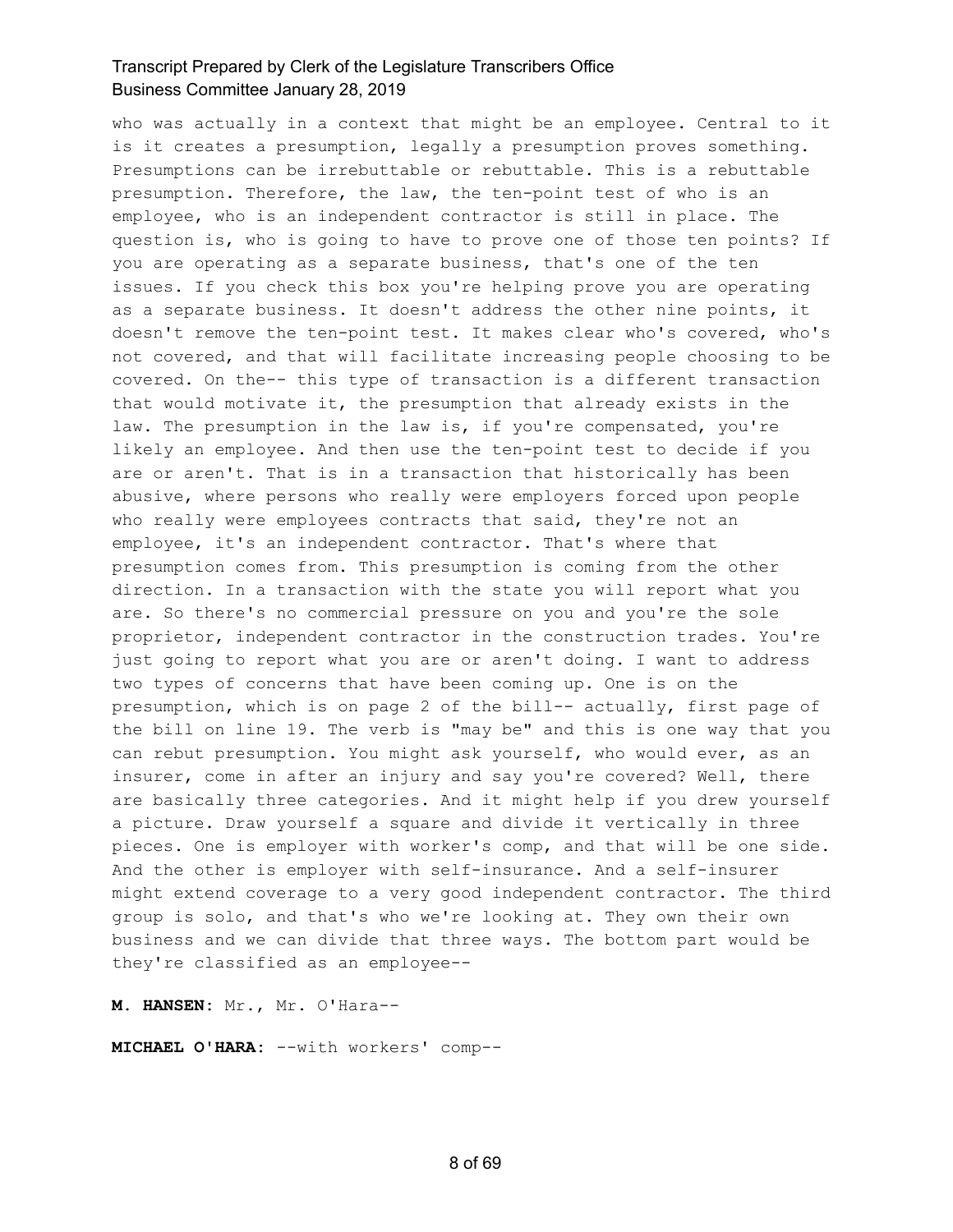**M. HANSEN:** You are hitting your red light, so if you could just wrap up.

**MICHAEL O'HARA:** Right. And the top one is, they've chosen to go bare. And now we know they've chosen to go bare. So the only thing you're looking at, of all the potential employees is one little set. If you have any questions, I'll be glad to answer them. Sorry I ran long.

**M. HANSEN:** Not a problem. Thank you. Are there questions from the committee? Seeing none--

**MICHAEL O'HARA:** Thank you very much.

**M. HANSEN:** Thank you for your time. All right, are there any other proponents for LB139? Welcome.

**TOM CHAMPOUX:** Senator Hansen-- thank you. Senator Hansen and members of the committee, thank you for, for hearing us out on this. I'd like to thank Senator Kolterman for putting forth LB139 as well. My name's Tom Champoux, with UNICO Group, Inc., here in Lincoln, Nebraska. Tom is T-o-m, last name is spelled C-, as in Charlie, -h-a-m-p-o-u-x. I'm the president of UNICO Group, Inc. And I'd like to talk about what distortions that, that exist because of the way things are currently set up. Right now insurance carriers are including the payrolls of independent contractors. Whether they're, they're deemed to be an employee by the ten-point test or an independent contractor, insurance carriers are saying, we're going to include all of that payroll into what's charged for workers' compensation premiums for, for these contractors. And so this is driving premiums up for, for these, for our contractors in the state of Nebraska. Another thing that this causes is it's difficult to bid a job as a contractor if you don't know what your ultimate costs are going to be. And this is creating unexpected costs for, for our contractors out there. It, as was explained at audit times, if there is not insurance for someone who doesn't have to have insurance as an individual independent contractor, the general contractor is getting stuck with that cost. Whether or not it would ultimately have led to a claim as determined by whether they're an employee or an independent contractor, matters not to the insurance carriers. They're charging them for that payroll of that employee. Or-- yes, of that employee. This is leading to unexpected claims for contractors, things they didn't foresee coming because they didn't deem this person as an employee. And it's also leading to claim situations and rising premiums for contractors who didn't think that this, this payroll was going to be included in their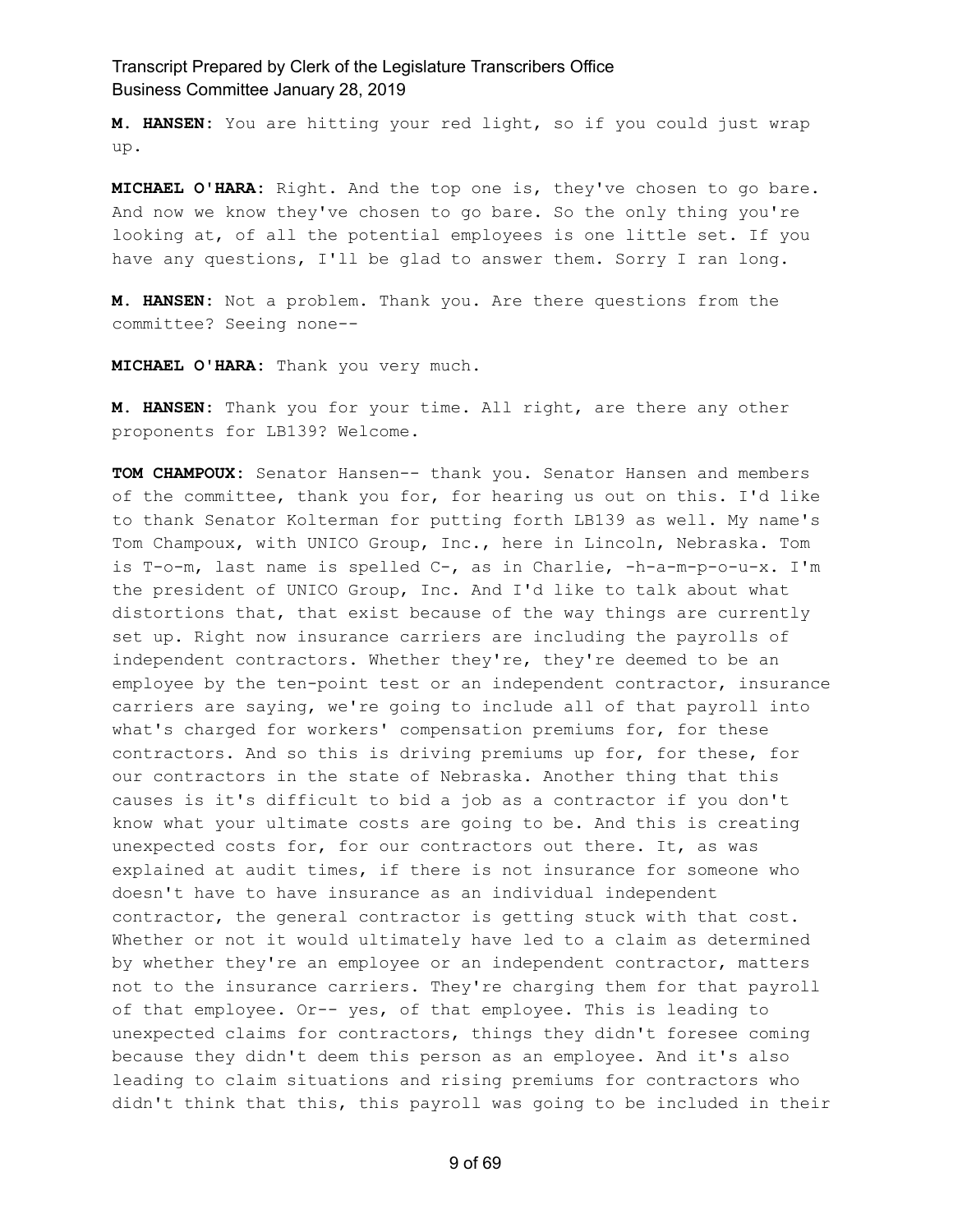workers' compensation premiums. With that, I'm more than happy to answer any questions.

**M. HANSEN:** Thank you, Mr. Champoux. Senator Lathrop.

**LATHROP:** So you just mentioned two things in this justification for this. One is the premiums. And I understand your group is-- are you in, in insurance.

**TOM CHAMPOUX:** I'm an insurance agent, independent insurance agent.

**LATHROP:** And so what you're telling us is that if I'm a general contractor, and say I'm building an office building and I'm bringing in a plumber and I'm bringing in these various contractors, if there's a one-man shop that shows up and they're listed here, your general contractor will have that person included as an employee.

**TOM CHAMPOUX:** Yes, absolutely. Their payroll will be included whether they truly are or not an employee.

**LATHROP:** OK. And what you want to do is devise some way of excluding these independent contractors from the general contractor's liability.

**TOM CHAMPOUX:** What we're trying to do is give the general contractor the ability to see ahead of time whether or not this independent contractor has workers' compensation coverage. So they know how to bid a job. They know whether they're going to get stuck with that claim or not.

**LATHROP:** Just as an aside, do you think it's-- like we're taking their word for it, right?

**TOM CHAMPOUX:** Yeah.

**LATHROP:** So this guy is going to come and he's going to be registered as a contractor and now they're going to ask him, do you have insurance or don't you?

**TOM CHAMPOUX:** Yes.

**LATHROP:** Right? So the first thing that I would note about your bill is that we're going to take their word for it. It may or may not be true. But generally where this is a problem in the, in the, in the employment setting or in the contractor setting is if a person gets hurt, the Workers' Compensation Court will do a ten-point test that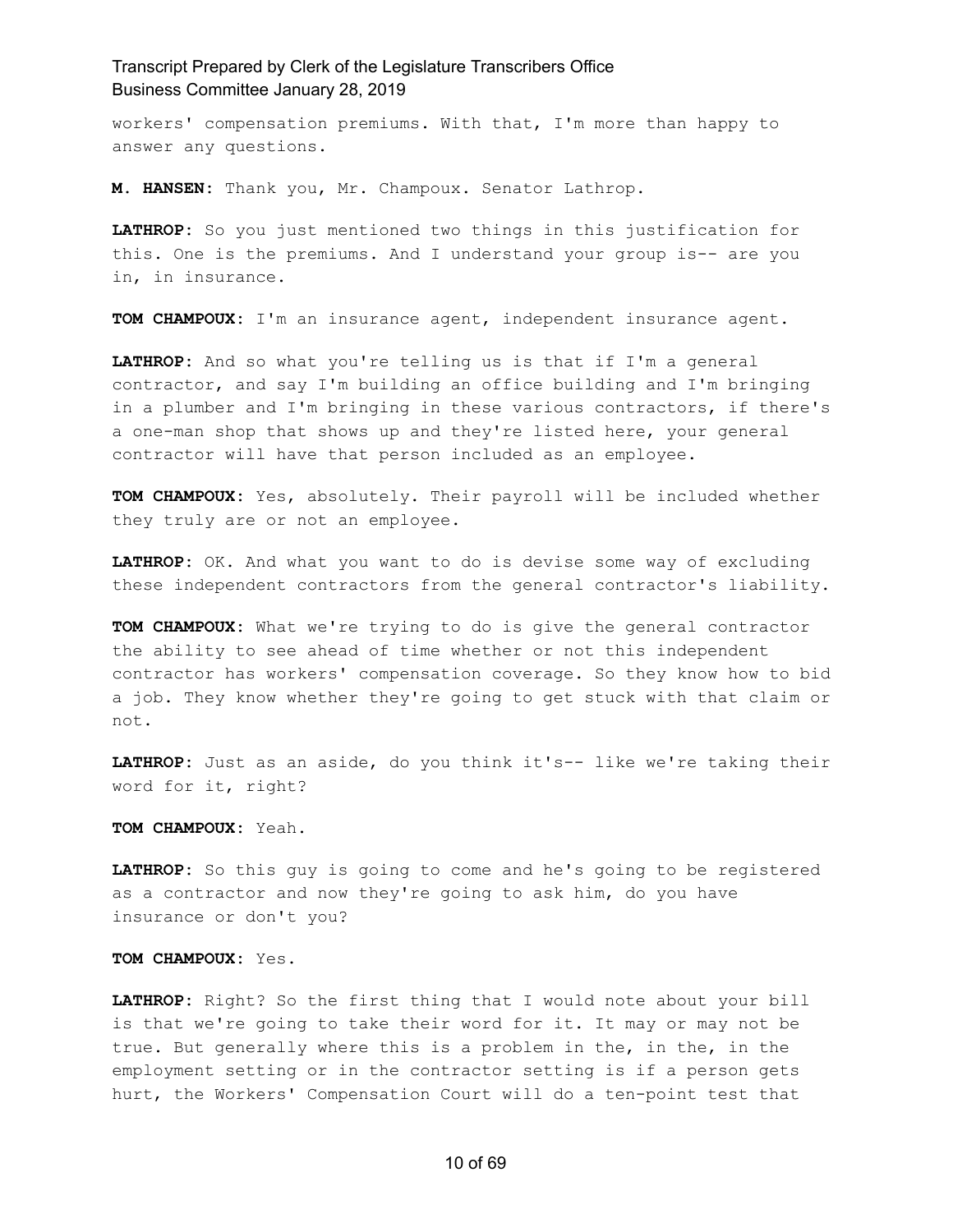you made reference to, to determine I may have somebody working for me that I call an independent contractor. In fact, in every respect I treat him like an employee. I just don't want to bother with covering him for work comp and unemployment and a variety of other things that costs more money, so I just call him an independent contractor. Right?

**TOM CHAMPOUX:** Yes.

**LATHROP:** And our friends over at the Department of Labor, when we tried to get ahead of that practice, went out and just registered these people as independent contractors rather than enforcing the misclassification bill. Right? So they go out-- somebody makes a complaint. The Department of Labor goes out and they may register 25 drywallers all at once as independent contractors, even though as a practical matter they're employees.

**TOM CHAMPOUX:** And we have seen that problem in the insurance world. Absolutely, that's true. What, what we're trying to clarify here with this bill, in, in my opinion, is the difference between the two. At least the, the employer or the general contractor knows ahead of time whether this is truly an independent contractor and whether they have workers' compensation insurance coverage.

**LATHROP:** OK. And I don't have a problem to the extent this helps them establish a fair premium. What I do have a problem with-- and let me give you a hypothetical to illustrate the point because it's something that the-- that I've seen the carpenters dealing with. You'll have one person that shows up on the job who is-- they might call themselves a broker. In reality, they're an employer of 25 drywallers. And you, you talked to the drywallers and all of them-- none of them are employees of that person who says I'm just a broker. They are all taking orders from that person. You know, you go through the ten-point test and, by God, they call them all independent contractors. But they're really employees because they follow that person from job to job. Is, is this going to make it easier for that person who claims all of his employees are independent contractors to get out from under his obligation to cover folks for work comp benefits?

**TOM CHAMPOUX:** No, I absolutely don't see it that way.

**LATHROP:** I'm just trying to understand your bill or the purpose; and I want to be clear or, or, ensure that the record is clear that we're not changing the ten-point test. If you have somebody that comes along and they are calling all their employees independent contractors and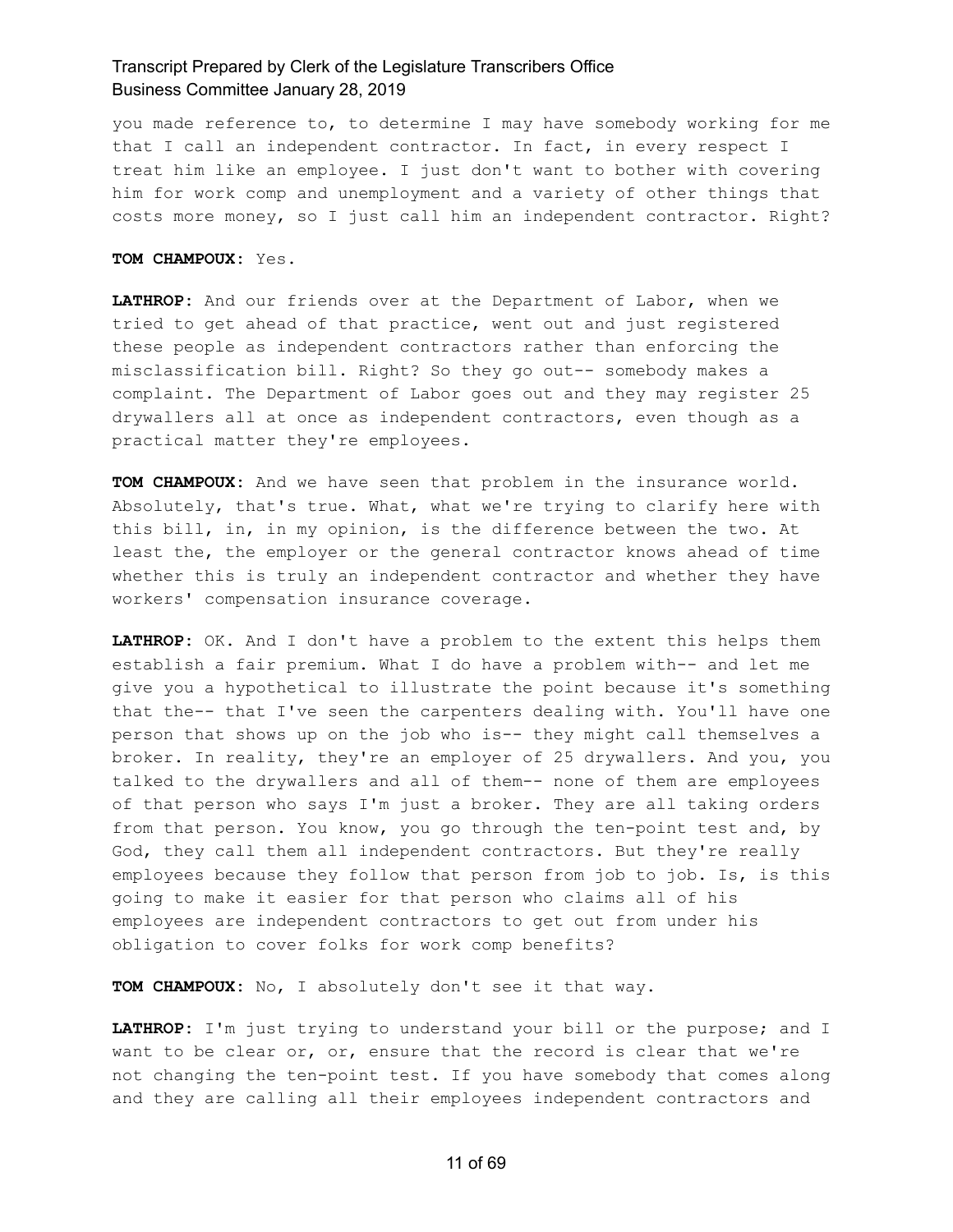even if they're registered and even if they're on this list that the Work Comp Court will still, on a case-by-case basis, determine if someone is in fact an employee and then the employer is going to be responsible for it.

**TOM CHAMPOUX:** It is my understanding that that ten-point test is still going to be in place. It will still determine whether someone is an employee or an independent contractor, absolutely. What you described happening as far as people calling their employees independent contractors, absolutely we've run into that problem. The roofing industry seems to have at least a lot of it.

**LATHROP:** A lot of it is roofing and drywall.

**TOM CHAMPOUX:** Yeah. And-- well, that's not what we want to have happen. We want to have these people be insured if they're truly employees and the ten-point test is absolutely going to continue to exist. I mean, that's my understanding.

**LATHROP:** So to be clear, to be clear this only affects the calculation of premiums and does not affect liability as it currently exists in the workers' compensation statutes.

**TOM CHAMPOUX:** That's my understanding.

**LATHROP:** OK.

**TOM CHAMPOUX:** What this is going to do is clarify who the insurance carriers are going to-- how much their premium they're going to charge, because we definitively know who's an independent contractor and who has work comp or not.

**LATHROP:** But see, when you say definitely, that's where-- that's where I'm getting a little uneasy, because you create a presumption and you say it definitively tells us who is and who isn't. And that's inconsistent with the concept of the ten-point test established by our court for determining who's an independent contractor from who's an employee.

**TOM CHAMPOUX:** Yeah. And, and that's a good point. You're, you're spot-on with that. The ten-point test will still exist. This is going to allow people to take a look at a registry and see if an independent contractor-- an individual independent contractor has workers' compensation coverage or do they not. So they can price a bid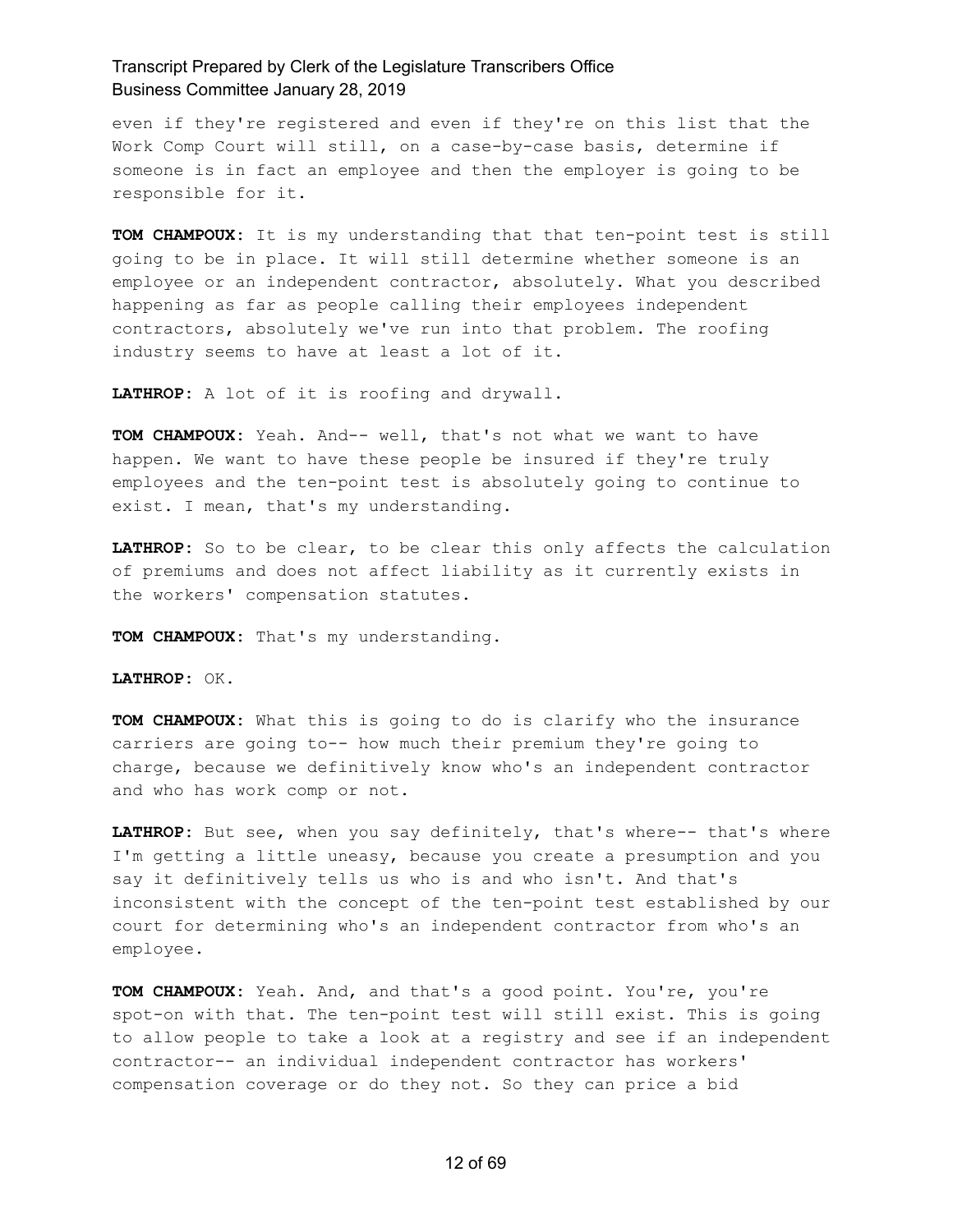accordingly and know what we're dealing with, if we're going to have to include that payroll in the general's payroll. Does that help?

**LATHROP:** OK. OK. So just to be perfectly clear, and perhaps to belabor the point, because it's important to me, is that this affects premiums but does not affect liability in any respect.

**TOM CHAMPOUX:** That's my understanding.

**LATHROP:** OK. Thank you.

**M. HANSEN:** Thank you, Senator Lathrop. Senator Ben Hansen had a question.

**B. HANSEN:** So maybe I could shoot off of Senator Lathrop's questioning here. This almost makes it a little more clear to determine who isn't an independent contractor. Like one of the points of the ten points is to have your own insurance. This kind makes it a little more clear from the Department of Labor's standpoint who, who is and who is not an independent contractor, because this is one of the points and they have it down in writing now. They had to kind of put it in pencil, one of the purposes as well.

**TOM CHAMPOUX:** Absolutely.

**B. HANSEN:** Yeah. Because you also have to purchase your own equipment, make your own hours. You can take orders from somebody still, but then you still have to do all these other points along with it, so. I just want to make sure that's also kind of one of the benefits I think of having this, is that it clarifies the Department Labor standards for determining who is and who isn't an independent contractor. OK, along with the premium stuff. OK?

**M. HANSEN:** Thank you, Senator Hansen. Other questions? I saw Senator Crawford.

**CRAWFORD:** Thank you, Chairmen Hansen. And thank you for being here to testify. So I don't understand how it would impact your-- reduce your premiums without reducing your liability. So I guess I'm still-- have similar concerns to Senator Lathrop's concerns about what it does in terms of liability for a worker.

**TOM CHAMPOUX:** OK. So individual independent contractors don't have to carry workers' compensation on themselves in Nebraska. If they truly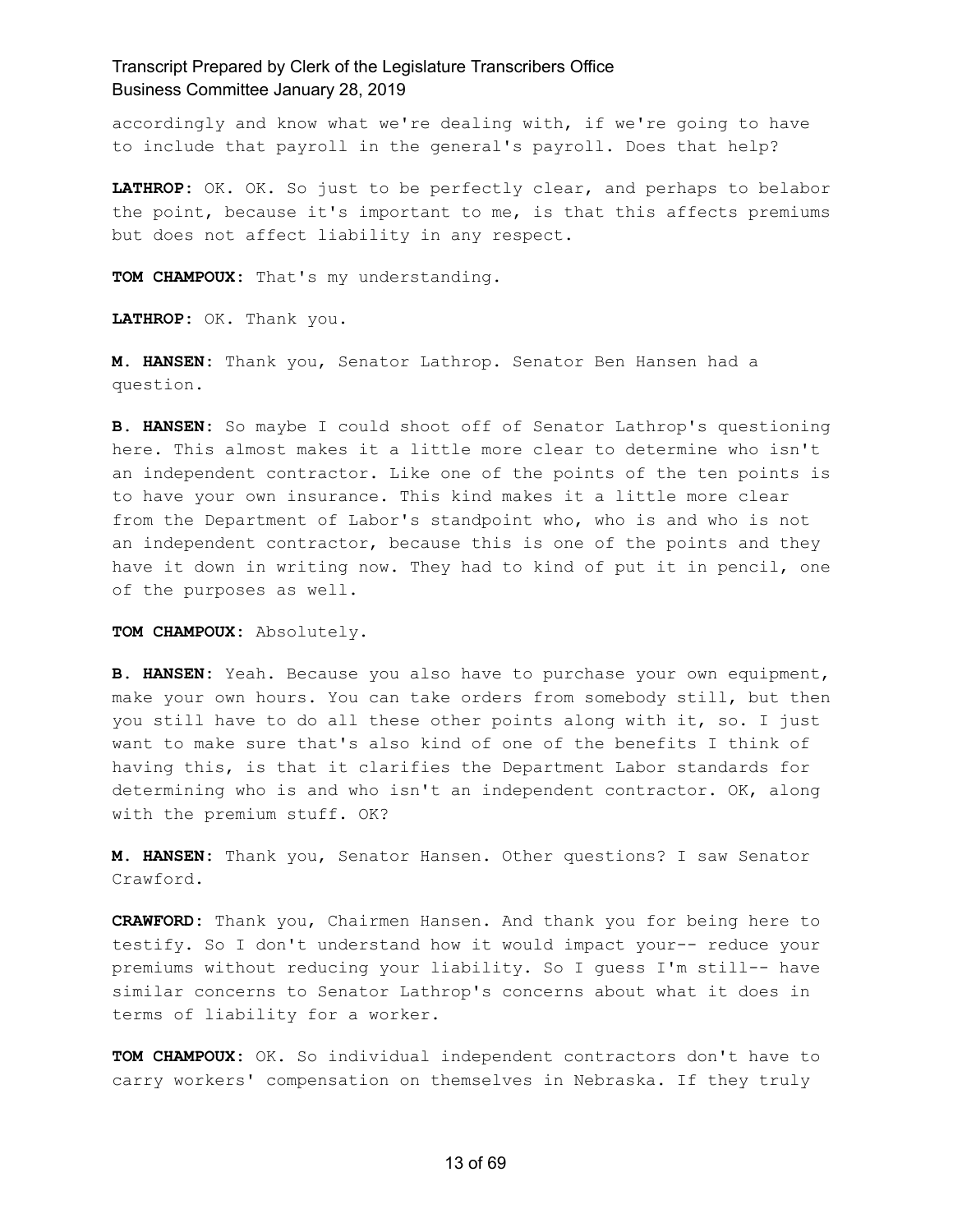are that, then a general contractor does not have to include their payroll in what drives their workers' compensation premiums.

**CRAWFORD:** But they, but they do sometimes now because they're worried that they're not-- they won't-- they will be liable for them--

**TOM CHAMPOUX:** Yes.

**CRAWFORD:** -- with the ten-point test.

**TOM CHAMPOUX:** So the insurance carrier is saying, whether they meet this ten-point test or not, we're going to charge you for that, that person's payroll. Does that help?

**CRAWFORD:** Correct. But then you're saying this will cause them to not pay for that liability. I guess I'm-- but then on the other hand you're saying it doesn't change the liability. So I don't know how those two could both be true.

**TOM CHAMPOUX:** Yeah. As far as liability goes for workers' compensation, that's determined by this ten-point test. My point is that the insurance carriers at the end of the day don't care whether they're going to have the liability or not. They're going to charge a premium for that. And for those times that they're deemed an employee, they're going to pay, you know, for the claims in those particular cases. But you're also dealing with a whole bunch of truly independent contractors then who are causing premiums to rise and there's never going to be a claim paid out of that, if that, if that helps clear that one up. Did that help?

**CRAWFORD:** OK. Thank you.

**LATHROP:** So I was-- I thought we had it worked out before you answered Senator Hansen's question. And this does not affect the ten-point test in any respect. Is that true?

**TOM CHAMPOUX:** That's as I understand it, yes.

**LATHROP:** And this is purely to assist underwriting as they try to establish my premium as a general contractor for who is going to be insured.

**TOM CHAMPOUX:** Yes.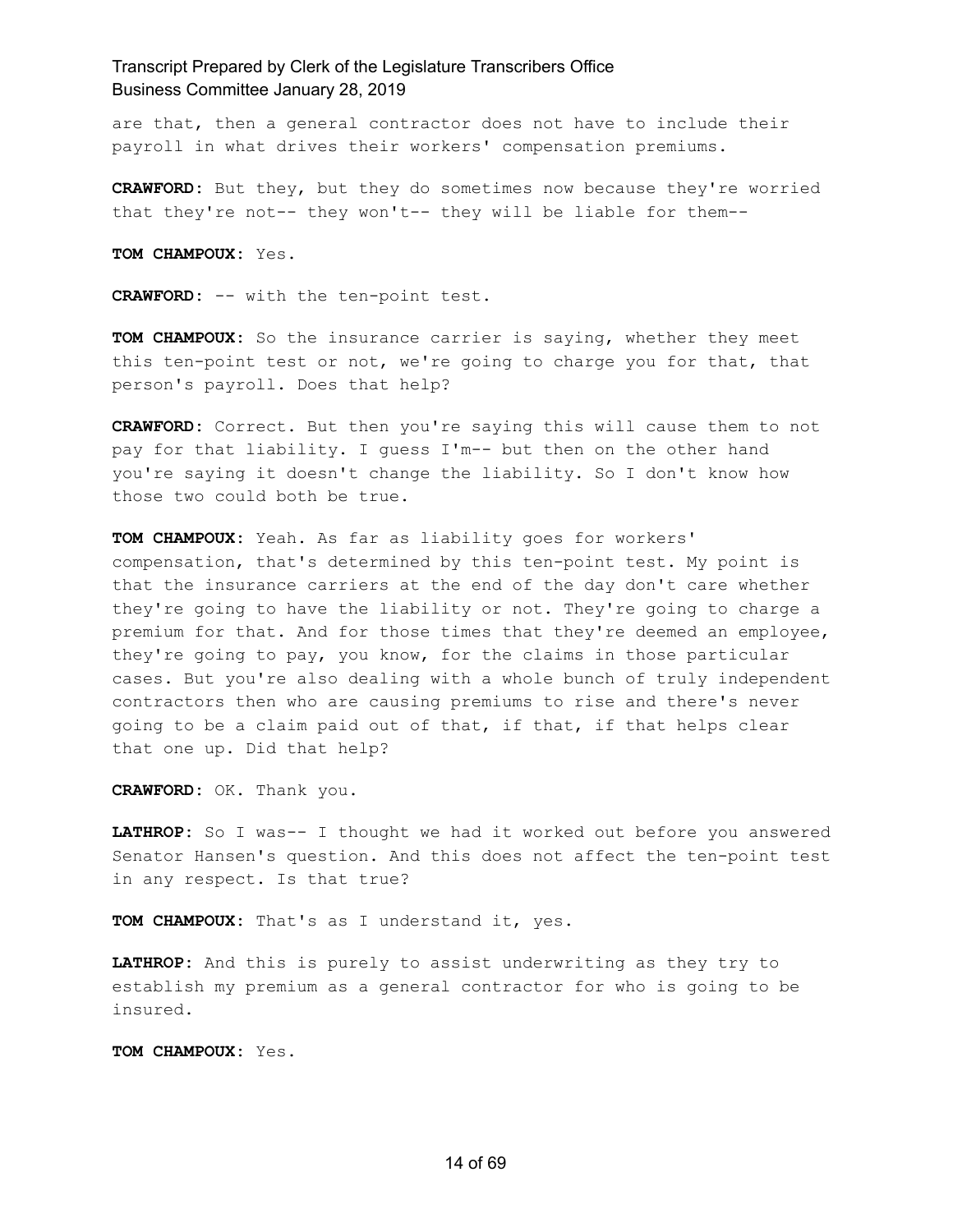**LATHROP:** It may turn out that the contractor ends up liable for that person if they don't have the coverage they claimed or if the ten-point test says they're actually an employee of the contractor.

**TOM CHAMPOUX:** That is correct.

**LATHROP:** OK. That's all I got.

**M. HANSEN:** Thank you. Any further questions from the committee? Seeing none, thank you for testifying.

**TOM CHAMPOUX:** Thank you.

**M. HANSEN:** All right. We'll take any future-- any more proponents on LB139.

**RYAN STEELE:** Mr. Chairman, members of committee, my name is Ryan Steele, that's R-y-a-n S-t-e-e-l-e. I am president of a company called Precision Enterprise and also a member of the Metro Omaha Builders Association. My company is a general contractor. So I have a lot of questions that just came up, so kind of-- I'm not sure where I want to start here exactly. But I guess what I'm going to do is just go ahead and start with a little bit of a story here of how this affected me and my company. Last year I spent about two-month process going back and forth with my workers' compensation company during the audit process. And one of the big issues that we went back and forth with had to do with this issue that we're talking about. And what happened for my company was, they were trying to hit me up with a handful of independent contractors, the premiums, because my insurance company decided that they were going to go ahead and start charging that. The frustrating part for me was, they didn't tell me that a year ago when I renewed my policy. OK? So there was absolutely no, you know, notice of that at all. I just found out that this was a problem and all of a sudden they wanted to hit me for that. We worked through it all and they didn't charge me, but I was looking at a \$30,000 additional premium. And they didn't charge me and ultimately I ended up switching insurance companies, because I'm not going to deal with them on that. But the new company still is going to charge me for it anyway. They made it very clear up front, which I think is fine; because in my business when I bid a job for somebody, I tell them what I'm going to do, I do what I'm going to do. I say what I'm going to do and I do it. And if there's additional charges, I have to tell people that out front. I can't tell them that on the backside. OK? That's just good business. What I see this doing is, this is, this is evening the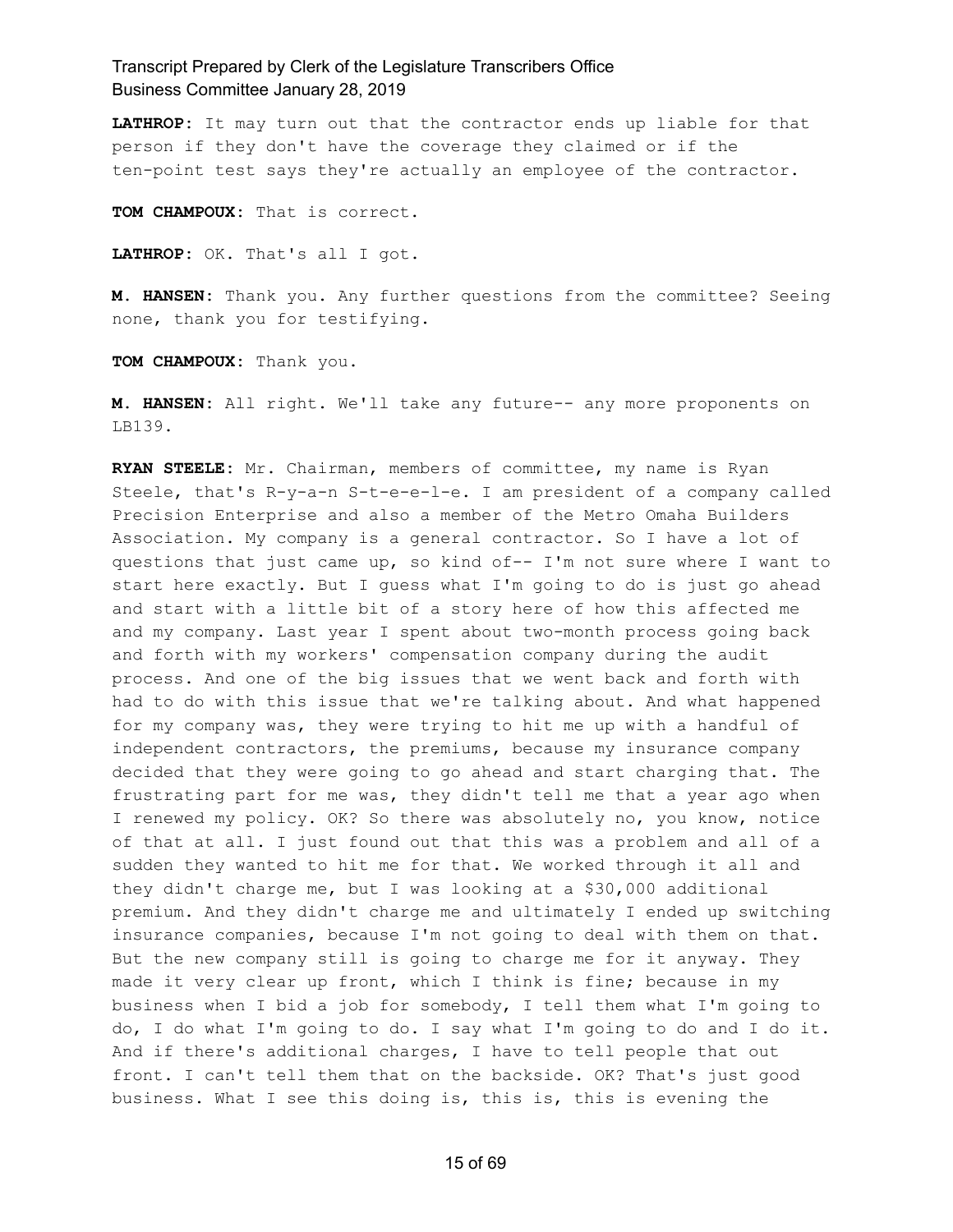playing field. And I think that's already been mentioned. I think that's what he was trying to say, is that we're trying to even up the playing field and know upfront what our costs are. The situation I ran into-- you're absolutely right, drywall, roofing, those are your two number one industries who have problems with that. But I ran into it with just small guys. I've got a painter, for example. I've got a mason that I use. I've got a guy that does some flooring on occasion for me. These are all independent guys that work as a one-man operation. I'm heavy-- heavily into a lot of remodels where a little one-man guy is perfect for what I need. OK? These guys, they have brought all their own tools. They meet the requirements as an independent contractor. They send me a bill. OK? They give me an estimate upfront. So it's all contractual stuff. This is not a situation where I'm dealing with employees. These are individual, independent contractors. And because these guys by state law are not required to carry workman's comp they look at me like I'm absolutely crazy when I told them they need to go out and buy a workman's comp policy or I am not going to use them anymore. This is not employ them, this is, I'm no longer going to contract with you. You have to go out and buy a policy. And I went back and forth with them because they wanted to sit here and tell me, well, the state law, I'm not required to do this. And I'm telling, you are telling me something that I already know. OK. So these guys have had to go out and buy what's called a ghost policy. OK? And a ghost policy is essentially something where they go out and they purchase this policy and then they exclude themselves from that policy. This is costing these guys \$1,000 to \$1,200 is what I'm being told, and they think it's absolutely ridiculous and so do I. I want to make it really clear, because I don't think any of these guys have said this already: I don't think anybody in this room probably cares if an insurance company makes another nickel of profit, because I've had plenty of experiences with insurance companies that are-- that is not-- that is not positive. Everybody is here right now with these insurance guys, OK, and I came with these guys. They are all here to take this problem off the table, which is actually taking money out of the insurance companies' pocket because no longer can they try to hit somebody like myself with additional premiums, nor can they sell these bogus policies called ghost policies that doesn't benefit anybody but an insurance company. They are the only ones to benefit from this. I mean, who wouldn't-- I mean, sign me up for writing policies to people that I know I'm never going to pay a claim on. I mean, that's, that's 100 percent profit, you know? I, I, I would start an insurance company tomorrow if I could sell a bunch of those. You know, so from my perspective this thing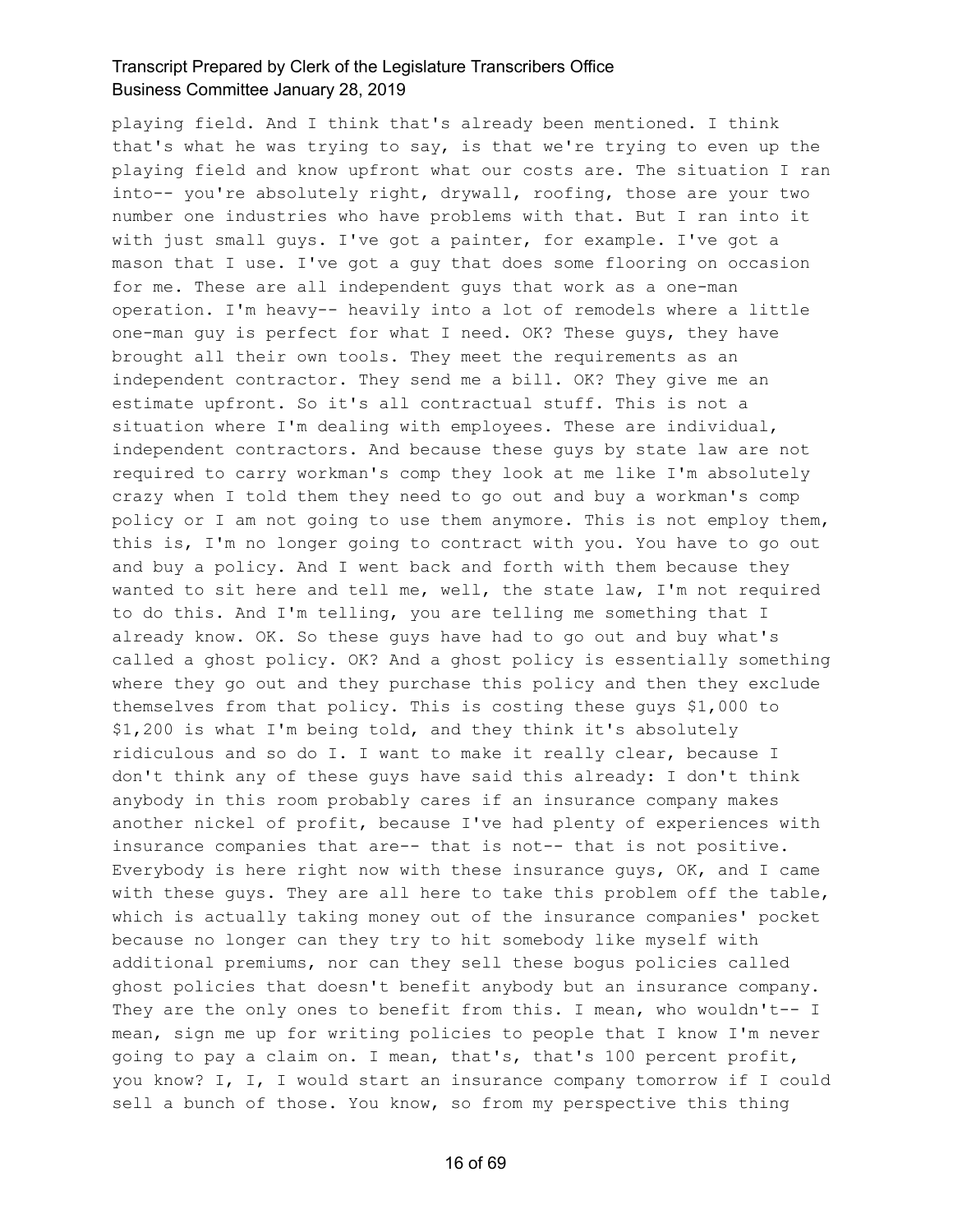does nothing but clarifies the problems that we have. There's a lot of people-- I know there's somebody here on behalf of MOBA, the Metro Omaha Builders Association. These are all peop-- all of us support this and we need to see this problem go away. And I think that's what this is trying to do. Any questions?

**B. HANSEN:** Any questions from anybody?

**LATHROP:** None from me.

**B. HANSEN:** OK, thank you. Are there any other proponents for bill 301?

JAY BUCHANAN: Chairman Hansen, members of the committee, my name is Jay Buchanan. My wife and I own a company in Omaha called Signature Electric.

**B. HANSEN:** Could you please spell your last name, please?

**JAY BUCHANAN:** B-u-c-h-a-n-a-n, Buchanan.

**B. HANSEN:** Thank you.

**JAY BUCHANAN:** My wife and I own an electrical contracting business in Omaha. In fact, we're in Senator Lathrop's district. We've been there for 43 years. We are-- I am representing not only our company, but the Associated Builders and Contractors, the Cornhusker Chapter here in Nebraska, which, which has over 100 contractors of all sorts, styles, and persuasions in virtually every district in the state of Nebraska. We are a proponent of this bill because it simply levels the playing field and adds transparency. In my business I'm responsible for the well-being of more than 55 people, employees. From time to time we use sub-tier subcontractors with an agreement. It's a nine-page legal agreement which specifies responsibilities for that sub-tier contractor. These are bona fide sub-tier subcontractors and we use them for-- rarely, but we use them for specialized, unique specialties that we cannot provide. So we reach out to the community and, and enter into an agreement. After a bid has been achieved, we incorporate it into our business plan. We ask the partner, the contracting partner to provide all kinds of documentation to protect our company, our employees, our clients, as well as make sure that they're fiduciary and take responsibility for their employees. It's an administration obligation, it's our responsibility. This helps add clarity on the database to make sure that the people that we're selecting have the right credentials and insurance to be able to protect their company,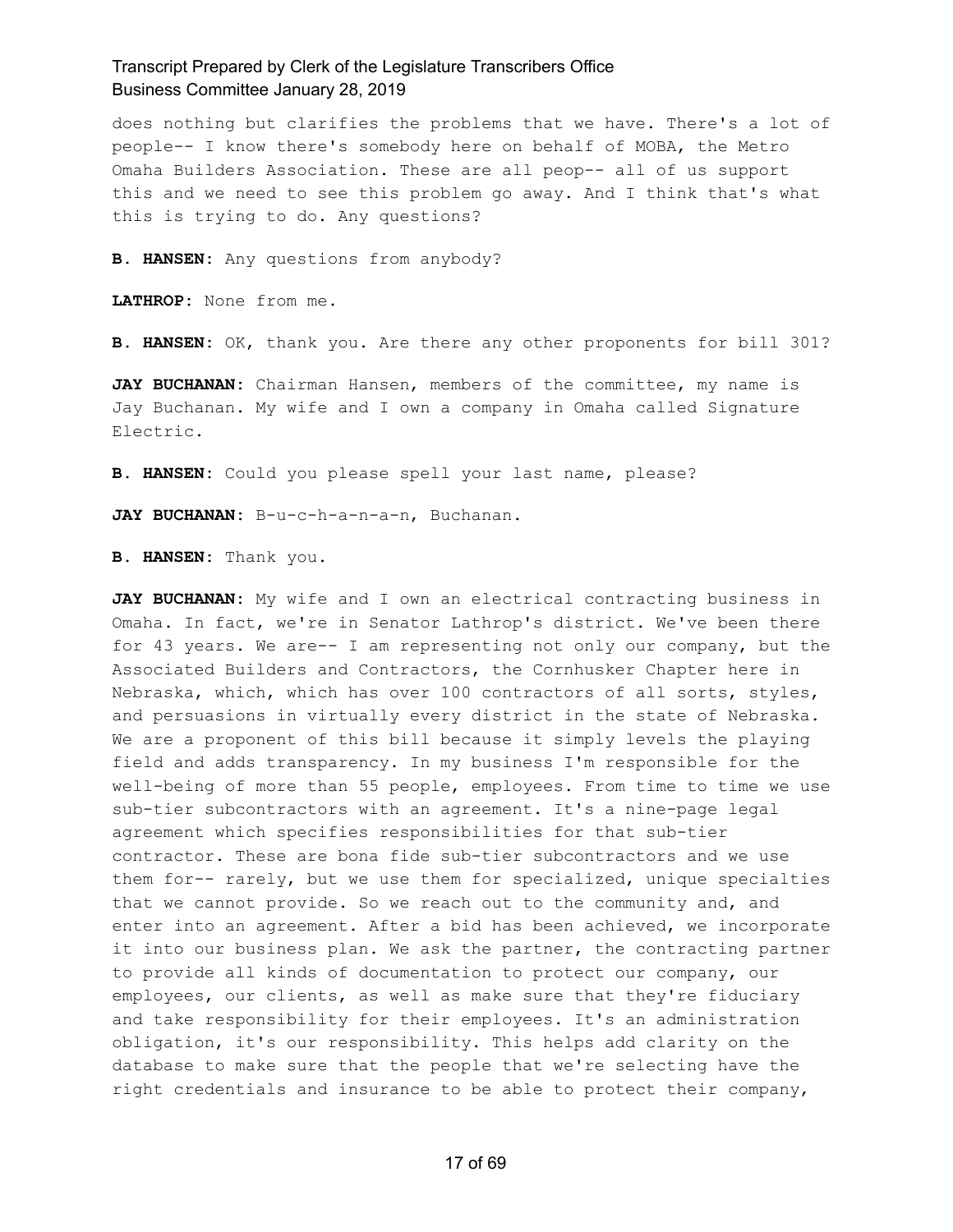their clients, us, and their employees. We are-- the association is a strong proponent of this. Again, for, for the reasons of transparency and levels the playing field. And that's the sum of my argument today and presentation. Any questions I can answer, I'd be happy to answer those. Thank you.

**B. HANSEN:** Thank you. Are there any other opponents wish to testify? Proponents, excuse me.

**JUSTIN BRADY:** Vice Chair Hansen and members of the committee, my name is Justin Brady, J-u-s-t-i-n B-r-a-d-y. I appear before you today as the registered lobbyist for the Home Builders Association of Lincoln as well as the Metro Omaha Builders Association in support of LB139. I mean, you've heard it before but the discussions that the two groups had about it was the transparency. Transparency for generals to see who they may or may not contract with, but also that transparency that they can at least have some of the similar knowledge that the insurance companies are looking at when they're trying to come in on premiums. And so without going back through some of the discussions you've already had and be respectful of your time, I'll stop there and try to answer any questions.

**B. HANSEN:** Any questions. No? Thank you.

**JUSTIN BRADY:** Thank you.

**B. HANSEN:** Are there any other proponents wishing to testify? OK. Are there any opponents wishing to testify? Anybody wish to testify in a neutral capacity?

**LORRA O'BANION:** Good afternoon, Senator Hansen, of course he's not here, and members of the committee. My name is Lorra O'Banion, that's L-o-r-r-a O-'-B-a-n-i-o-n, and I'm the legal counsel for the Nebraska Workers' Compensation Court. We're not here to encourage policy one way or the other but rather to provide some information about how this legislation could have an impact on litigation filed in a Workers' Compensation Court and the broader system of enforcement when workers' compensation insurance is not in place. Our concern is that the presumption created in LB139 would be binding on the Workers' Compensation Court and others beyond the contractor registration system. As we know, LB139 in Section 1(b) states that when a contractor registers there may be a self-declaration as to whether the contractor is not required to carry and does not carry workers' compensation insurance pursuant to the Nebraska Workers' Compensation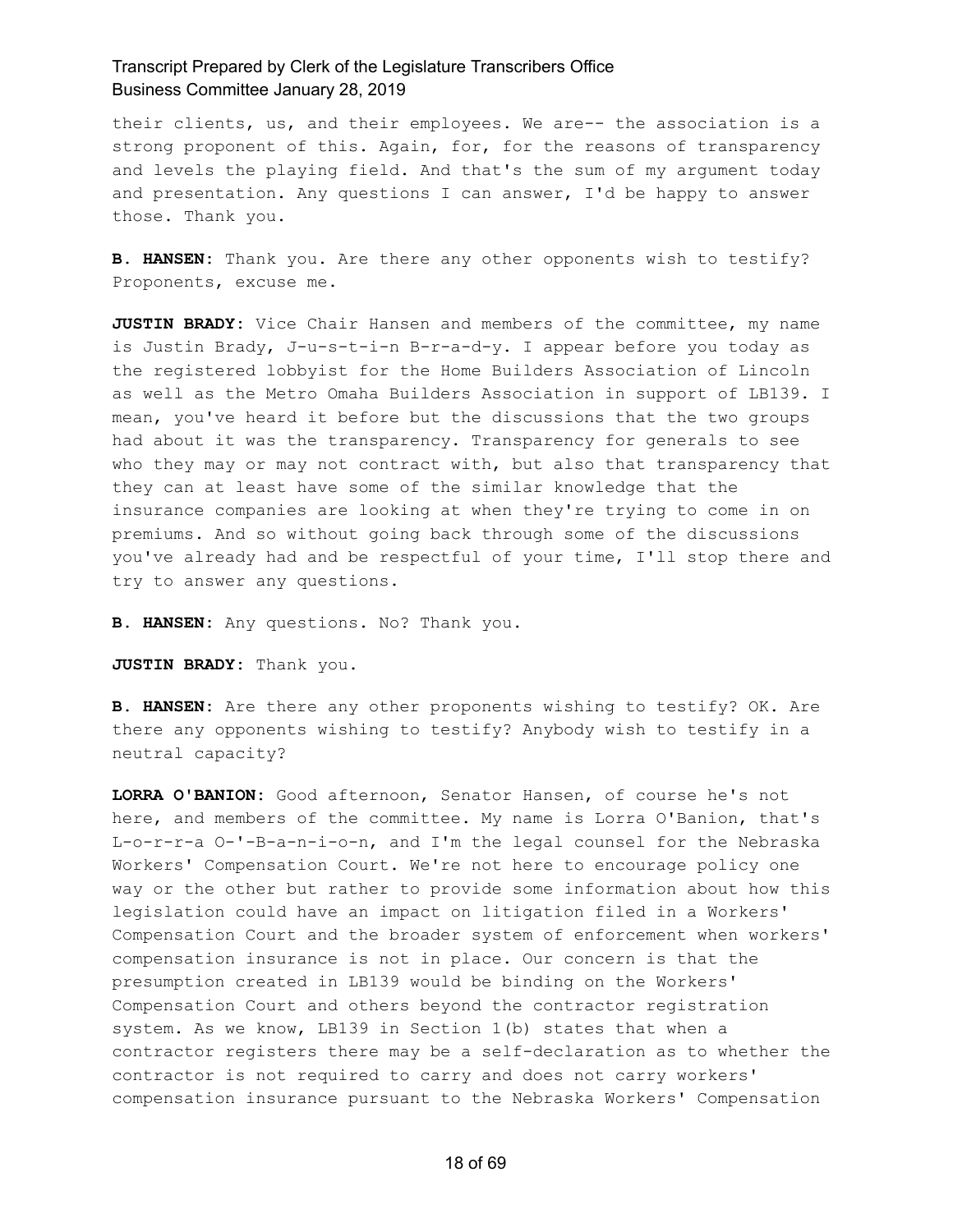Act. Section 1(c) then creates a presumption of no coverage that may be rebutted by an insurer acknowledging coverage. And these provisions are the focus of my comments today and how they would impact the statutes and the Workers' Compensation Act. Of course, we talked a little bit before or the other testifiers have talked about self-employment. Of course, self-employment is a person who is in business without any employees and he or she could decide whether or not to carry workers' compensation insurance, but that coverage for a self-employed person is not man-- mandatory. However, if that person hires any employees, workers' compensation coverage is generally required. And the broader issue that LB139 seeks to address has been a vexing one in workers' compensation circles for many years. On the one hand, you have employers who wish to evade workers' compensation responsibilities and may try to characterize their employees as independent contractors. And on the other hand, you have workers' compensation insurers who are wishing to maximize their premium collection or who are uncertain as to the employment status of the workers and may designate legitimate independent contractors as employees. Our understanding is that at the outset, outset of a workers' compensation policy the amount of premium is paid by the employer on an estimated projected payroll. At the end of the policy period, the final premium is then determined by an audit of actual payroll. In those audits, the insurers assess whether they-- there were any uninsured subcontractors and charge a premium for those who aren't true independent contractors. If the employer is not monitoring whether insurance is in place for those subcontractors, this may result in an additional unanticipated premium for those subcontractors which is what many of the proponents have described. It is our understanding that this is the issue that the registration seeks to address. We just want to point out that LB139 as it is written may be in direct conflict with 48-- Section 48-116 which provides that employers shall not engage in any scheme, artifice, or device to avoid responsibility for workers' compensation coverage. And that if an employee of a subcontractor is insured and insurance is not in place, the general and the subcontractor shall be jointly and severally liable to the employee leaving the general and the subcontract to work out who is ultimately liable for the benefits. An example of when this statute is used is in the construction industry. Hypothetically, what we would see happening is that an individual, individual contractor would check the box and say I am not required to carry workers' compensation insurance and I don't have workers' compensation insurance is then hired by a general contractor with that knowledge, of course. The contractor-- independent contractor then says, oh, this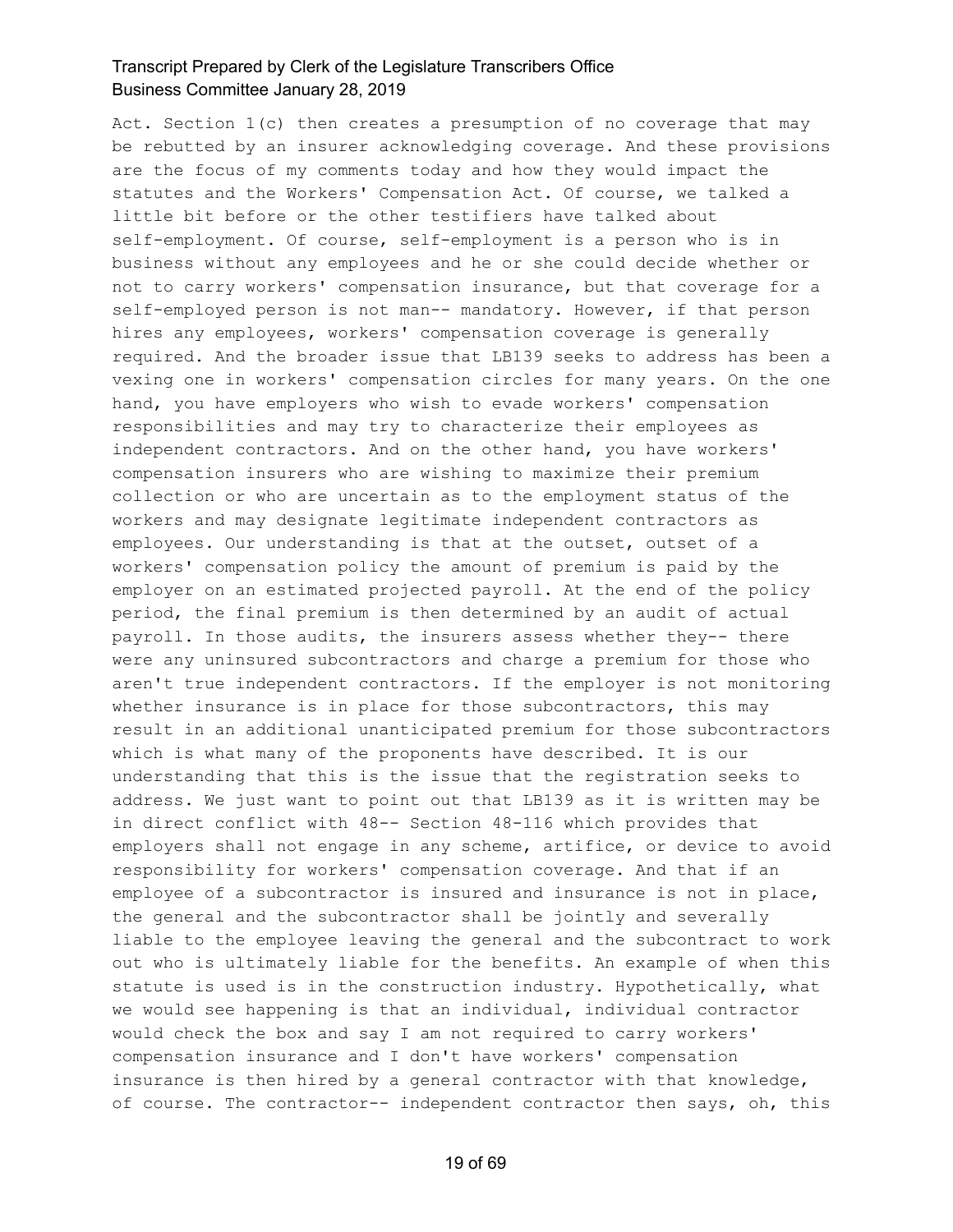job is too big for me. I need to hire somebody else. And that's-- and then that new hire then is injured on the job. Typically what would happen is maybe that new hire determines that they're not getting any benefits, and then they call the Workers' Compensation Court and say: I was injured on the job, I'm not receiving any benefits, aren't I entitled to any benefits? Typically, a compliance examiner of the court will then investigate to determine whether or not there's workers' compensation insurance. In this specific example, they probably would not find coverage. A letter would be written to the supposed employer. And they would say-- the employer would probably respond saying I checked the box that I'm not required to carry workers' compensation insurance and that I don't have workers' compensation insurance. I apologize. My light has just turned red. So if anybody has any questions, I'd be happy to answer them.

**B. HANSEN:** Yes, Senator Lathrop.

**LATHROP:** Thank you for your testimony. And I want to make sure I understand it. So you've, you've heard the testifiers that have come before us today indicate that from a liability point of view and a statutory employer, which is the 48-116, right?

**LORRA O'BANION:** Correct.

**LATHROP:** That they are-- that they are not attempting to change liability under 48-116. They're not attempting to change liability, but they do want to make sure that the contractors that are purchasing workers' compensation insurance aren't paying for people who are honest to God independent contractors.

**LORRA O'BANION:** Sure.

**LATHROP:** And by that I mean somebody that would fall outside and be identified as an independent contractor after going through the ten-point test. It sounds to me like the court has a concern that this may be affecting the liability questions in addition to legislating in the area of premium determination.

**LORRA O'BANION:** That's correct. I think what we're saying is this could, this, the LB193-- LB139 as it is written, you know, it's not clear that it's not binding in the workers' compensation world. I understand that the, you know, the evils that it's trying to correct, evils, but again it's not clear. It doesn't say that this only affects the premiums and it doesn't protect the ten-point test in the Workers'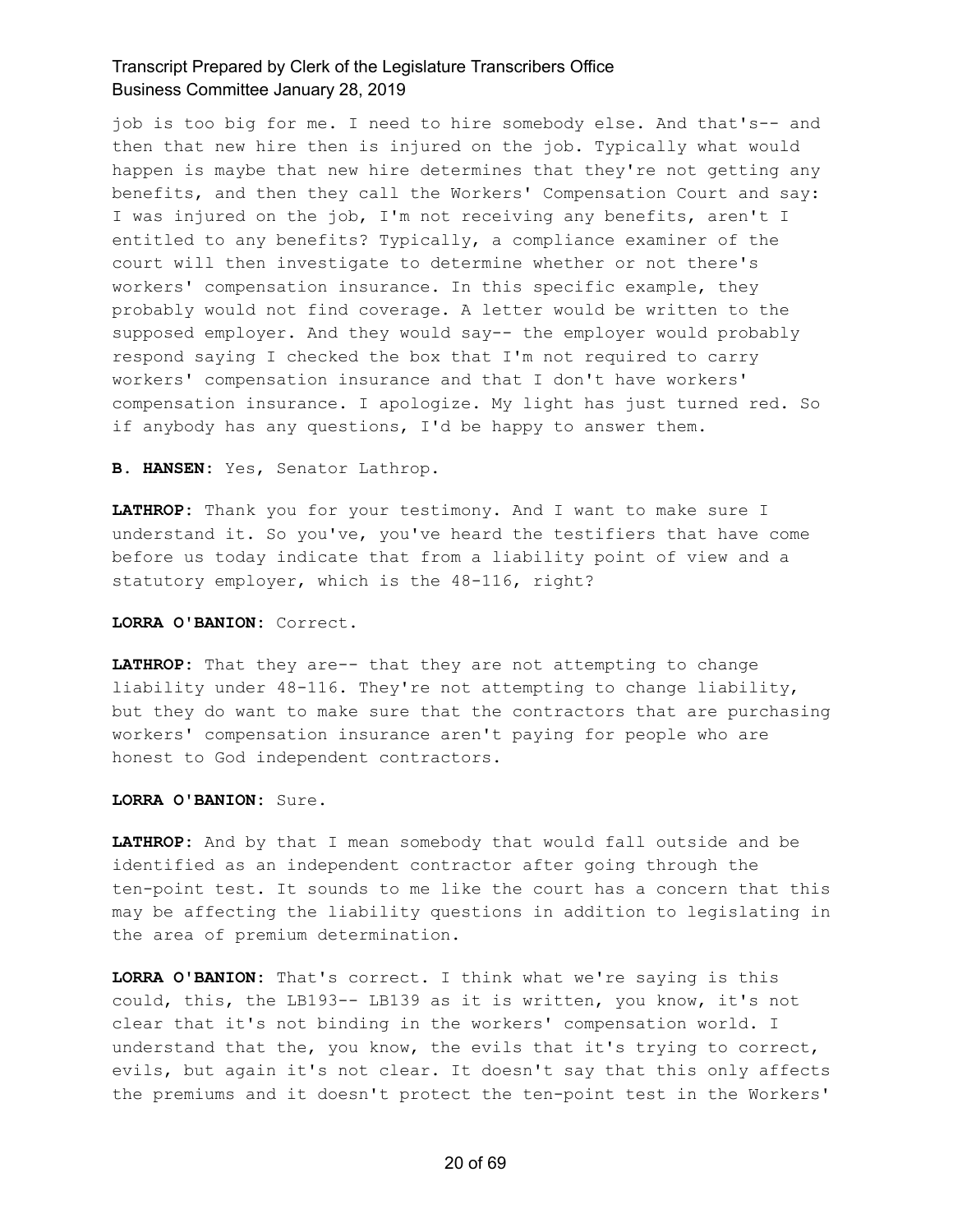Compensation Court. It also may impede enforcement actions which the Workers' Compensation Court does have under 48-145.01 where if the compliance examiner of the court is unsuccessful in getting an employer to find workers' compensation insurance then they could refer it on to the Attorney General's Office. Again in that-- in that example, what would happen is either a complaint would be filed in the district court or a motion for order to show cause would be filed in Workers' Compensation Court to determine why there's no coverage. And then the Assistant Attorney General would be faced with, again, a defense that I checked the box and I'm not required to carry workers' compensation insurance and I don't have workers' compensation insurance. And, you know, does that end there? So, of course that's what our concern is, is this binding on the Workers' Compensation Court? Will it negatively affect the enforcement actions under which the Workers' Compensation Court is charged under the workers' compensation--

**LATHROP:** Do you have proposed language to clarify this?

**LORRA O'BANION:** We do not. You know, I think the presumption language is probably the part that is most, that most affects what would happen in the workers' compensation world.

**LATHROP:** If that read: it creates a presumption for purposes of pol- premium determination, would that resolve your concerns?

**LORRA O'BANION:** Maybe.

**B. HANSEN:** Any--

**LATHROP:** That's all the questions I have. Thanks.

**B. HANSEN:** Any other questions? Yes, Senator Crawford.

**CRAWFORD:** Thank you. So you don't have language to-- thank you--

**B. HANSEN:** No problem.

**CRAWFORD:** --Vice Chair Hansen, and thank you for being here to share your-- what you-- how you see impact enforcement in the courts. Would you be-- you don't have language with you today, but are you willing to work with Senator Kolterman on language that might address that? Or do you think that fundamentally putting this kind of mechanism in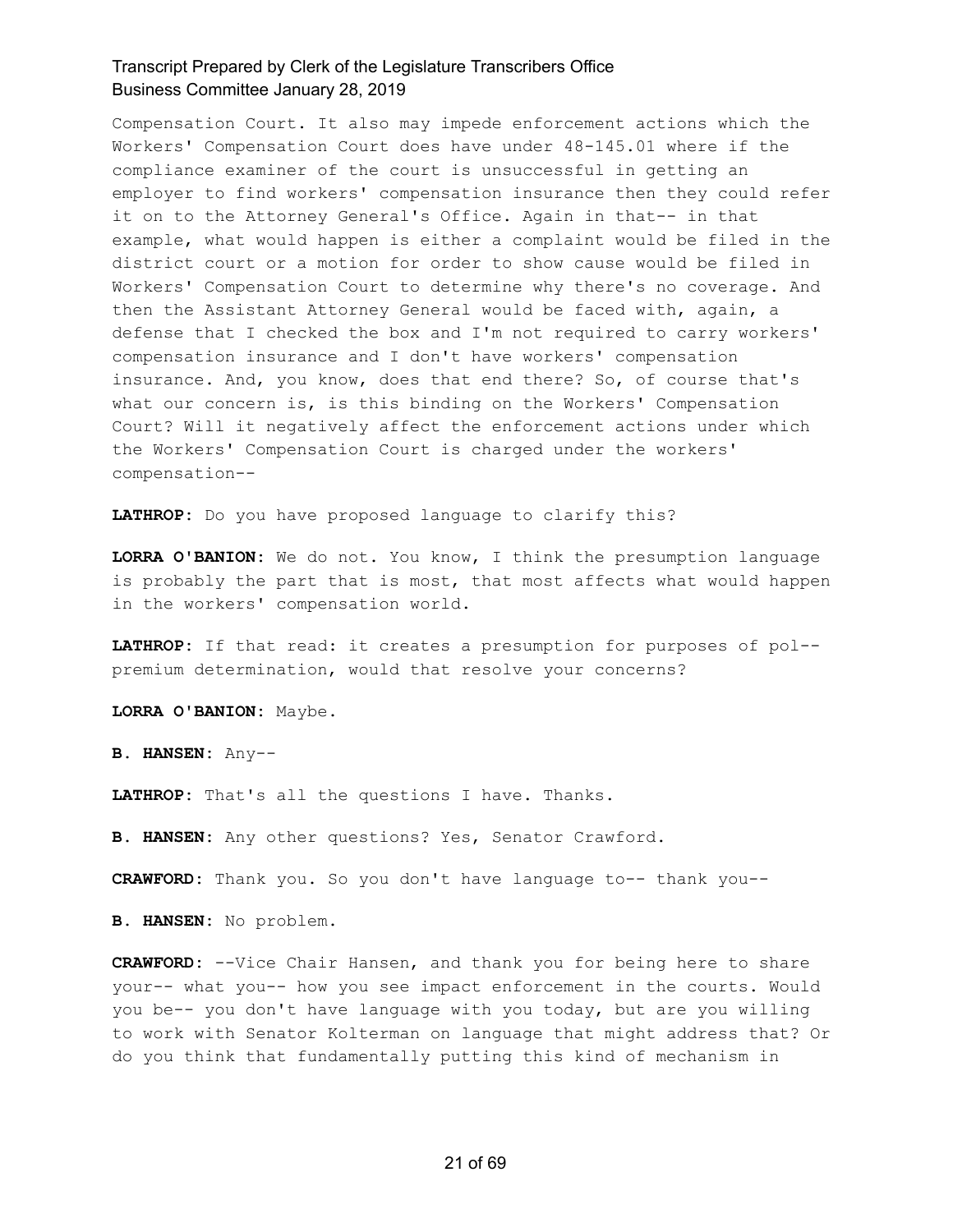place in the statute makes it difficult to address the enforcement issues and liability issues you're discussing?

**LORRA O'BANION:** Well, we don't want to take a position on, on how the policy should be created. But I don't think we would be opposed to working with Senator Kolterman. But definitely, I think the court has done that in the past with other legislation. But I guess I would have to consult with the presiding judge of the court and the administrator of the court--

**CRAWFORD:** Sure. Thank you.

**LORRA O'BANION:** --before I can give you a definitive answer.

**CRAWFORD:** Thank you.

**B. HANSEN:** Any other questions? Thank you very much for coming up. Thank you. Anybody else wanting to testify in a neutral capacity? All right, Senator Kolterman, would you like to close?

**KOLTERMAN:** Yeah. Thank you. Interesting conversation. I want to make a couple of things clear. First of all, the ten-point test does not go away. We're not trying to eliminate that. We're not trying to change any of that. That stays in place. Whether you have to do that for 25 employees or 1 employee, that will stay in place. The ghost policies, those are being sold on a regular basis. And that's a place where an insurance company can make a lot of money and never have to pay a claim. What we're in for-- I take exception to the fact that 48-116- it's not our intent to take the-- take the liability away. Having been in the business and understanding how these policies work for many years, what happens is, if you have a true independent contractor, they're willing to go through that ten-point test. And we have many independent contractors that, that maybe will hire on with a contractor knowing that, I know that I'm not going to have worker's compensation. I'm willing to go through that test. I carry my own personal liability. I provide all my own tools and I'm not going to go back to that person for a claim. And that happens all the time. What we're trying to do with this bill is set up parameters where a general contractor can go to the Web site, the Department of Labor Web site and they can sit, they can look at that Web site and it says, well, this guy's got worker's comp so there is a presumption that they've got worker's comp. That could change over the years but, you know, they could cancel it in the middle of a policy period and that might not be accurate either. There's another box that says, I don't choose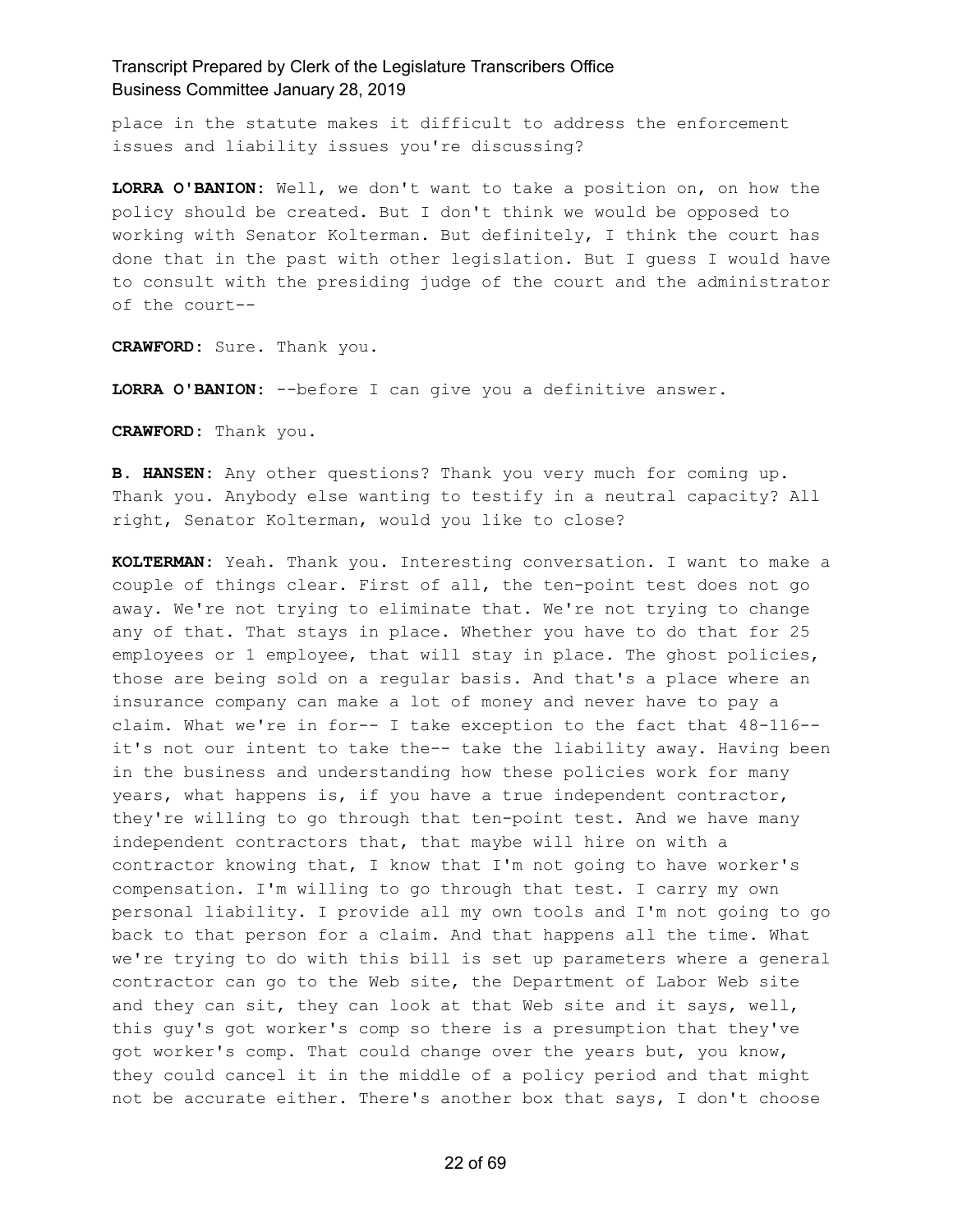to carry workers' compensation but I'm going to self-insure. That's for someone like-- I'm just going to use an example, the Kiewits of the world. They self-insure. A lot of your trucking companies self-insure simply because they're big enough they can take on the risk and they can pay the claims, buy their own reinsurance and the whole nine yards. The third one is, the box that just merely says,  $I$ , as a contractor-- I'm already registering as a contractor. I, as a contractor, choose not to carry workers' compensation because I'm an independent contractor and they check that box. Does that necessarily mean that that premium is not going to be included? No, it really doesn't. But a what-- what it does do, it allows a contractor that's hiring them as a sub to form a dialogue that says, you know, there's some risk here that I could end up paying premiums-- paying premiums on you. Are you willing to-- are you willing to sign a contract on my behalf that says: I do not carry workers' compensation, I'm an independent contractor, and I meet the ten-point test? That happens today. There are people that are independent contractors that sign additional contracts, but at least this starts the dialogue. It says, no, we don't have-- I don't have work comp. We haven't-- we have nothing now that says that. I don't believe this presumes any liability whatsoever. What it does do, it starts the dialogue and it makes, makes the insurance companies aware of the fact that, hey, he said he didn't have insurance. But sometimes a general says, well, I'm going to take him on anyway and I'm going to pay that premium. But at least they can make that decision on their own or they can negotiate farther with that independent contractor. So that's, that's what we're attempting to do with this bill and that's why we went to the Department of Labor. We also, we talked to the Workers' Compensation Court. Quite honestly, I was surprised they came in a-- well, they came in a neutral position but it sounded pretty negative to me. But irregardless of that, we're more than happy to work with them if we can clear that up. But our intent really is to make sure that the public is paying-- the contractors are paying for what they actually should be paying for. If there's a-- if there is a sub that says he's independent and he's truly independent or she's truly independent, that's all lined up already. We're not trying to change any of that whatsoever. So with that, I'd try to answer any questions you might have.

**B. HANSEN:** Yes, Senator Crawford.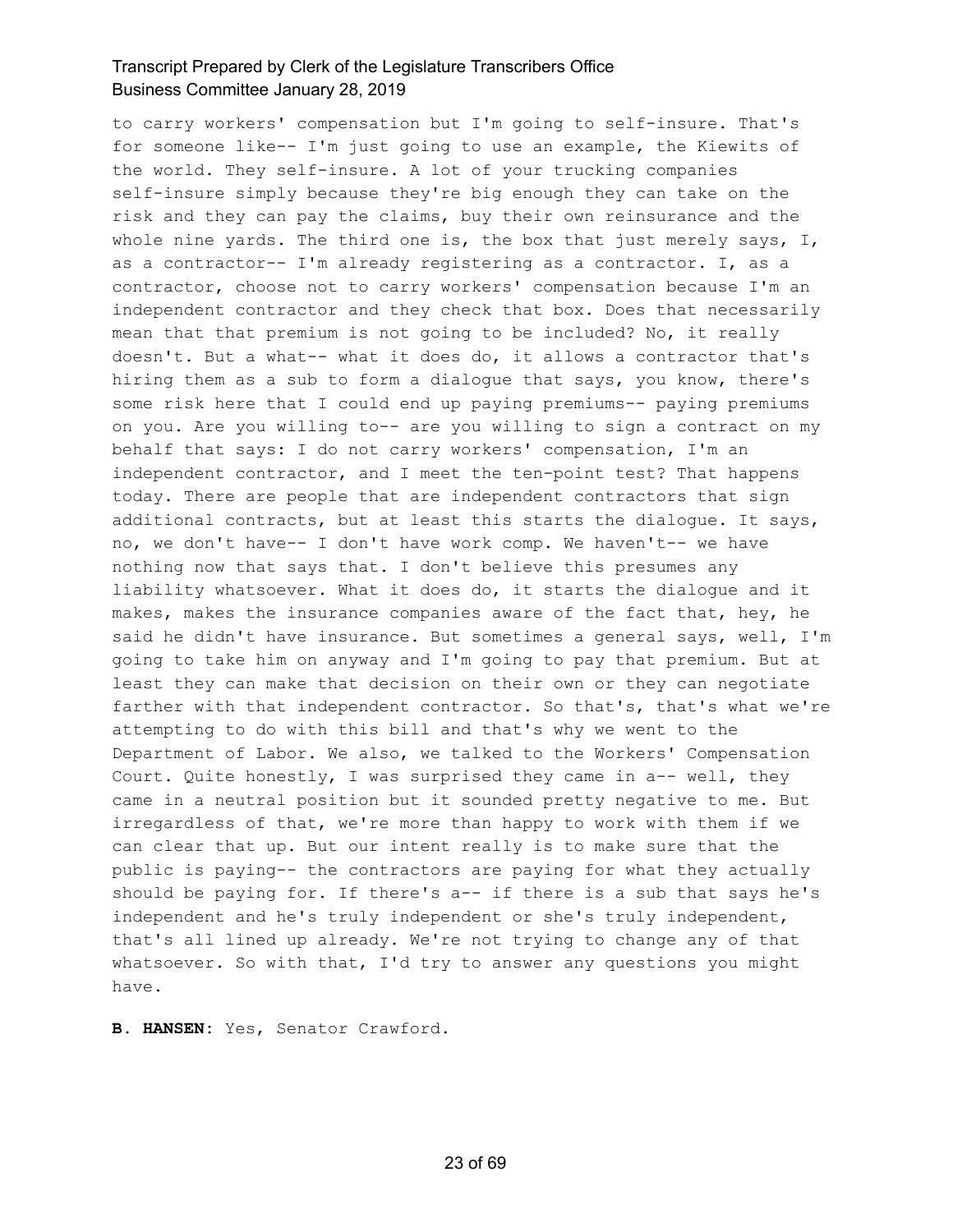**CRAWFORD:** Thank you, Vice Chair Hansen. And thank you, Senator Kolterman. Can you explain how this bill eliminates the ghost policy problem?

**KOLTERMAN:** It probably doesn't. I think you're still going to see the ghost policies sold. I was not aware that under ghost policy you can exclude yourself. I was under the impression that if you buy a ghost policy it auto-- you're covered-- you've protected yourself and it's based on premiums. So that's-- that was a new twist to me. I know that corporate officers can exclude themself from workers' compensation, but-- and I know farmers are not required to carry workers' compensation. But even there today we're seeing a lot of farm- farmers that employ individuals carry workers' compensation. I think if we had it our way everybody should be-- if-- whether they're an independent contractor or not they ought to be carrying a work comp policy because it is a very broad policy and it takes care of a lot of the problems that exist today. So what we're just trying to do is make it-- give another tool to those that are contractors a place they can go and check whether or not they have coverage or don't have coverage. It's-- it's simple as that.

**CRAWFORD:** Thank you.

**B. HANSEN:** Yes.

**LATHROP:** Just briefly, Senator Kolterman, you were here during the questioning I had for Mr. Champoux?

**KOLTERMAN:** Yes.

**LATHROP:** And it's also your intent and your understanding that your bill affects how premiums are calculated but would not affect the statutory employer, Section 48-116, or any of the liability issues as they are handled traditionally by the Workers' Compensation Court.

**KOLTERMAN:** Yes, correct. Absolutely.

**LATHROP:** OK. That's all I have.

**KOLTERMAN:** Thank you.

**B. HANSEN:** Thank you, Senator Kolterman. Appreciate it.

**KOLTERMAN:** Thank you.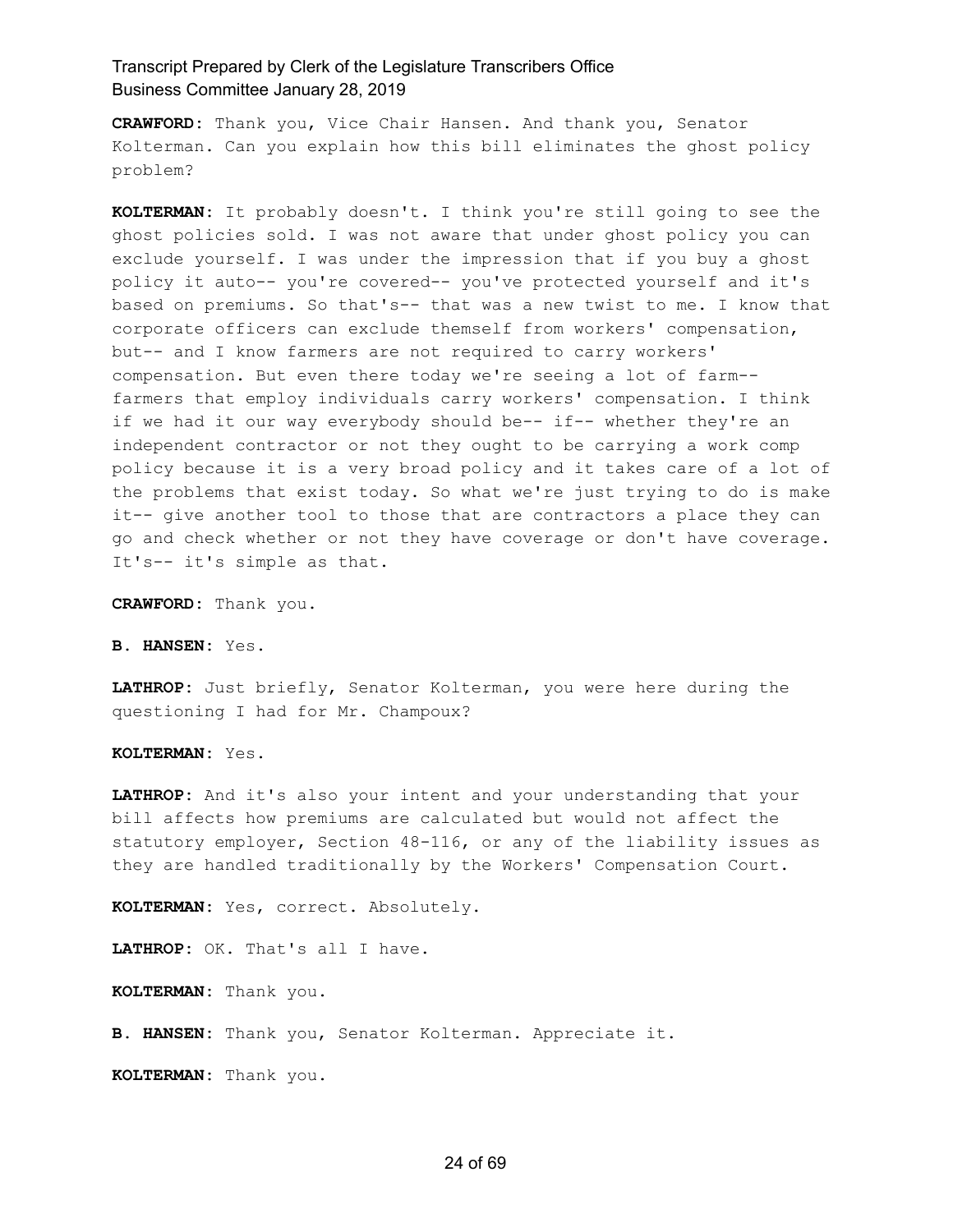**B. HANSEN:** We do have one letter to read for the record in support of LB139. It's on behalf of the Nebraska Cooperative Council. Now we'll close the hearing on LB139. We will now open the hearing on LB301. It's all yours.

**LOWE:** Thank you. Thank you, Vice Chairman Hansen and members of the Business and Labor Committee. It's good to be back. My name is John Lowe, that's J-o-h-n L-o-w-e, and I represent District 37. Today I am here to introduce LB301, which was brought to me by the Governor. This bill attempts to transfer three programs from the Department of Labor to the Fire Marshal. The programs covered are the Boiler Inspect-- Inspection Act, the Nebraska Amusement Ride Act, and the Conveyance Safety Act. Transfer from the Department of Labor to the Fire Marshal will result in ten positions being removed from the department and directly transferred to the Fire Marshal. This bill is here today for efficiency and better servant-- service to the state. Right now there's a lot of overlap during inspections dealing with these programs. This overlap results in two different state agencies setting up two different inspections. This can lead to delays and confusion. I know this because I've been in business and I've had to wait for two separate state inspectors to come at different times and they set up maybe an eight-hour time period that you need to wait for them to show up. I am happy to answer any questions you may have. But there is a lot of experts behind me who could probably do a lot better job than I can. Thank you.

**B. HANSEN:** Any questions at all? Thank you, Senator Lowe. Anybody wishing to--

**LOWE:** I may have to leave because I have another bill that's been ready to start.

**B. HANSEN:** All right. Thank you. Anybody wishing to testify as a proponent? Hello.

**JOHN ALBIN:** Good afternoon, Senator Hansen, members of the Business and Labor Committee. For the record, my name is John Albin, J-o-h-n A-l-b-i-n, Commissioner of Labor, and I'm appearing here today as-- in support of LB301. I first want to thank Senator Lowe for introducing this legislation on behalf of the Governor. LB301 transfers and consolidates all life safety inspections administered by the Department of Labor, which includes the conveyance, amusement ride, and boiler inspection programs to the State Fire Marshal's Office. Fire safety codes are adopted by reference in the Primary Elevator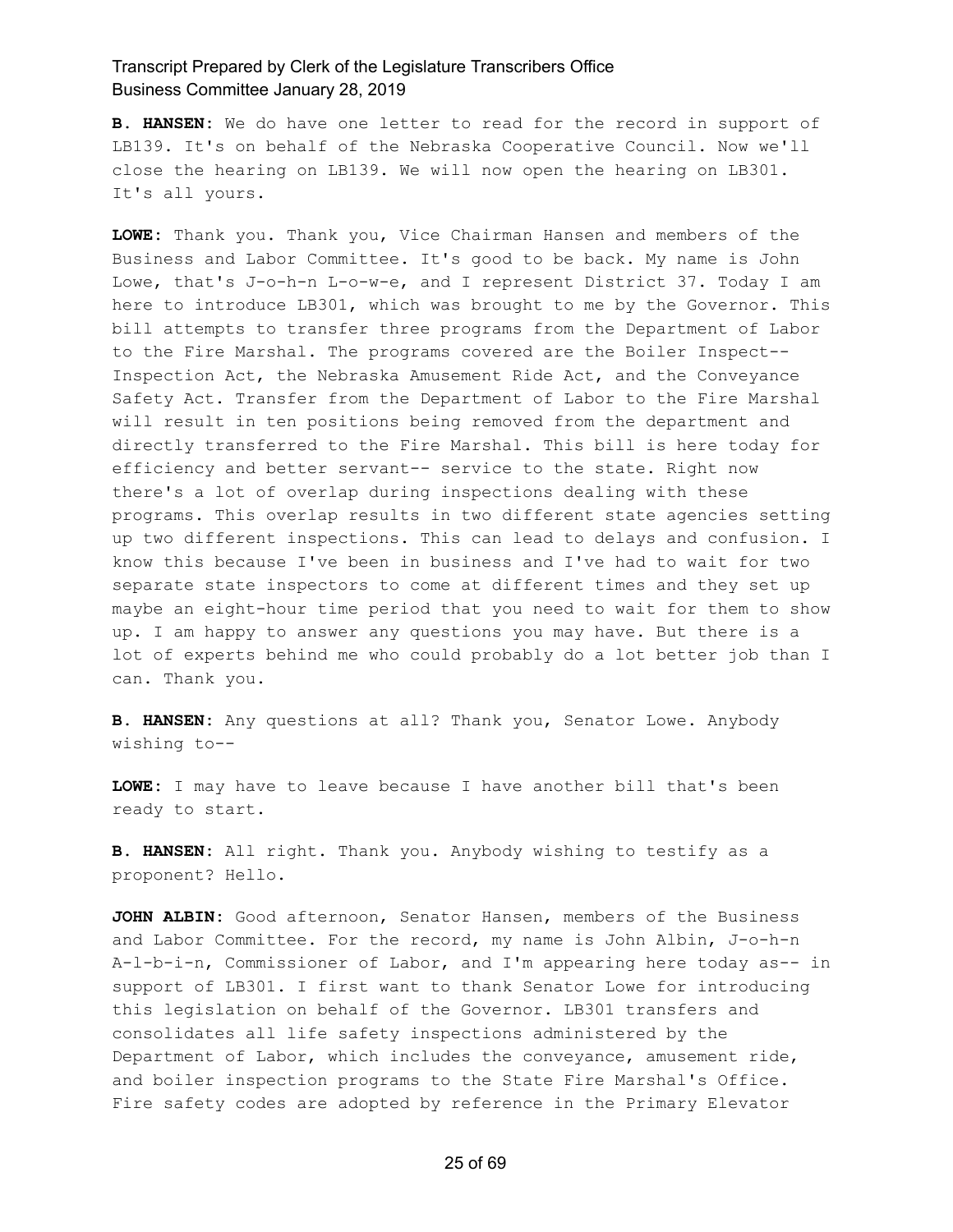Inspection Code, A17.1 and apply to elevators and boilers. There can be and have been differing interpretations of those fire safety code provisions as applied to conveyances and boilers by inspectors from the two respective agencies. You can only imagine the frustration of a building owner when a conveyance or boilers has been passed for inspection by one of the two agencies but is cited as being out of compliance by the second agency. Fortunately, that has not occurred often in recent years due to the cooperation of the State Fire Marshal's agency and the Department of Labor, but it has occurred. Consolidating the inspection programs into the Fire Marshal's agency will create a single chain of command and allow building owners to contact a single agency should they have a question or if an issue arises. LB301 does not change or diminish any of the safety standards applicable to conveyances, amusement rides, or boilers. LB301 merely consolidates the inspection authority into a single agency. The same conveyances, amusement rides, and boilers will be inspected to the same code standards under LB301 as they are under, as they are under current law by inspectors who are highly qualified. The state will continue to be responsible for verifying that all conveyances, amusement rides, and boilers continue to be inspected on an annual basis. LB301 provides for the transfer of these programs to the State Fire Marshal on July 1, 2019. This date was selected in order to have a clean transfer of the cash funds at the start of the next biennium budget cycle. Department of Labor has worked closely with the State Fire Marshal to ensure this legislation works for both agencies. As proposed, LB301 is a straight transfer bill with a net fiscal impact of zero dollars. I anticipate that once the programs have run under a single agency for a while efficiencies will be discovered which can save money in future budget cycles. However, for the upcoming budget cycle we're anticipating that the transfers will be revenue neutral. In addition to the transfer, LB301 also contains some minor housekeeping amendments that either codify current practices or bring code definitions into conformity with national standards, but do not make substantive changes. And with that, I would be happy to answer any questions you might have.

**B. HANSEN:** Any questions? Yes, Senator Chambers.

**CHAMBERS:** I'm just curious. Did you request that this transfer occur or it was decided and then you were told to come testify?

**JOHN ALBIN:** No, this was a Department initiative. In fact, Senator, I don't think it occurred during the four years that you were out, but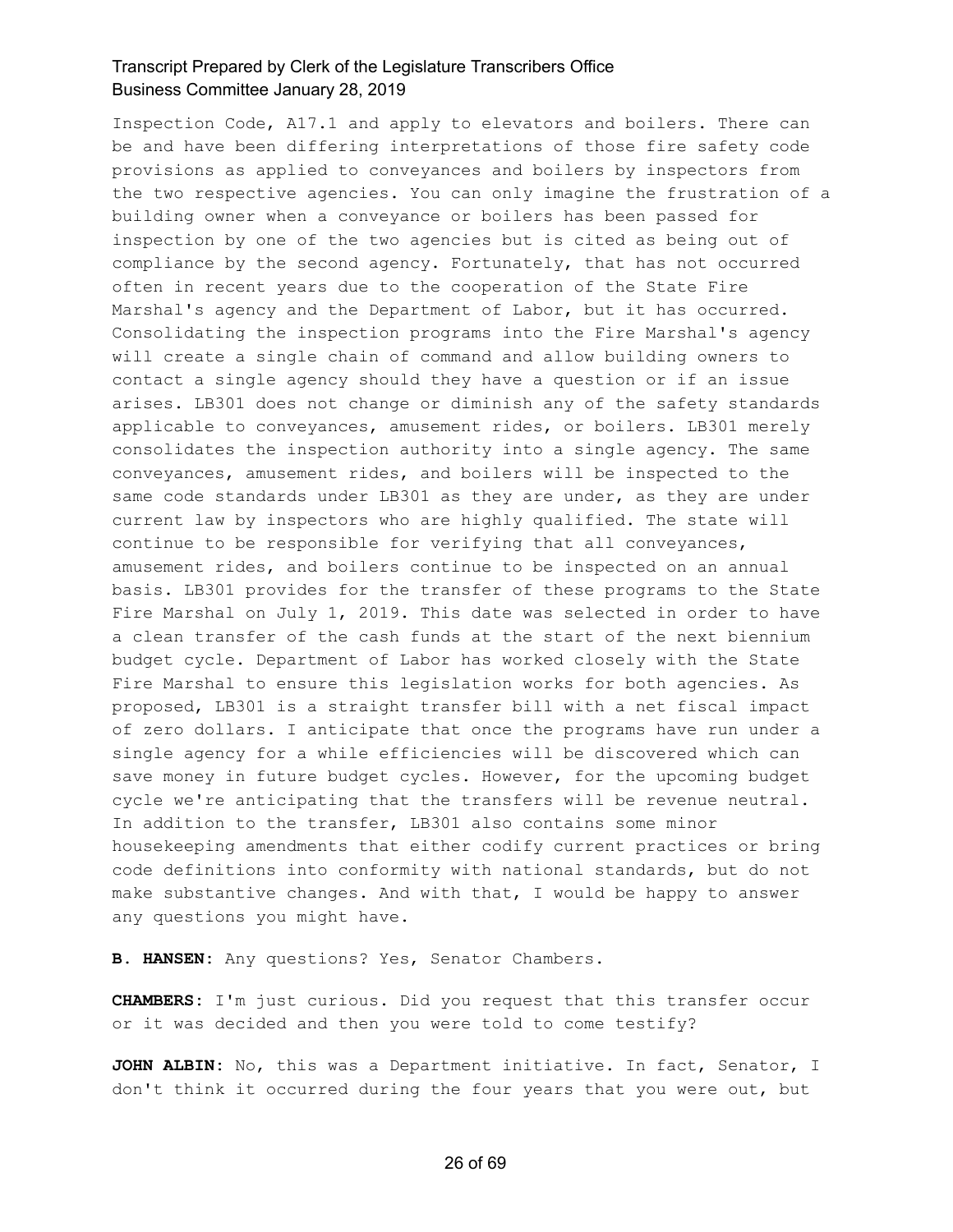we've had similar proposals in the past in both 2006 and 2013. So this is definitely a department initiative.

**CHAMBERS:** Thank you.

**B. HANSEN:** I had a question. So you're presuming to get rid of ten positions you said, roughly?

**JOHN ALBIN:** Yes.

**B. HANSEN:** And then will the State Fire Marshal have to hire on approximately about ten more people then?

**JOHN ALBIN:** The bill transfers those employees directly to the State Fire Marshal.

**B. HANSEN:** That makes it easy. I didn't know if they were going to get rid of them and hire all new people or switch them. OK.

**JOHN ALBIN:** No, it's a straight transfer. And actually physical relocation involves one employee because many of the elevator inspector, or the Elevator Inspections office is officed out of the State Office Building in Omaha, so it just changes the name of the tenant. And there is only one employee from the boiler program that's at the Department of Labor's offices here, so they'll move over to the State Fire Marshal's Office. All the inspectors are home based these days, so most of them don't even have a physical office other than a small space in their home.

**B. HANSEN:** Right. Thank you very much.

**JOHN ALBIN:** Thank you.

**B. HANSEN:** Are there-- are there any other proponents to this bill?

**CHRISTOPHER CANTRELL:** Good afternoon, Chairperson Hansen and members of the Business and Labor Committee. My name is Christopher Cantrell, C-h-r-i-s-t-o-p-h-e-r C-a-n-t-r-e-l-l, and I am the Governor's nominee for State Fire Marshal. I'm here to testify in support of LB301. I want to thank Senator Lowe for introducing this bill. LB301 would transfer the duties and functions for the Boiler Inspection Act, the Nebraska Amusement Ride Act, and the Conveyance Safety Act from the Department of Labor to the Nebraska State Fire Marshal. This transfer includes all staff, materials, and funding needed to administer these programs and is fiscally neutral. One of the primary functions of the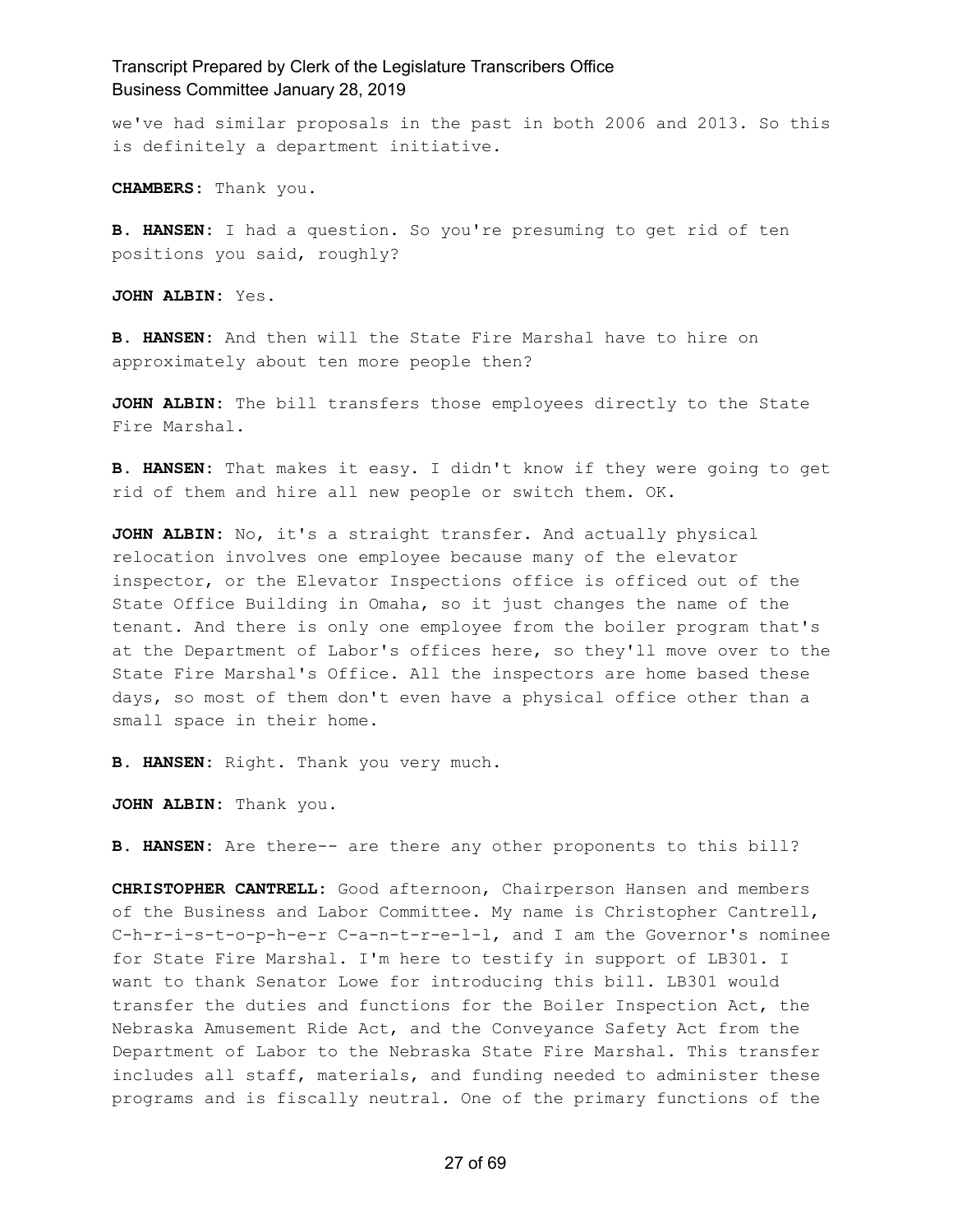State Fire Marshal agency is to ensure public safety through code inspection programs. The safety inspection programs being transferred from the Labor Department similarly utilize code inspections to help ensure public safety. I fully support the transfer of these three code inspection programs to the State Fire Marshal agency. The transfer of these programs to the State Fire Marshal agency will allow Nebraska business owners and citizens to have a more efficient and effective interaction with state government. And having these vital safety programs administered by one agency will allow us to begin exploring opportunities for a more effective and streamlined approach to all our code safety inspections, resulting in increased efficiencies for both the Fire Marshal agency and for regulated businesses which we inspect. Thank you for your time and attention. I'll answer any questions that you may have.

**M. HANSEN:** All right. Thank you for your testimony. Are there questions? Seeing Senator Chambers.

**CHAMBERS:** Mr. Cantrell, when-- if you meet a stranger-- let's say you were at a gathering of people and not everybody knew everybody and you were introduced as Christopher Cantrell, has anybody ever asked you or made any comments about somebody of your name during a period in history?

#### **CHRISTOPHER CANTRELL:** No.

**CHAMBERS:** OK. I was just curious. I go way back.

**LATHROP:** I do have a question.

**M. HANSEN:** All right. Thank you, Senator Chambers. Senator Lathrop.

**LATHROP:** I have a question for you and it relates to these inspections, whether they're done for a boiler, an elevator, or an amusement ride, the people who are having the inspection done pay a fee. Is that true?

**CHRISTOPHER CANTRELL:** Yes. These are all fee-funded programs.

**LATHROP:** OK. And do the fees that go into the program people pay, do any of them go into the General Fund?

**CHRISTOPHER CANTRELL:** No, they do not.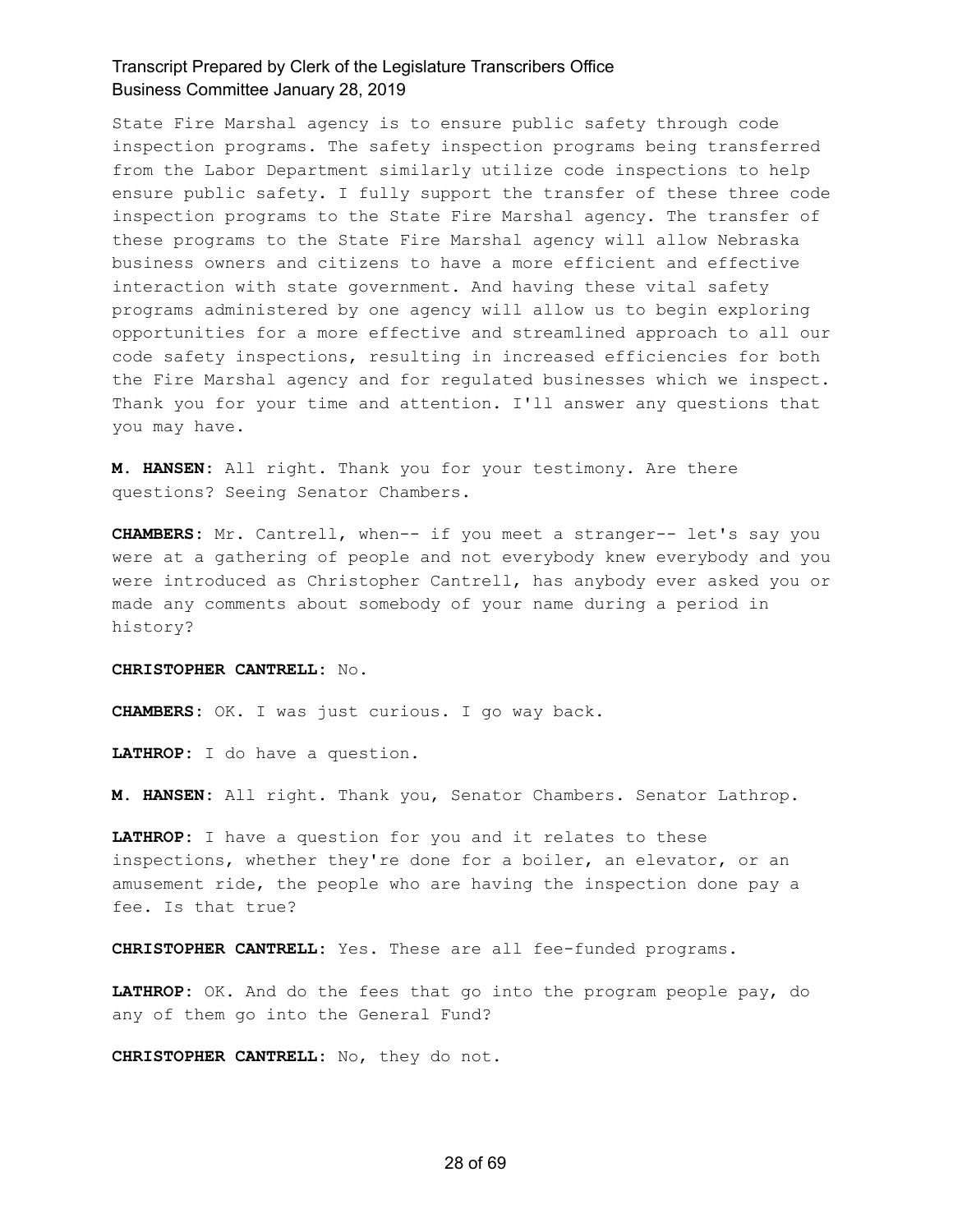**LATHROP:** And what's done with the fees that are collected for the inspections?

**CHRISTOPHER CANTRELL:** There are two separate cash funds. One is the Boiler Inspection Program Cash Fund and the other is the Mechanical Safety Cash Fund, which is where the amusement ride and conveyance inspection fees go. So, those are remitted to those funds, are used exclusively for the administration and enforcement activities by those respective agencies. And then I believe the rest are invested in accordance with the investment act-- I'm not sure with the name of the act is.

**LATHROP:** Is any of it spent on training of the people that are doing these inspections?

**CHRISTOPHER CANTRELL:** Yes. That would be considered part of the administration of the acts.

**LATHROP:** So what's the policy relative to training, for example, an amusement ride inspector?

**CHRISTOPHER CANTRELL:** I guess I'm not sure what you're asking with the policy--

**LATHROP:** Are you sending these people and getting them certified to inspect the devices that they are sent out to inspect?

**CHRISTOPHER CANTRELL:** Yes, sir. There's a national program called NAARSO, which we send our inspectors to and have them tested, too.

**LATHROP:** What's NAARSO stand for?

**CHRISTOPHER CANTRELL:** National Association of Amusement Ride Safety Officials.

**LATHROP:** OK. So, is Nebraska a member of that group?

**CHRISTOPHER CANTRELL:** I guess I would have to verify that-- actually, yes, we are. We are. Our chief amusement ride inspector is. It's the only way to sit for the exam and to become certified is to be a member agency.

**LATHROP:** Is he certified?

**CHRISTOPHER CANTRELL:** He's a Level 2, yes, sir.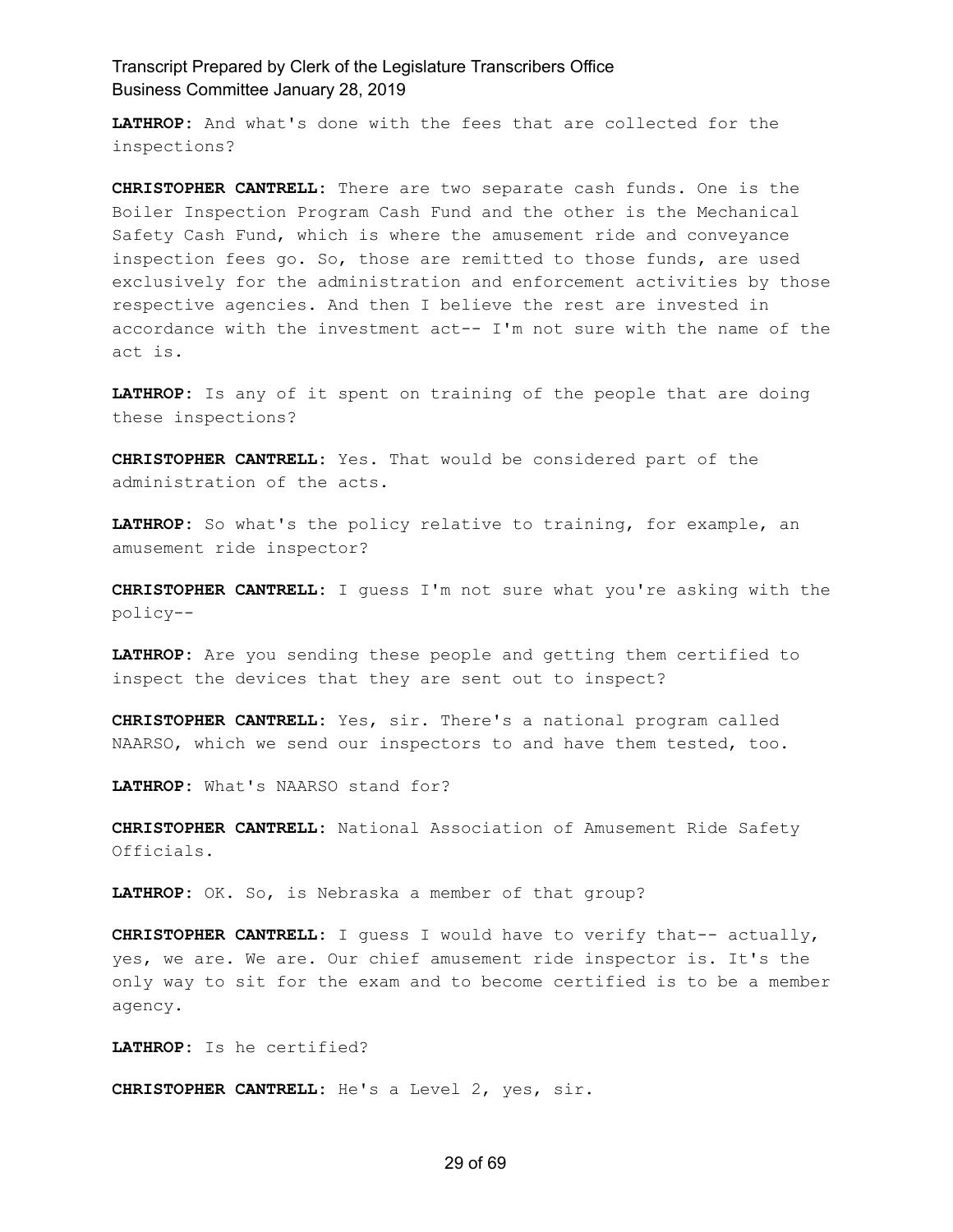**LATHROP:** And are all the people that inspect amusement rides certified?

**CHRISTOPHER CANTRELL:** We have three out of four of our inspectors that are certified as Level 1s, and one is not certified but he does not inspect amusement rides, he's a conveyance inspector.

**LATHROP:** So once we-- you're talking about having some economies by virtue of having all of these things under one roof.

**CHRISTOPHER CANTRELL:** That's correct.

**LATHROP:** Right? And I just want to make sure that the people that are doing the inspections are qualified, that we're spending the money on getting them the training they need to remain or have some level of certification.

**CHRISTOPHER CANTRELL:** That is correct.

**LATHROP:** OK. That will happen?

**CHRISTOPHER CANTRELL:** Yes, sir.

**LATHROP:** OK. That's all I got.

**M. HANSEN:** Thank you, Senator Lathrop. Any other questions? Senator Chambers again.

**CHAMBERS:** When it mentioned in your statement that the staff would be transferred, does that mean the same number of people when they're under your division would be doing this work as currently is the case?

**CHRISTOPHER CANTRELL:** That's correct.

**CHAMBERS:** OK.

**M. HANSEN:** Thank you, Senator. Senator Halloran.

**HALLORAN:** Thank you, Mr. Chairman. Do you feel you have enough inspectors for amusement rides? And the only reason I ask specifically for that is you may find yourself at the peak season of carnivals and state fairs or county fairs where you may have a county fair in the Panhandle on August 1st start their county fair, but then you may have someone in the eastern part of the state, Lancaster County, start the same day. Is-- do you feel you have enough inspectors to compensate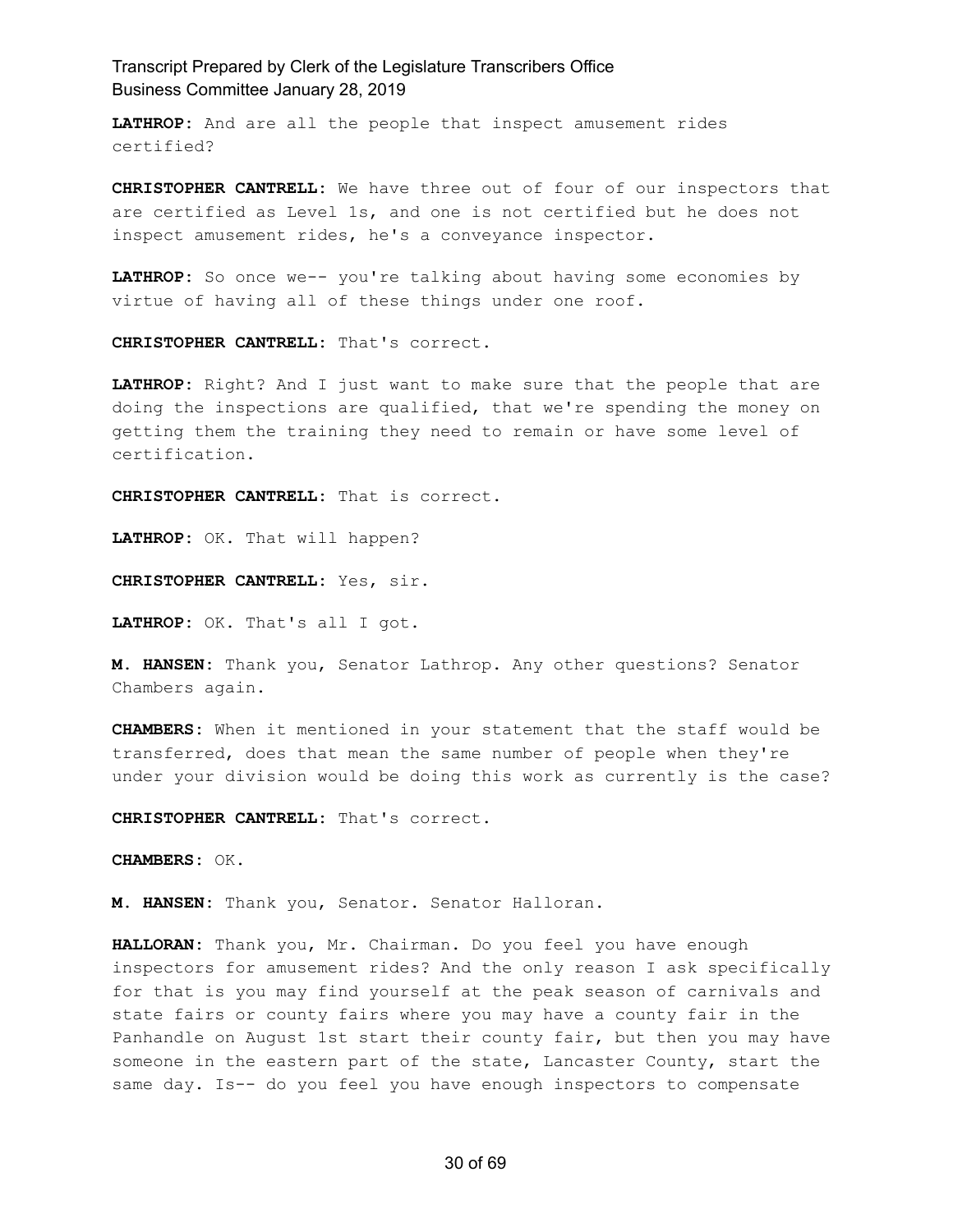for a hundred million miles for them to make it from one end of the state to the other?

**CHRISTOPHER CANTRELL:** Well, we do have-- in certain instances we do have conflicts with our schedule. One of the things we've done to help with that is to subcontract with some nationally recognized-- with nationally certified organizations to help us out in those instances. But that's-- we did that for the first time last year. So, we do our best to make sure that everyone's needs are met in a timely manner.

**HALLORAN:** OK. Thank you.

**M. HANSEN:** Thank you, Senator. Any other questions? Senator Hansen.

**B. HANSEN:** Just kind of a mundane question. So now with the change in definition to boilers, that was one of the changes?

**CHRISTOPHER CANTRELL:** That's correct.

**B. HANSEN:** What will happen now? Will they still be required to be inspected since we have a change in federal definition now?

**CHRISTOPHER CANTRELL:** Well, the definition was to remove the two words "under vacuum." The definition of a boiler will be "an item under pressure." Currently, it reads "item under pressure" or "vacuum." What we're doing is removing the words "or vacuum." Typically vacuum boilers are inherently safe when they fail. You know, water boils at a lower temperature at the lower the vacuum or the higher the vacuum is. So a breach in the pressure boundary of a boiler at that point would actually raise the boiling temperature that would be required. So, you know, currently out of the, I believe, the 63-member states of the National Water Boiler Pressure Vessel Inspectors we are one of two states that had the words "or vacuum" there, so we're going to remove those. And I think that removes anywhere from 20 to 30 boilers from our inspection rolls out of 10,500.

**B. HANSEN:** So there will be some boilers now that aren't being inspected anymore?

**CHRISTOPHER CANTRELL:** That's correct.

**B. HANSEN:** OK.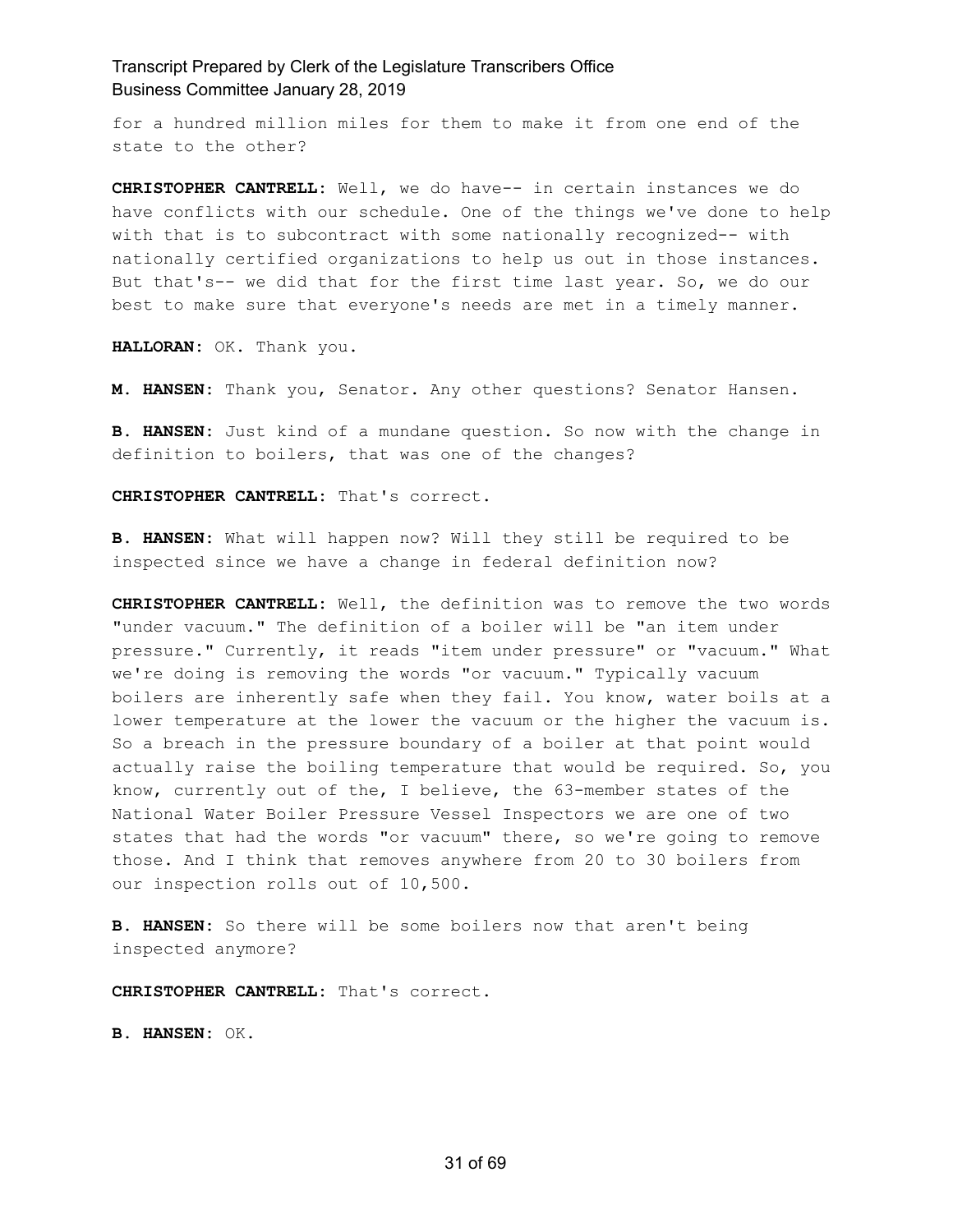**M. HANSEN:** Thank you, Senator Hansen. Any further questions? Senator Chambers.

**CHAMBERS:** Is there a requirement that a residential boiler be inspected, for example, if they're radiators? Is there a requirement or it's up to the homeowner to determine whether or not to have it inspected?

**CHRISTOPHER CANTRELL:** There are no state requirements. We currently exempt boilers in private residences and in apartment complexes with four or fewer units.

**CHAMBERS:** And why would that exemption exist, if you know?

**CHRISTOPHER CANTRELL:** Typically, that is because of, I believe, past legislative rulings and because the boilers and equipment in homes is of a low enough energy that it's not-- they're not typically seen as a hazard to the general public.

**CHAMBERS:** OK.

**M. HANSEN:** Thank you, Senator. Any other questions? Seeing none, thank you, Mr. Cantrell.

**CHRISTOPHER CANTRELL:** Thank you, Senator Hansen, committee members.

**M. HANSEN:** All right, we'll take our next testifier on LB301.

**CHAMBERS:** I just have one question. If I happen to have a fire could I request you personally to come?

**CHRISTOPHER CANTRELL:** You could, but there's a bunch of better people in the state than me.

**CHAMBERS:** Oh, so not. OK. Thank you.

**M. HANSEN:** Thank you. Hi. Welcome.

**JOSH JOSOFF:** Thank you, Chairman Hansen and members of the Business and Labor Committee. My name is Josh Josoff, J-o-s-h J-o-s-o-f-f and I am the union business manager for the elevator constructors in the state of Nebraska. I represent the vast majority of people that work on elevators and so I want to keep my testimony to the Conveyance Safety Act, which pertains to the elevator inspection portion. We are in favor of moving this over to the boiler, or I mean to the State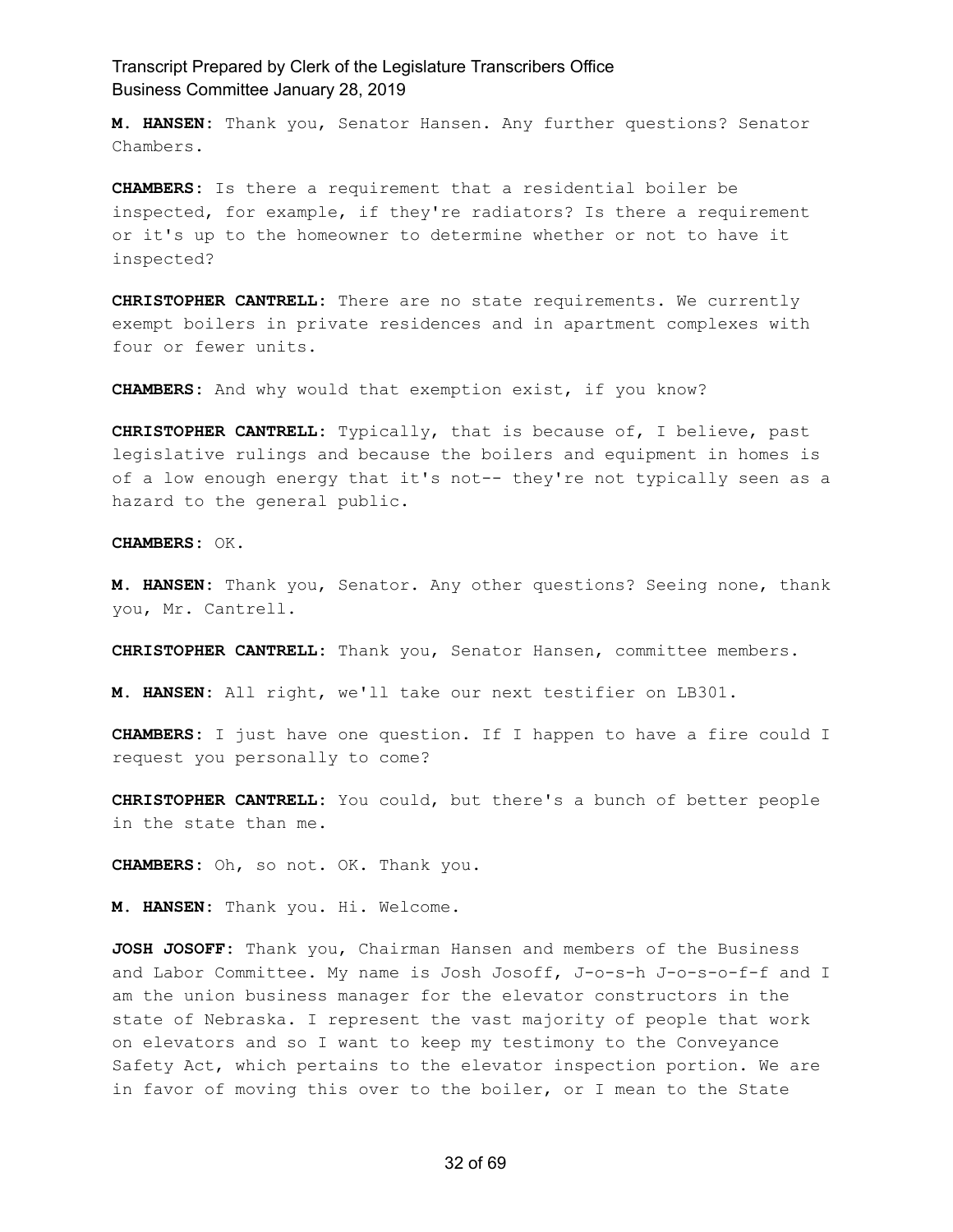Fire Marshal's Office. And one of our reasons behind it, right in the name of the-- of our bill, the Conveyance Safety Act, it's-- it has to do with safety, it's public safety. And we feel the State Fire Marshal's Office has a more narrowed focus on public safety than maybe the responsibilities of the Department of Labor, which just has a vast more responsibilities. And so we think it would be better suited to move the program under there.

**M. HANSEN:** All right. Thank you for your testimony. Are there questions? Senator Chambers.

**CHAMBERS:** Did your union or anybody associated with it request this transfer or just how did it come about, if you know?

**JOSH JOSOFF:** So we have in the past and it's been blocked in the past. It has came up this time I believe through-- from the Department of Labor. And I'm not exactly sure whose idea it was, but we've always been in favor of doing this but it, it-- we have failed in the past to do that.

**CHAMBERS:** OK. Thank you.

**M. HANSEN:** Thank you, Senator Chambers. Any other questions? Seeing none, thank you for your time, Mr. Josoff.

**JOSH JOSOFF:** Thank you.

**M. HANSEN:** All right, we'll take any other proponents on LB301.

**STEVE SIMPSON:** Thank you, Senator Hansen and members of the Business and Labor Committee. My name is Steve Simpson, S-t-e-v-e S-i-m-p-s-o-n, and I work for the International Union of Elevator Constructors at the international level and we support this bill. This is how it is done in many other states. The State Fire Marshal is in charge of the elevator, not only inspections, but keep in mind under the Conveyance Safety Act this also covers the licensing of the elevator mechanics. It also covers not just public safety, but the safety of the elevator constructors themselves as they are out on the jobs working on these conveyances and making sure that they are in the right spot. And, and, and working on something that we don't know that somebody else tampered with. Somebody else may have put a jumper in when they shouldn't have put a jumper in, overridden a safety item, that sort of thing. We feel as though this is a proper move. We think that simply the Fire Marshal is a safety or-- a safety arm to the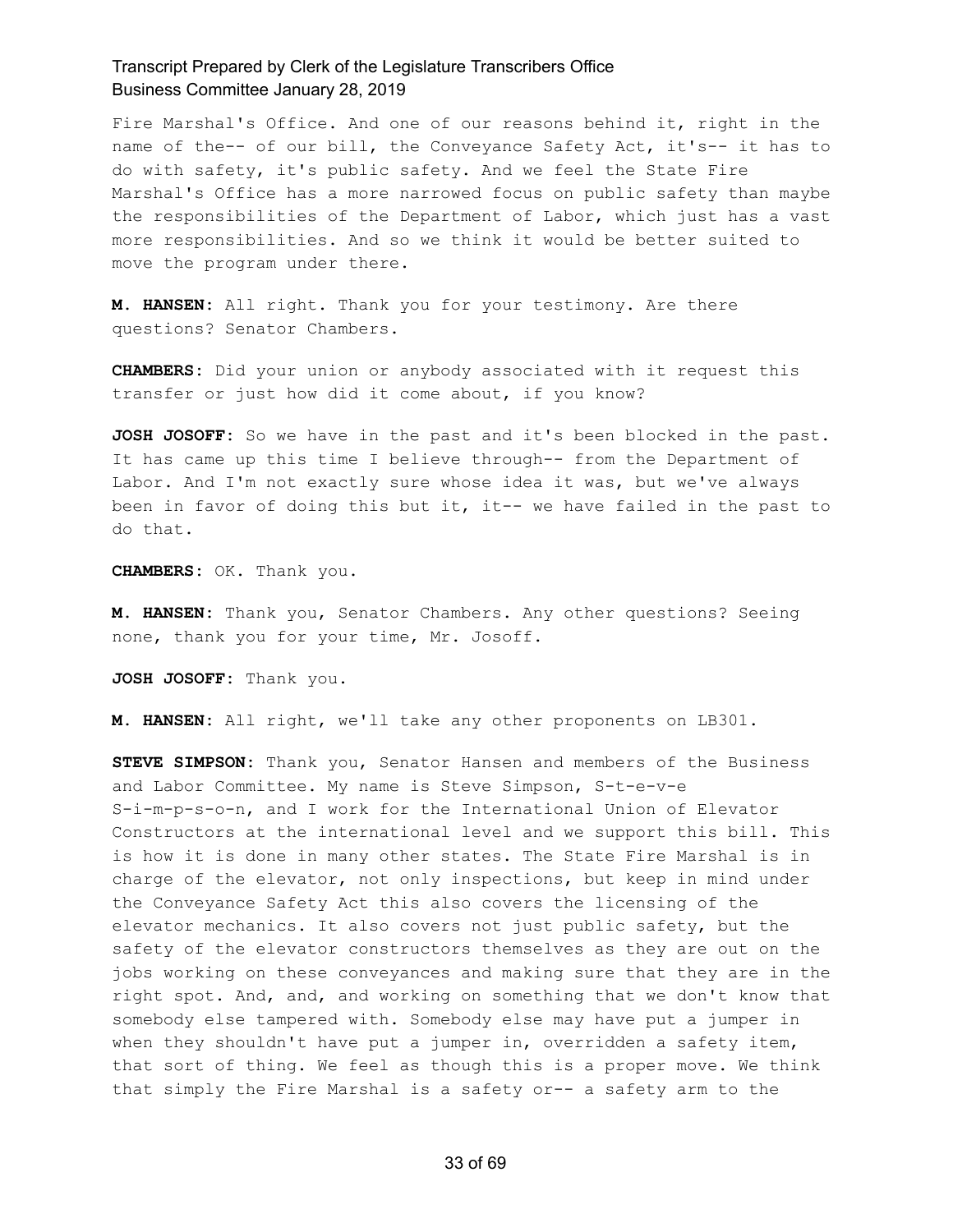government and we believe that this should fall under their purview. That's all I have, if anybody has any questions.

**M. HANSEN:** Thank you. Are there questions for Mr. Simpson? Seeing none, thank you for your testimony. OK. Are there any other proponents of LB301? Seeing none, is there anybody who wishes to testify in opposition to LB301? Seeing none, is there anybody who wishes to testify in a neutral capacity on LB301? Seeing none, Senator Lowe, would you like to close?

**LOWE:** I will keep this very brief. Senator Hansen, thank you for coming back and hearing the rest of this. Senator Hansen, you did a nice job before. Thank you for allowing me to bring this bill before this committee and be back in Business and Labor. And thanks for the testifiers that spoke up in favor of this bill and bringing it together, finally, after all these years. Being in business, it's tough waiting on two different inspectors, especially from where they're from your state, the same state, and you have to wait for them to show up. And once they do, being in the business that I was in, I had the State Fire Marshal come in and inspect and I had to make sure the doors were unlocked and proper and everything was ready and marked as an exit. And then the state health inspector would come in and say, this door has to be locked at all times. Well, you're contradicting. It's nice to be under one, one agency now, where you're following the guides of one person and you know exactly where to go. So, thank you for allowing me to bring LB301 before this committee. This will help out many people. Thank you very much.

**M. HANSEN:** Thank you, Senator Lowe. Senator Chambers, for a question.

**CHAMBERS:** Did you say you might have to leave early when you first came up?

**LOWE:** I-- my other bill was up, but my aide carried it for me.

**CHAMBERS:** And things were going so well here you decided you'd go ahead and sit it out and see how it goes?

**LOWE:** I like this committee.

**CHAMBERS:** That's all I have.

**M. HANSEN:** All right, seeing no other questions, thank you, Senator Lowe. And I will read into the record we have one letter of support from Michael Halpin of the Elevator Industry Work Preservation Fund.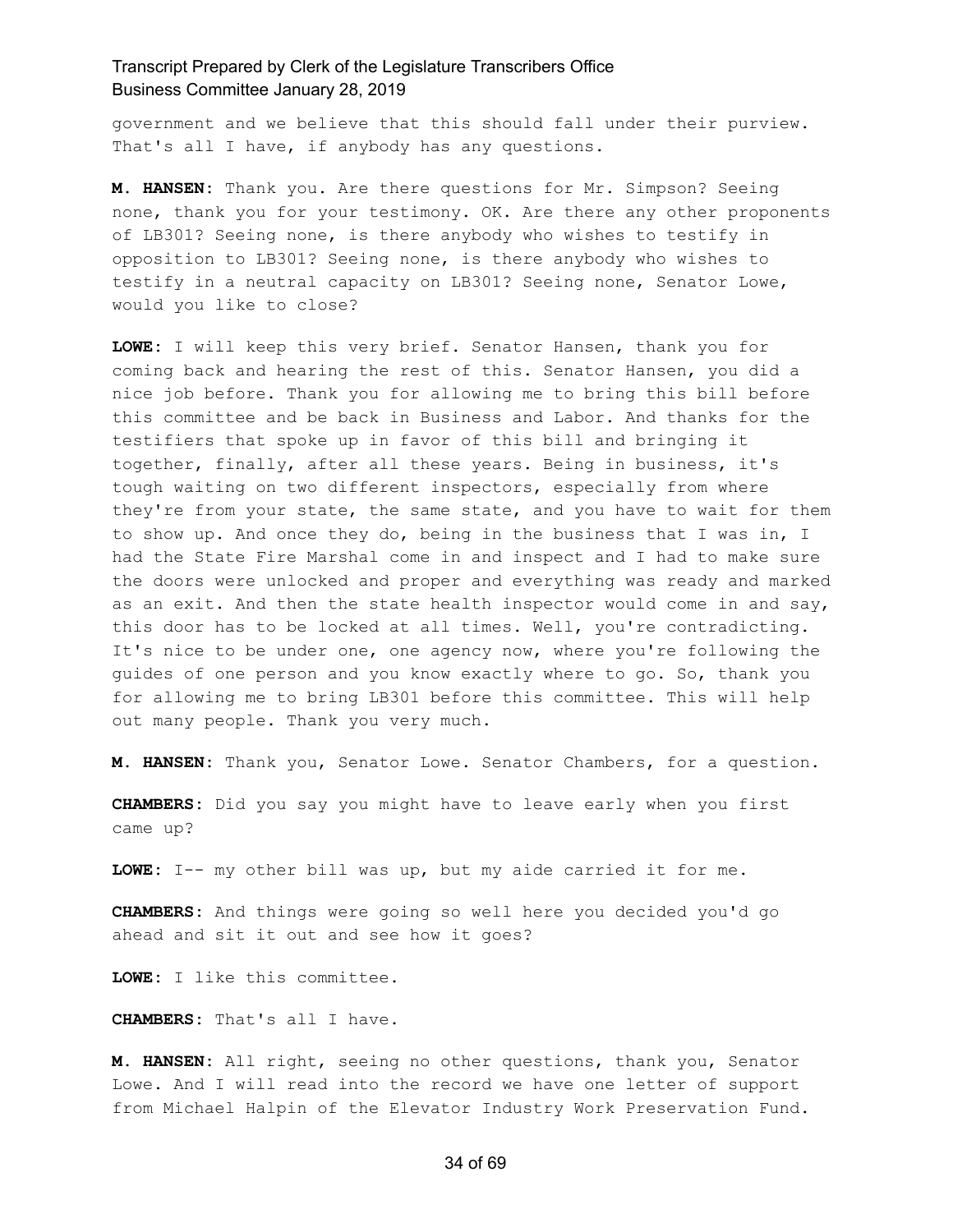And with that, we'll close the hearing on LB301 and move to our next hearing, which is on LB306 and Senator Crawford.

**CRAWFORD:** Good afternoon, Chairman Hansen and members of the Business and Labor Committee. My name is Sue Crawford, S-u-e C-r-a-w-f-o-r-d. I represent the 45th Legislative District of Bellevue, Offutt, and eastern Sarpy County. LB306 is a bill about supporting family caregivers, which I'm happy to bring before you today. According to the AARP, 65 million Americans are acting as caregivers and 10 percent of those, or about 6.5 million, have reported that caregiving responsibilities have led them to quit their jobs. Under current Nebraska statute, employees who leave work due to family caregiving demands are not able to collect unemployment benefits that they have earned through their years in the work force. LB306 makes a simple addition to the definition of, quote, good clock-- good cause, end quote, for leaving a job under employment security law to allow caregivers who are seeking to rejoin the labor force to be eligible for unemployment benefits. The bill would qualify caring for a family member with a serious health condition as a good cause for leaving employment which would enable workers who have left work due to family caregiving demands to collect unemployment benefits while they look for that-- a next job. Caregiving usually in-- involves time off from work to provide hands-on care for an elderly, ailing, or disabled family member, such as help with bathing, eating, and giving medication. AARP reports that one in four middle-aged and older workers have been a family caregiver and that 73 percent of those family caregivers are employed outside of the home. A worker may have, have to quit his or her job to care for a parent or spouse with a terminal illness, Alzheimer's, or dementia and may not have funds to fall back on until he or she is able to find a new job. And the impacts can be devastating. Family caregivers who leave the work force to care for a parent lose on average \$304,000 in wages and benefits over their lifetime. This can have a disparate, disparate impact on low-wage workers who are less likely to have savings enough to withstand periods away from work or to be able to afford professional care for their family member. Additionally, the sacrifices associated with caregiving fall disproportionately on women, who tend to live longer and provide informal care in multiple roles. An estimated 66 percent of caregivers are female. For low-wage workers, particularly women, who can't afford to pay for care for a loved one with substantial caregiving needs, this may require the difficult choice of leaving a job to care for a sick or disabled family member. Providing this temporary safety net will allow these caregivers some security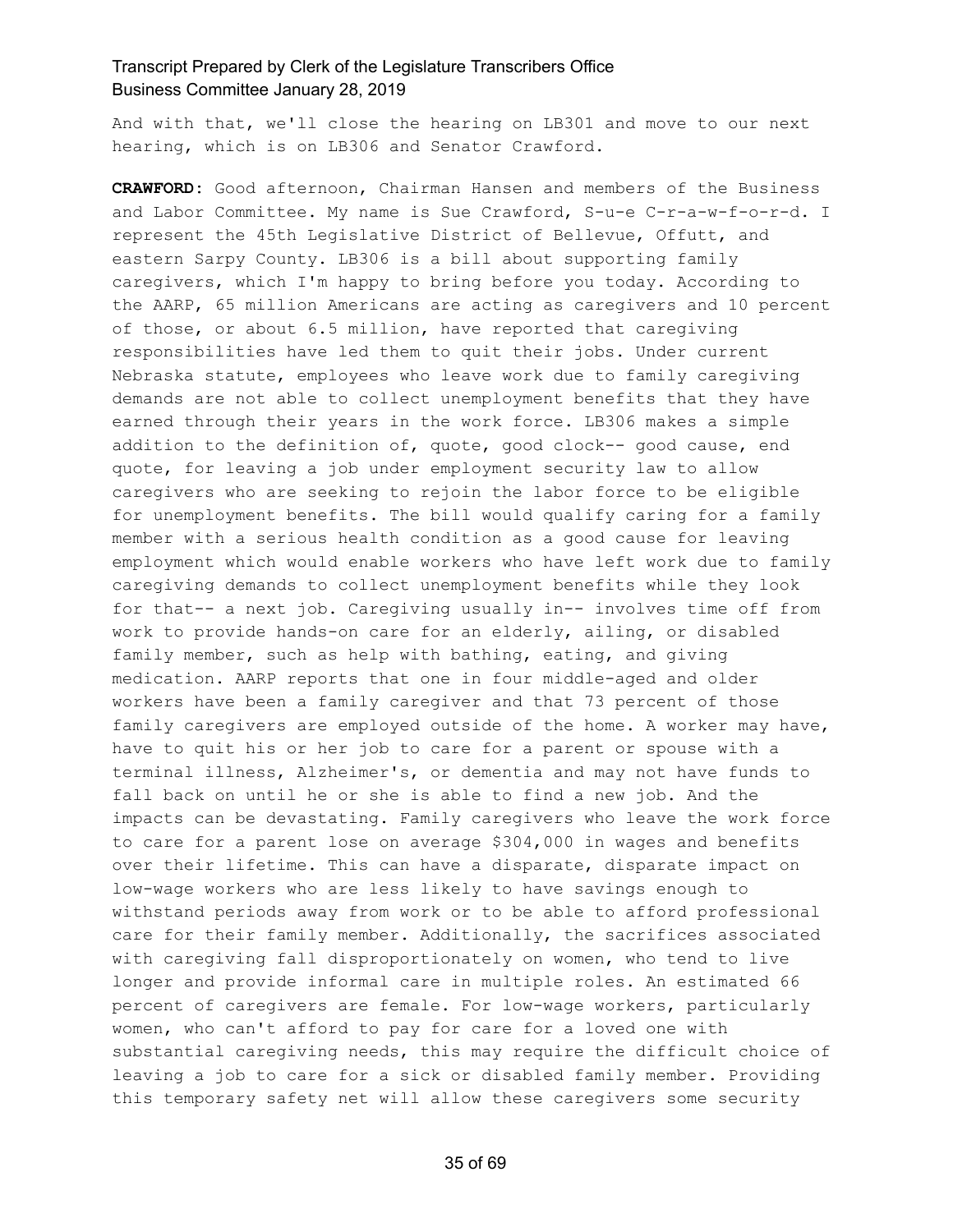while they seek to return to the work force. Under current statute, workers who leave their jobs voluntarily are not eligible for unemployment benefits unless they can demonstrate they left work for a good cause. Leaving work for compelling family caregiving needs is not currently included in the list of reasons considered good cause for leaving employment, rendering these workers unable to utilize unemployment funds which they've earned through years of work. Twenty-four other states have modernized their unemployment laws to recognize compelling family reasons as a good cause for quitting a job. Of our neighbors, Colorado and Kansas have laws that provide protection for those leaving work due to caregiving or family emergencies, respectively. The definition of "serious health condition" in the bill mirrors the definition used in the federal FMLA for consistency and simplicity for HR departments. By adding caregiving for a family member with a serious health condition to the reasons which are considered good cause for leaving employment we can help to ease the burden shouldered by Nebraskans who are looking to reenter the work force after a period of caregiving. Chances are that many of us in this room will face family caregiving demands at some point in our lives, if we have not already. The change in the good cause definition and LB306 will help provide a safety net which could allow caregivers to put food on the table while they look for their next job. Supporting our care-- caregivers benefits all of us. While Nebraska caregivers and their families shoulder significant financial burdens, they provide an estimated \$2.5 billion annually in uncompensated care work. With that, I'm happy to try to answer any questions that you have. Thank you.

**M. HANSEN:** Thank you, Senator Crawford. Are there questions from the committee? Seeing none, thank you.

**B. HANSEN:** Can I have one question?

**M. HANSEN:** Of course. Senator Hansen.

**B. HANSEN:** So we see the, the fiscal note on this. What, what is the employer's responsibility in payout of claims, do you know?

**CRAWFORD:** So, the bill also provides that the employer will not be required to be the-- a payer of these claims.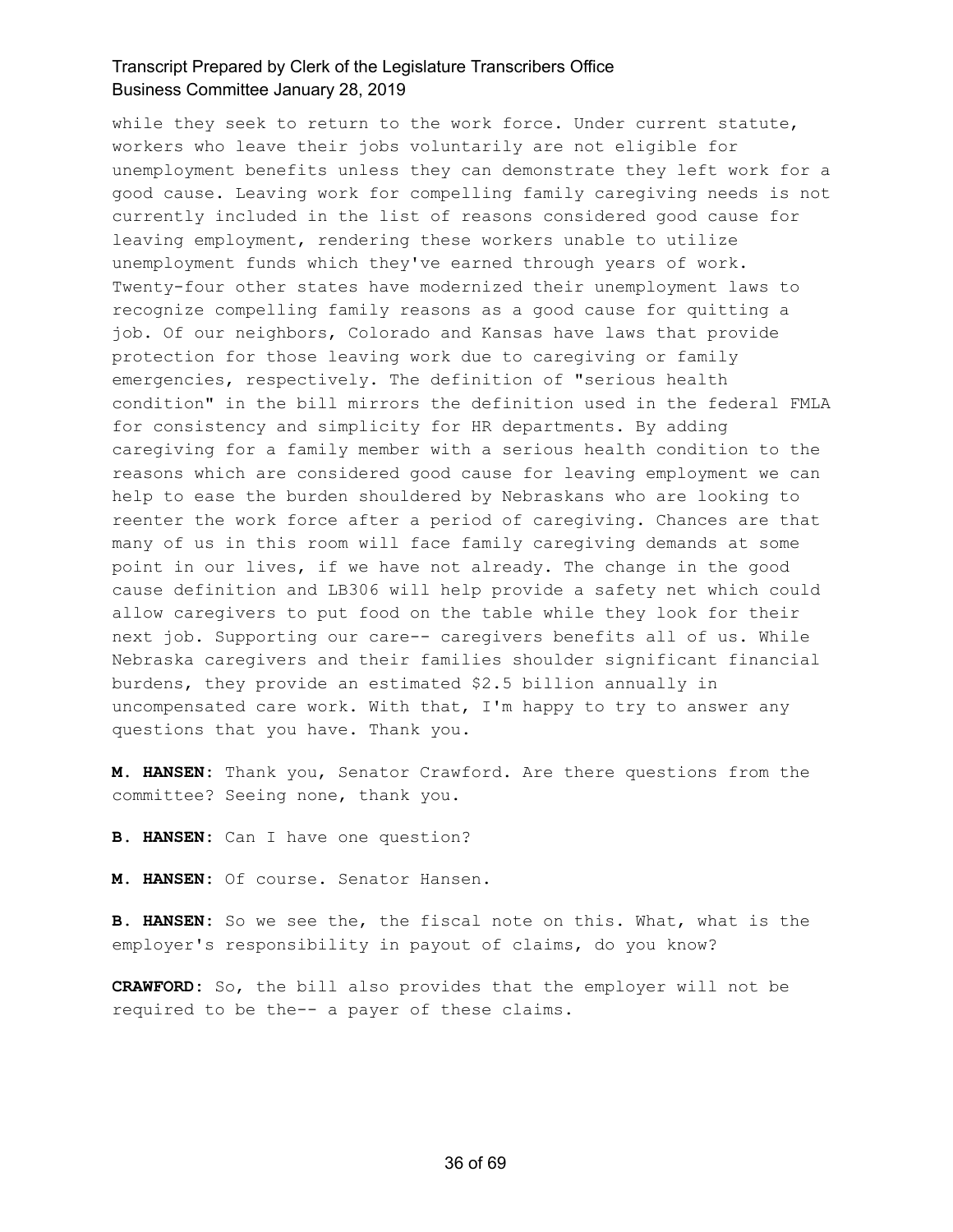**B. HANSEN:** OK. And can you think of any other options that there might be rather than forcing employers to pay for an employee voluntarily leaving?

**CRAWFORD:** So, this is set up so that the employer is not paying for that employee leaving, but they are considered a good cause leave.

**B. HANSEN:** OK. Thank you.

**CRAWFORD:** Thank you.

**M. HANSEN:** Thank you, Senator. Senator Lathrop.

**LATHROP:** Maybe I can ask a couple of questions just so that I understand. The money that would be paid to people who leave employment to take care of a family member, that would be paid from the Unemployment Compensation Fund?

**CRAWFORD:** Correct.

**LATHROP:** And are you telling us that that wouldn't affect my experience or my rating as an employer?

**CRAWFORD:** Well, the-- it would not count against your rating as an individual person leaving. Is that what you're asking?

**LATHROP:** No, the employer. So the employer-- if an employer has a lot of unemployment--

**CRAWFORD:** I mean, it wouldn't count against the employer's experience rating. Correct.

**LATHROP:** Pardon me?

**CRAWFORD:** It would not count against your experience rating.

**LATHROP:** OK. So my premiums don't change if employees take advantage of this and it's paid from the employment-- Unemployment Compensation Fund.

**CRAWFORD:** Correct.

**LATHROP:** Got you. One other thing. It's possible for them to take advantage of the Family Medical Leave Act so they can have their job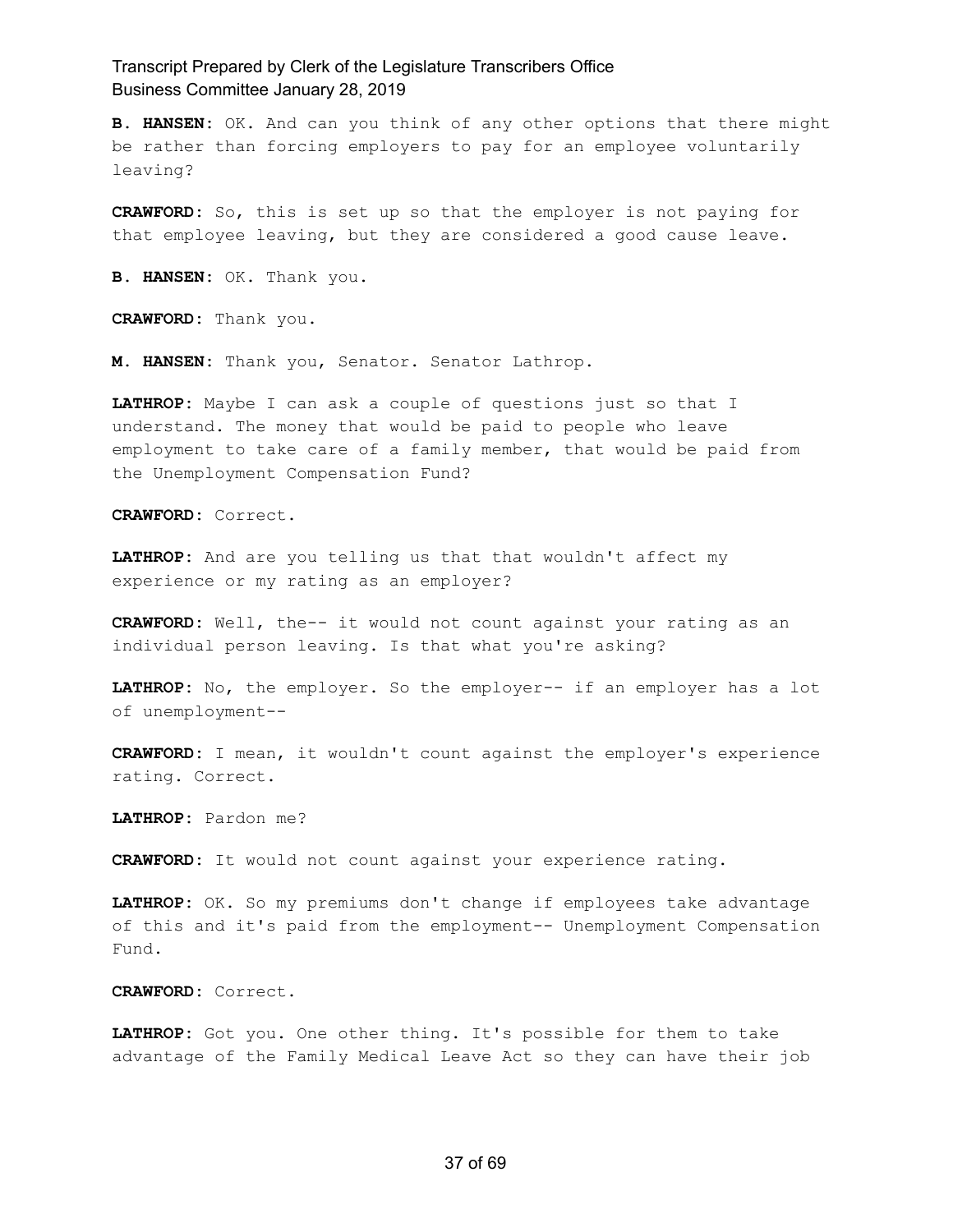held for them, and while they leave under this bill, if passed, they would be entitled to unemployment compensation during that period?

**CRAWFORD:** That would not be my understanding. My understanding would be this is if you actually have to quit your job for caregiving responsibilities.

**LATHROP:** OK.

**CRAWFORD:** And, and as with other unemployment insurance, you're only eligible for this when you are seeking a new job. So this would be if you have to quit one job and get a different kind of job because of your caregiving responsibilities or if you have to quit your job and you have a temporary time when you're out of work providing that caregiving and then you're ready to get back to the work force, then you could be qualified for unemployment.

**LATHROP:** And you make a good point, which is in order to collect unemployment compensation you've got to be ready, willing, and able--

**CRAWFORD:** Correct.

**LATHROP:** -- to maintain employment. And so you contemplate this bill would apply to the circumstance where I leave because I can't do the night shift because I've got to be home with my mother. But as soon as I leave and I go to try to find something on the day shift I would be entitled to these benefits?

**CRAWFORD:** As long as you're following those requirements with unemployment insurance of seeking work and having contact, seeking work.

**LATHROP:** OK, got it. Thank you, Senator Crawford.

**CRAWFORD:** Thank you.

**M. HANSEN:** Thank you, Senator Lathrop. Any other questions? Senator Halloran.

**HALLORAN:** Thank you, Senator Hansen. Senator Crawford, thanks for bringing this bill. Cared for my-- my wife and I care for my mother for nine years, so I have a lot of empathy for people that are-- fall under those circumstances. And while it may seem-- and it may not- it's not just may not seem, in fact, it's not as serious for the employer to find a new employee, but it is a serious concern. Clearly,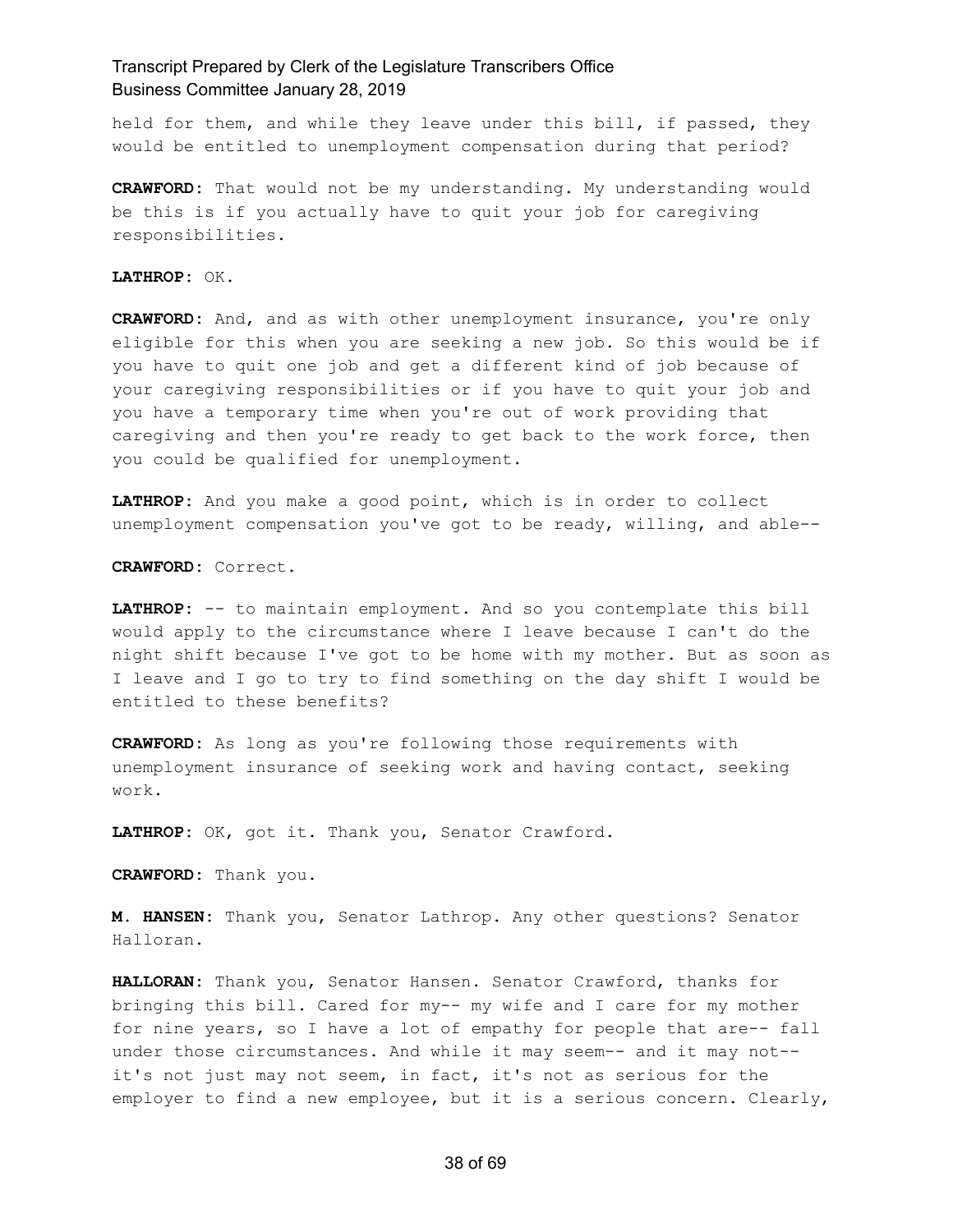they're not paying for it out of pocket. The unemployment insurance is, is, is doing the compensation here. But at times with low unemployment is-- it's no small issue at times for an employer to fill in a spot that someone vacates, particularly with unemployment the levels that it is. I'm not sure how you fix that. I mean, that's the overarching economy issue, but I just wanted to be on record that it's, it's not just the monetary cash that they don't have to pay to do this, it is at some level-- not the hardship the family is going through, I'm not trying to make that comparison, but at some level it is a hardship for employers to find new employees to take that spot. Don't know how to fix that, but I just wanted it on the record that that's, that is a hardship for them as well.

**CRAWFORD:** Thank you.

**M. HANSEN:** Thank you, Senator. Any other questions? Seeing none, thank you, Senator Crawford, and we'll invite up our first proponent testifier for LB306.

**TERRY STREETMAN:** Thank you very much. My name is Terry Streetman, T-e-r-r-y S-t-r-e-e-t-m-a-n, I'm here on behalf of the Alzheimer's Association Nebraska Chapter. I want to thank you, the Chair and the committee, for the opportunity to be here to speak today on behalf of all of Nebraska's Alzheimer's and dementia caregivers. In 2018, 82,000 caregivers provided more than \$1.18 billion dollars' worth of uncompensated care to the 34,000 Nebraskans over the age of 65 living with Alzheimer's disease. Approximately 25 percent of these dementia caregivers are "sandwich" generation, meaning they care not only for an aging parent but also a child under 18. They provide assistance with everyday tasks ranging from managing finances and coordinating doctor's visits to basic functions like dressing, bathing, eating, and using the restroom. Caregiving often has an impact on caregivers' employment and income. As we've heard-- bless you-- 57 percent of caregivers say they've had to go in late, leave early, or take time off of work because of their caregiving responsibilities. More than one in six had to leave work entirely, either to become a caregiver or because of an increase of the burden of their caregiving duties. Alzheimer's care contributors lose over \$15,000 in annual income from reducing or quitting work due to caregiving demands. For those caregivers forced to leave work, their financial situation can become very difficult. In 2016, dementia caregivers reported spending more than \$10,000 per year out-of-pocket on expenses for their loved ones ranging from food to adult diapers. Because of these expenses, nearly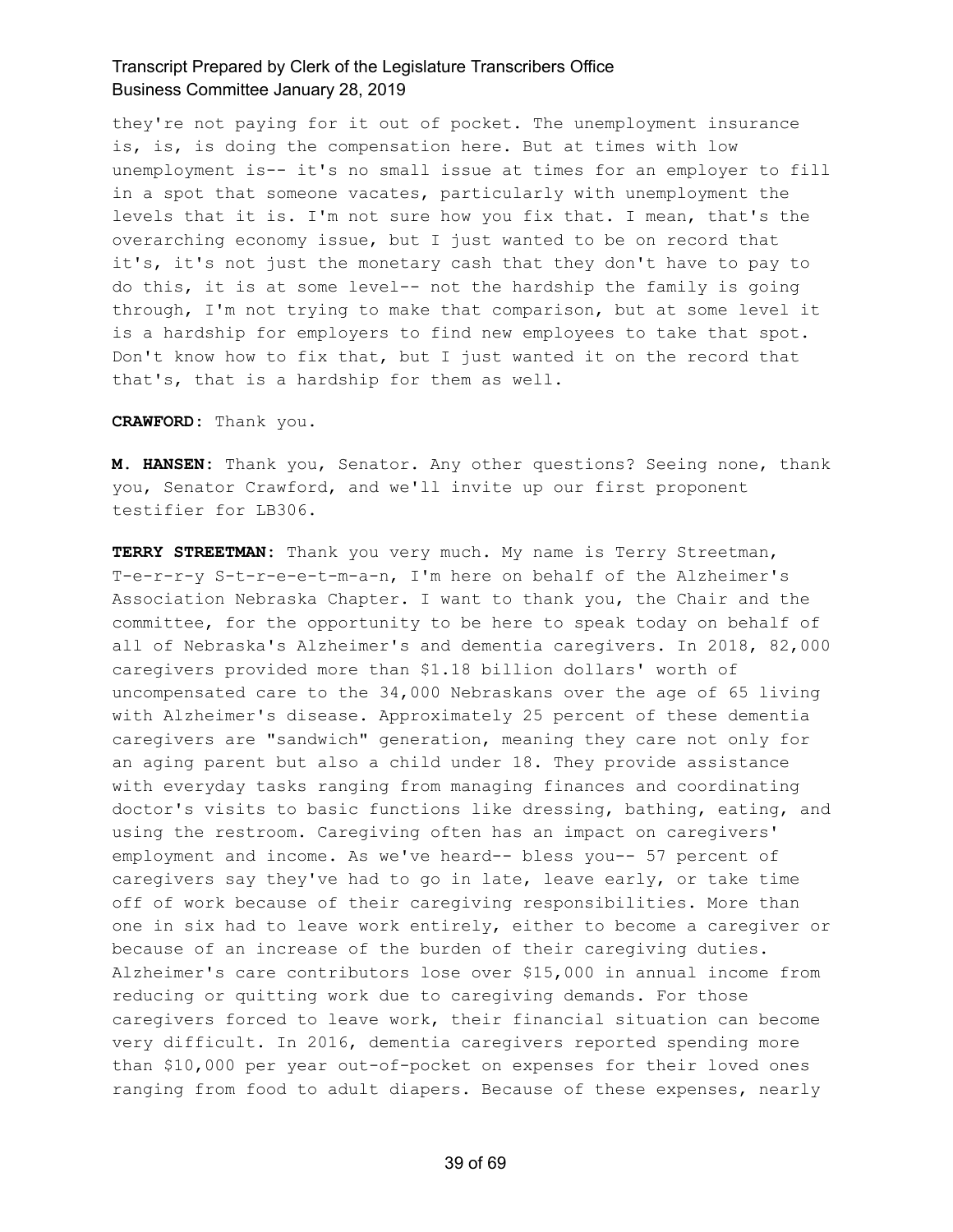half of care contributors say they had to spend from their savings or retirement funds. Thirteen percent had to raise money by selling personal belongings such as a car or a home. Nearly a third reported eating less due to the caregiving-related costs. These responsibilities are taxing and they also take a toll on caregiver health. Nationwide, 35 percent of dementia caregivers report their health has gotten worse due to their responsibilities, and the physical and emotional impact of caregiving for Alzheimer's and other dementias resulted in an estimated \$11.4 billion in increased caregiver health costs in 2017. Having the option of collecting unemployment benefits once caregiving responsibilities have concluded would mean a much needed financial light at the end of the tunnel for these caregivers who are providing an important service to their loved ones and to our already overburdened health care systems. I urge the committee to advance LB306 and help Nebraska's caregivers get back on their feet as they reenter the work force. I'd be happy to ans- answer any questions.

**M. HANSEN:** Thank you. Are there questions from the committee? Seeing none, thank you for your testimony.

**TERRY STREETMAN:** Thank you very much.

#### **M. HANSEN:** Hi.

**JINA RAGLAND:** Hi there. Good afternoon, Senator, Senators. Chair Hansen and members of the Business and Labor Committee, my name is Jina Ragland, and that is J-i-n-a R-a-g-l-a-n-d. I'm here today testifying on behalf of AARP Nebraska in support of LB306. AARP is a nonprofit, nonpartisan organization that works across Nebraska to strengthen communities and advocates for the issues that matter most to families and those 50-plus. Family caregivers play a central role in the lives of older people and those with disabilities. Increasingly, older adults or others with chronic or disabling conditions rely on family members to provide the care they need. More than 90 percent of older people receiving care in the community rely on unpaid family care, either alone or in combination with paid help, with two-thirds receiving all their care from family members. Caring for an older relative or friend is now the new normal of family caregiving in the United States. As Senator Crawford mentioned earlier, the average family caregiver in the U.S. today is a 49-year-old woman who works outside the home and spends the equivalent of an additional half-time job providing unpaid care to her mother for nearly five years. Family caregiving concerns do and will continue to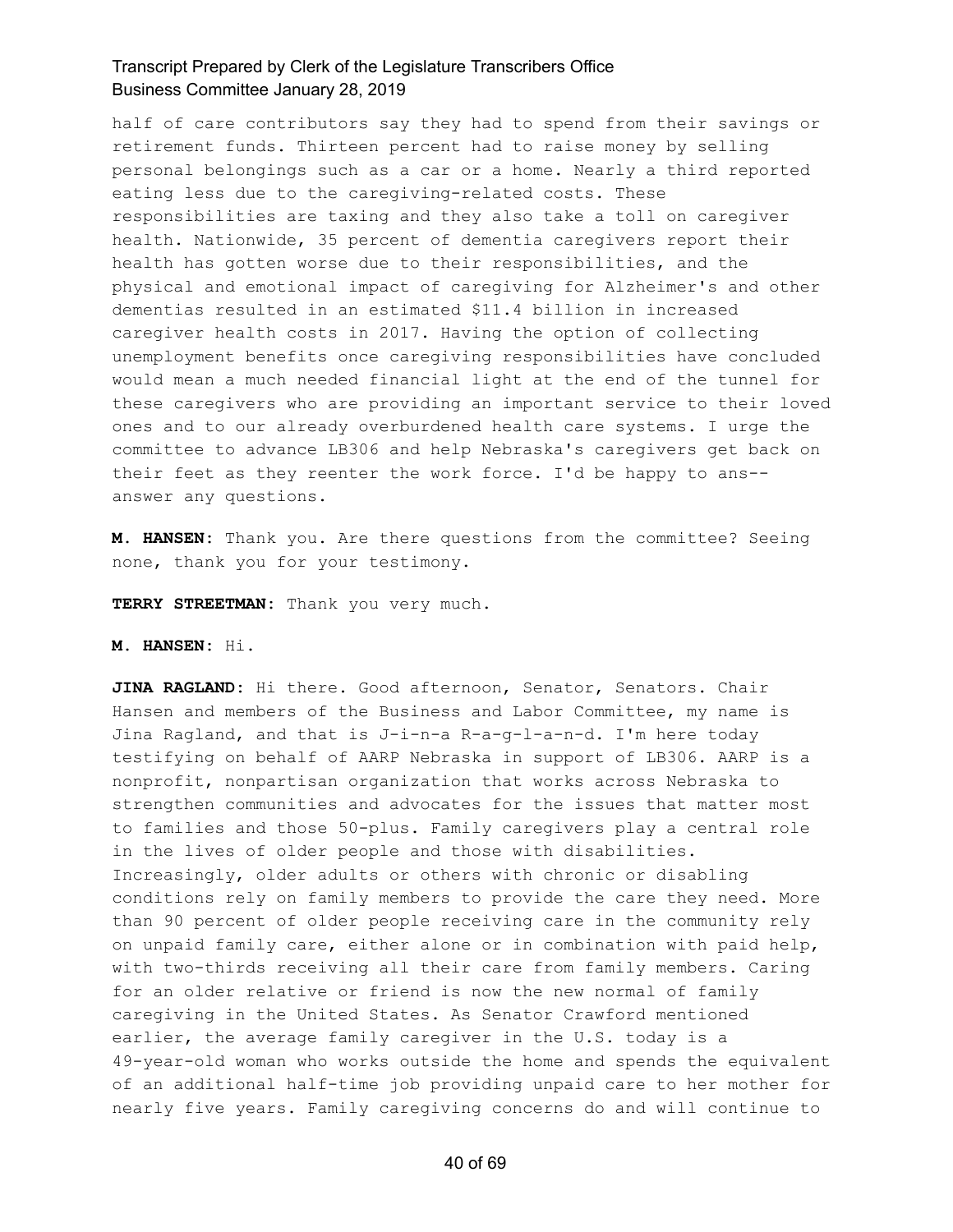have an increasing impact on both employees and workplaces because of the aging of the popul-- population and the labor force. Older workers, those most likely to have eldercare responsibilities, are an increasing population and proportion of the work force and many will need to work longer to prepare for retirement. Eldercare responsibilities fall largely not only on women but also on our low-wage workers. One study found that families living below the federal poverty level are more than twice as likely as higher income workers to provide more than 30 hours a week of unpaid assistance to parents or an in-law. Recent research finds that more than one in six, or 17 percent, of Americans who work at full-time or part-time jobs provide care and assistance for an older family member or friend. Fifty-four percent of those working caregivers are women, while men make up 46 percent of the work force with eldercare responsibilities. More than one in five workers between the ages of 45 and 64, the highest percentage of any age group, report being caregivers typically for an aging parent. While many families face work-family conflict, workers with eldercare responsibilities generally experience it differently than those with childcare responsibilities. What makes eldercare especially challenging is that both its onset and its duration often are unpredictable. When an older person becomes ill, roles, relationships, and expectations within the family change. Evidence suggests that more family caregivers are assisting older, older family members or friends with higher rates of disability than in the past and are more likely to be providing hands-on or often physically demanding and intimate personal help with activities such as bathing or using the toilet. Eldercare may rise-- arise gradually from chronic degenerative conditions such as multiple sclerosis, Parkinson's disease, or Alzheimer's disease. But very often the need for long-term supports and services arises abruptly as the result of an accident or an acute health crisis, such as a broken hip or a stroke. Suddenly an adult child is thrown into the world of caregiving with little preparation or time to make choices. The financial impact on working caregivers who leave the labor force due to caregiving demands can be severe. It was also mentioned previously that family caregivers age 50 and older who leave the work force to care for a parent lose on average nearly \$304,000 in wages and benefits over their lifetime. According to a 2009 caregiving study, nearly 68 percent of family caregivers of adults age 50 and older report making accommodations at work. Workers with eldercare responsibilities report the kinds of workplace effects that open up employees to discrimination. Sixty-four percent report commonly arriving late, leaving early, or having to take off during the day to provide care.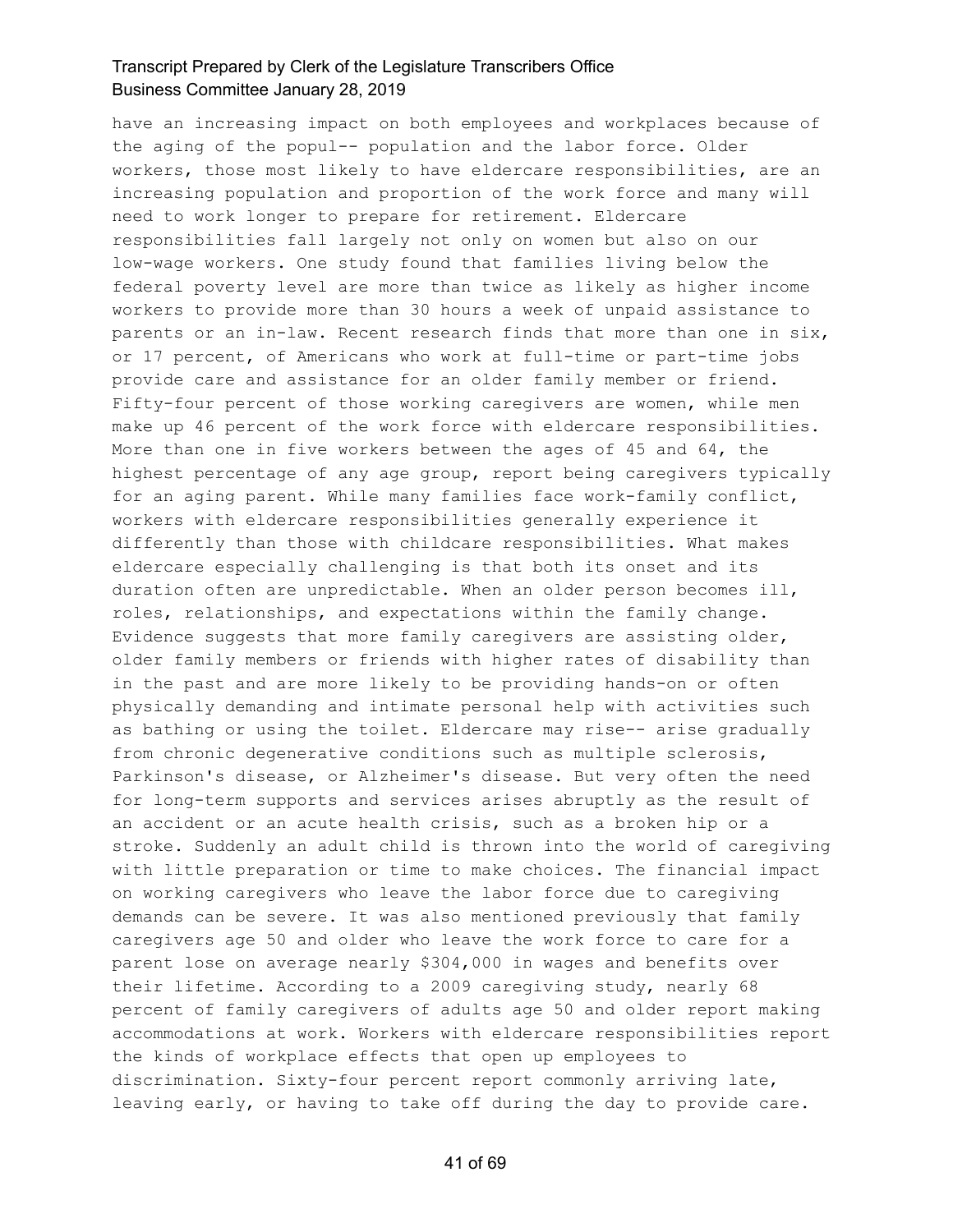Seventeen percent report taking a leave of absence and 9 percent report reducing work hours from full- to part-time. An estimated 10 percent of these family caregivers quit their jobs to give care or choose early retirement. Nebraskans want to and do work, but oftentimes they have no other choice but to quit and provide care to their loved one. The unpredictability of eldercare and its enormous financial costs often add to the strain of family caregiving and keeping a job. We also want you to keep in mind the cost savings to the state by these caregivers providing this uncompensated care. The result of that is allowing loved ones to age in place at lower levels of care, saving the state significant sums of money, keeping people out of higher, more expensive levels of care and institutions. As both the work force and the Nebraska population age, the workplace will include more employees who need to combine eldercare responsibilities with the jobs-- with the jobs upon which their economic futures depend. Where would we be and where will we be without our growing population of those 200,000 uncompensated caregivers? Those caregivers are estimated to be providing 182 million hours of care that's valued at \$2.5 billion annually. Thank you for the opportunity to comment on this important legislation. We would ask you for your support to advance the bill, and I would be happy to answer any questions.

**M. HANSEN:** Thank you. Are there questions from the committee? Senator Chambers.

**CHAMBERS:** I appreciate the work AARP and the Alzheimer's Association does do. Is there a difference between aging and elderly or are the terms used interchangeably?

**JINA RAGLAND:** Thank you, Senator. I would say they were used interchangeably, as I've obviously done in my testimony.

**CHAMBERS:** So then an aging parent could be looking after an elderly child.

**JINA RAGLAND:** That's correct. And that happens very often and will continue to happen more and more often.

**CHAMBERS:** Thank you.

**JINA RAGLAND:** Thank you.

**M. HANSEN:** Thank you, Senator Chambers. Any other questions? Seeing none, thank you for your testimony, Ms. Ragland. We'll take any other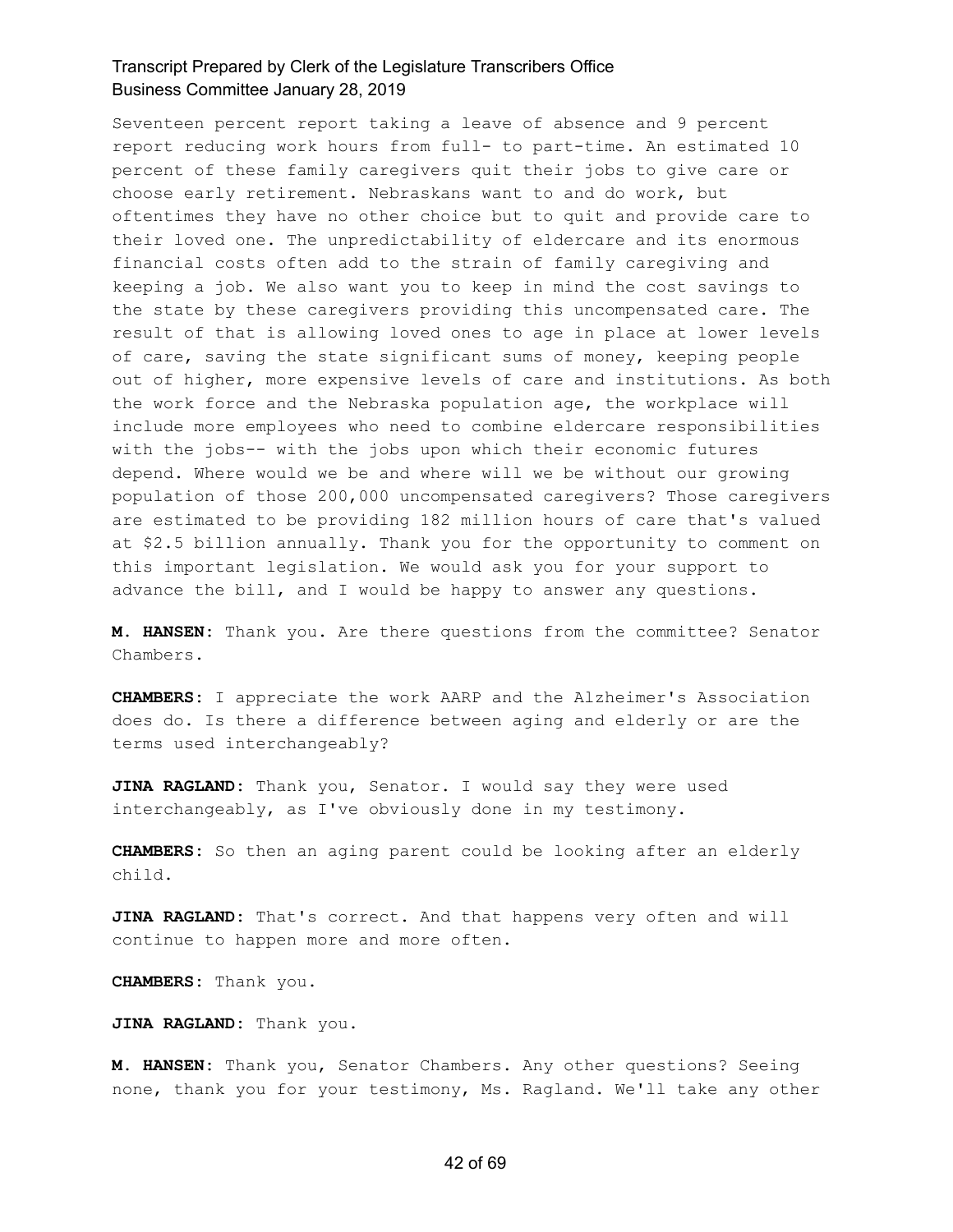proponents of LB306. Seeing none, is there anybody who wishes to testify in opposition to B306?

**RON SEDLACEK:** Good afternoon. Chairman Hansen, members of the Business and Labor Committee, for the record, my name is Ron Sedlacek, R-o-n S-e-d-l-a-c-e-k. I'm here on behalf of the Nebraska Chamber of Commerce. Try to design-- redesign my testimony a bit and not be redundant. There's some background information I was going to share with you about unemployment comp in our employment security law. It is an insurance program that is aimed for those who have strong work histories and who become unemployed through no fault of their own. And it was established, obviously, for those who are laid off and looking for a new job. And the benefits are paid from the trust fund that's established and supported by a special tax on employers. There are no deductions that are taken from an employee's paycheck for unemployment insurance, it's fully employer funded. So from that angle, the state chamber supports the system in maintaining the integrity and solvency of the trust fund as it is funded exclusively by employers. And it's a program with specific, intended beneficiaries and it's supposed to be for temporary relief while unemployed. We do not believe it was the intention of the system to make benefits available to anyone who is currently not available to obtain suitable employment. Claimants are required under the law to meet specific eligibility standards relating to attachment to the work force, wages earned, circumstances of separation, and then readiness and ability to return to work and continued efforts to find new employment. So, Nebraska's current voluntary quit provisions do disqualify an individual who quits to care for an ailing family member. And that's why, of course, why we have this legislation. And while we do recognize there's-- and I'm sure many of our members would be sympathetic, and certainly I am, to the potential adverse effect on someone going through trying times to care for a family member with a serious health condition, it's also necessary to recognize that there's other programs. We have the Family Medical Leave Act. A number of employer-based policies or programs that are already in existence for this purpose, and that Nebraska's unemployment compensation law requires those collecting benefits to actively look for a job, which seems that it would be quite difficult to do if the claimant is not seeking new employment to, to care for a family member. So, as the bill is drafted it-- an employee-- an employee who voluntarily quits and attempts to avail themselves of the coverage of benefits would likely be unsuccessful if they are not available for work. Under the law, the claimant, in order to continue eligibility, must make at least five contacts a week and they must be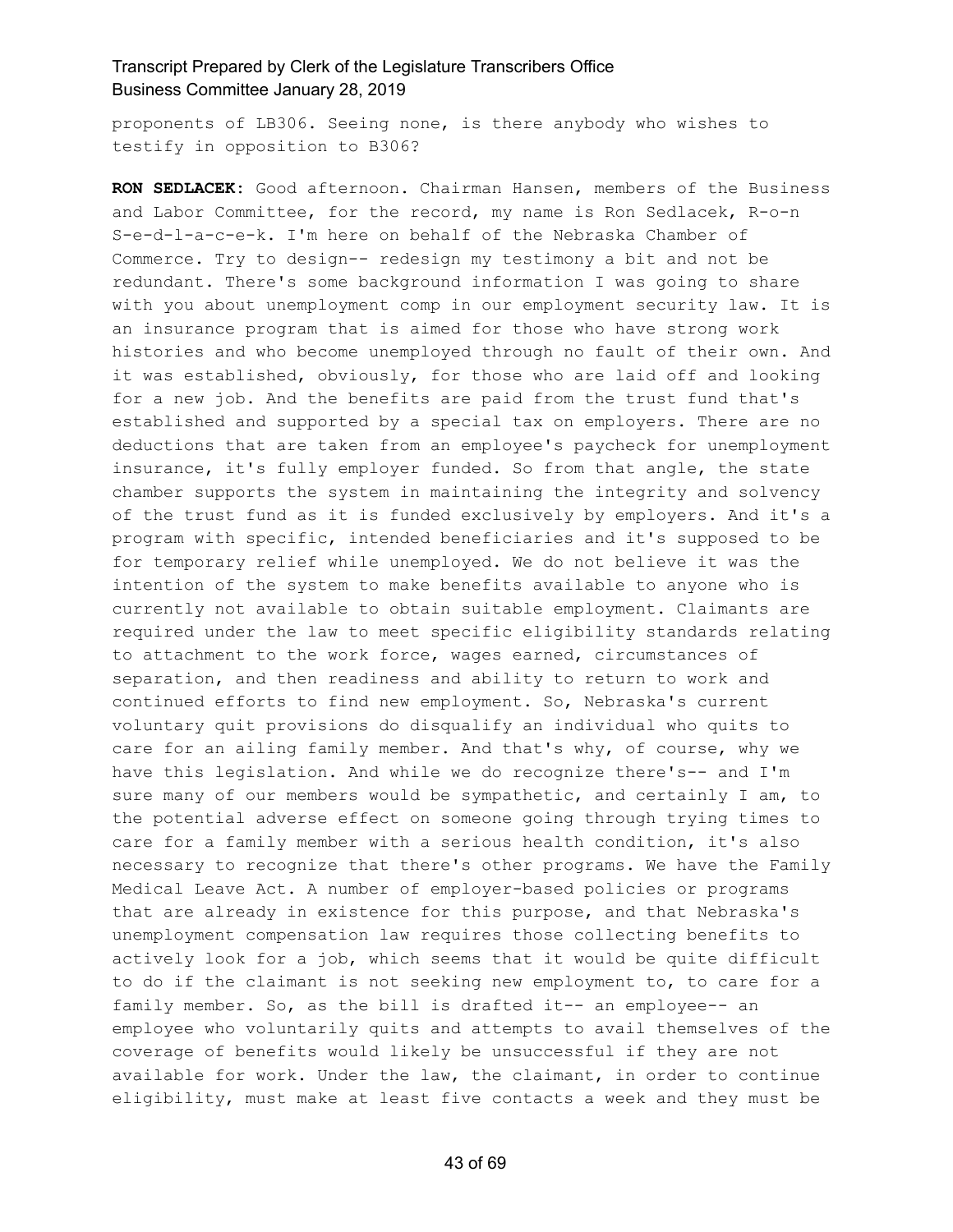willing to accept an offer of-- for suitable employment. And if they refuse, then that's a disqualification. So, if a claimant and-- had a part-time job and they have part-time benefits established, they could continue with part-time work. But a full-time claimant who is seeking part-time could not accept part-time because that again would be disqualification. So I'm not sure how this meshes. So, that's what happens in a number of states that have enacted this type of legislation. There's quite often a lot of hoops to jump through and they find out they're disqualified anyway because then being able to requalify or to find-- to accept suitable work because they're caring for the family member, the reason why there is separation in the first place. Secondly, some states that have attempted this have required employees first to jump through a number of hoops. And that would be to, to, to make a concerted effort to work with the employer in order to accommodate the care before quitting. And that must be shown then by whatever administrative tribunal there is in order to qualify for benefits. So, it's not as straightforward as the legislation is currently drafted. And for these and other reasons we would at this time enter opposition to the legislation. I'd be happy to entertain any questions.

**M. HANSEN:** Thank you. Are there questions from the committee? Senator Chambers.

**CHAMBERS:** Mr. Sedlacek, are you here on behalf of business and industry or the chambers of commerce? I wasn't sure what you said.

**RON SEDLACEK:** Oh, I'm here on behalf of the Nebraska Chamber of Commerce and Industry.

**CHAMBERS:** Both of them?

**RON SEDLACEK:** Well that's the-- that's the full name.

**CHAMBERS:** OK. Now if a person were to try to take advantage of this opportunity, from what source would the money come that would go to that person?

**RON SEDLACEK:** That-- the funds would be drawn from the unemployment insurance-- or Employment Security Trust Fund.

**CHAMBERS:** But it's not an individual company or business.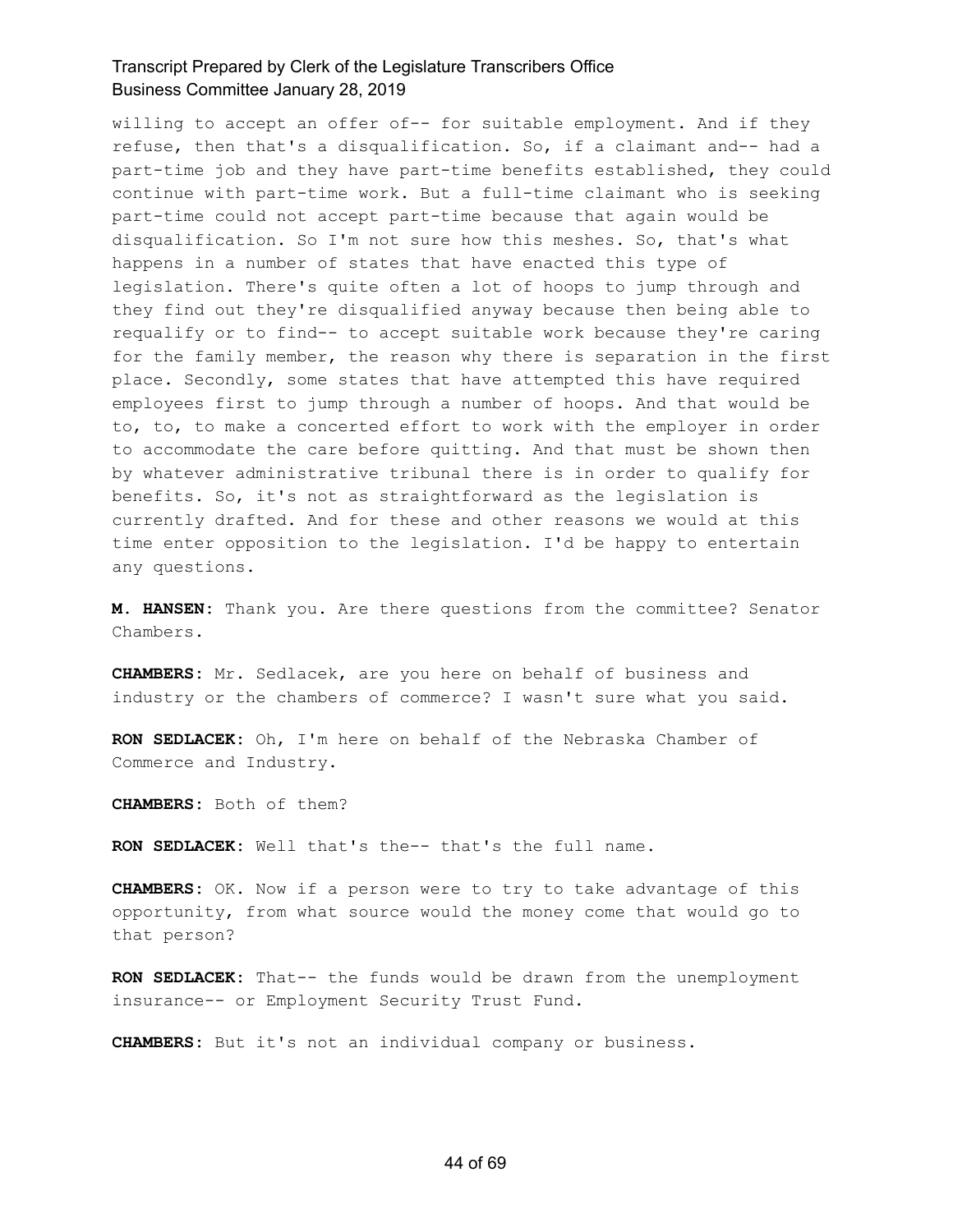**RON SEDLACEK:** Well, they've contributed to that fund. That's what funds the fund are the employer taxes.

**CHAMBERS:** Well, the amount that they would contribute for one employee wouldn't be sizable, would it?

**RON SEDLACEK:** It depends upon if you're a negative balance employer or a positive balance employer. So it does vary on the tax rates, depending upon your past experience.

**CHAMBERS:** Excuse me. Which category would most of your members fall into?

**RON SEDLACEK:** That's a good question. I don't know the answer directly as percentagewise. You have to kind of take a look at it by industry. I would say probably the majority are positive balance employers, but when you look at construction and some seasonal work and so forth, those are generally negative balance employers.

**CHAMBERS:** And, generally, when you come out I don't ask you these kind of questions, but this is a unique set of circumstances. How many members roughly are in these organizations combined, since you're speaking for both of them?

**RON SEDLACEK:** Well, let's just-- no, I'm speaking for just one, Chamber of Commerce and Industry.

**CHAMBERS:** How many members comprise the chamber?

**RON SEDLACEK:** Probably someplace in the neighborhood of 2,000 or greater members.

**CHAMBERS:** So, it's for all of Nebraska, not just Lincoln or just Omaha?

**RON SEDLACEK:** That's correct. Yes, sir.

**CHAMBERS:** Is there a board or an organization of these members who determine what position the organization will take on legislation?

**RON SEDLACEK:** Yes, Senator.

**CHAMBERS:** How many members are in that group?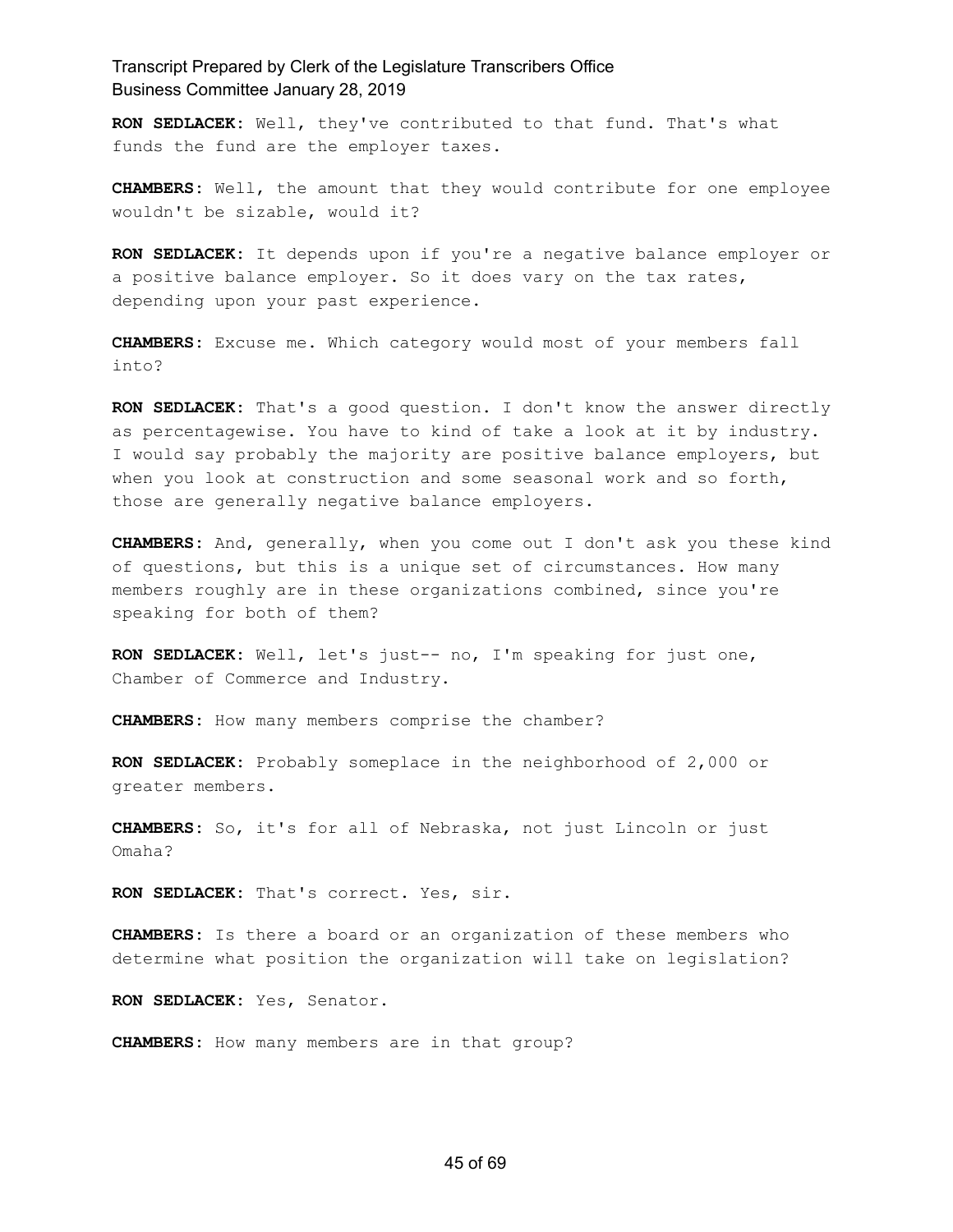**RON SEDLACEK:** Well, we have a review process. We have a labor relations council and they meet and establish policy.

**CHAMBERS:** How many are on that council?

**RON SEDLACEK:** Oh, that, that, it's up-- it's open to the membership so it can, it can vary, depending upon who's all attending at that time.

**CHAMBERS:** From 1 to 1,000?

**RON SEDLACEK:** Well, there's never been a thousand, but--

**CHAMBERS:** But there could be--

**RON SEDLACEK:** Theoretically.

**CHAMBERS:** -- since it's open to the membership.

**RON SEDLACEK:** Correct.

**CHAMBERS:** So, there is nothing in the organization that establishes who shall be a member of this particular council that determines these policy statements?

**RON SEDLACEK:** The council meetings are always open to members.

**CHAMBERS:** And there's-- there-- here is what I'm trying to get at.

**RON SEDLACEK:** They're not appointed members, if that would help.

**CHAMBERS:** Is an announcement made that there's going to be a meeting to try to take a position and just whomsoever will may come and then they take a vote of those people who are present or is there a structure already comprising a certain number of designated persons?

**RON SEDLACEK:** A little bit of a hybrid. The-- when-- as a member of the organization you can indicate what councils, essentially committees, that you would be interested in becoming a member of.

**CHAMBERS:** Which, which committee determined the position on this specific bill?

**RON SEDLACEK:** Well, it's reviewed by the Labor Relations Committee Council.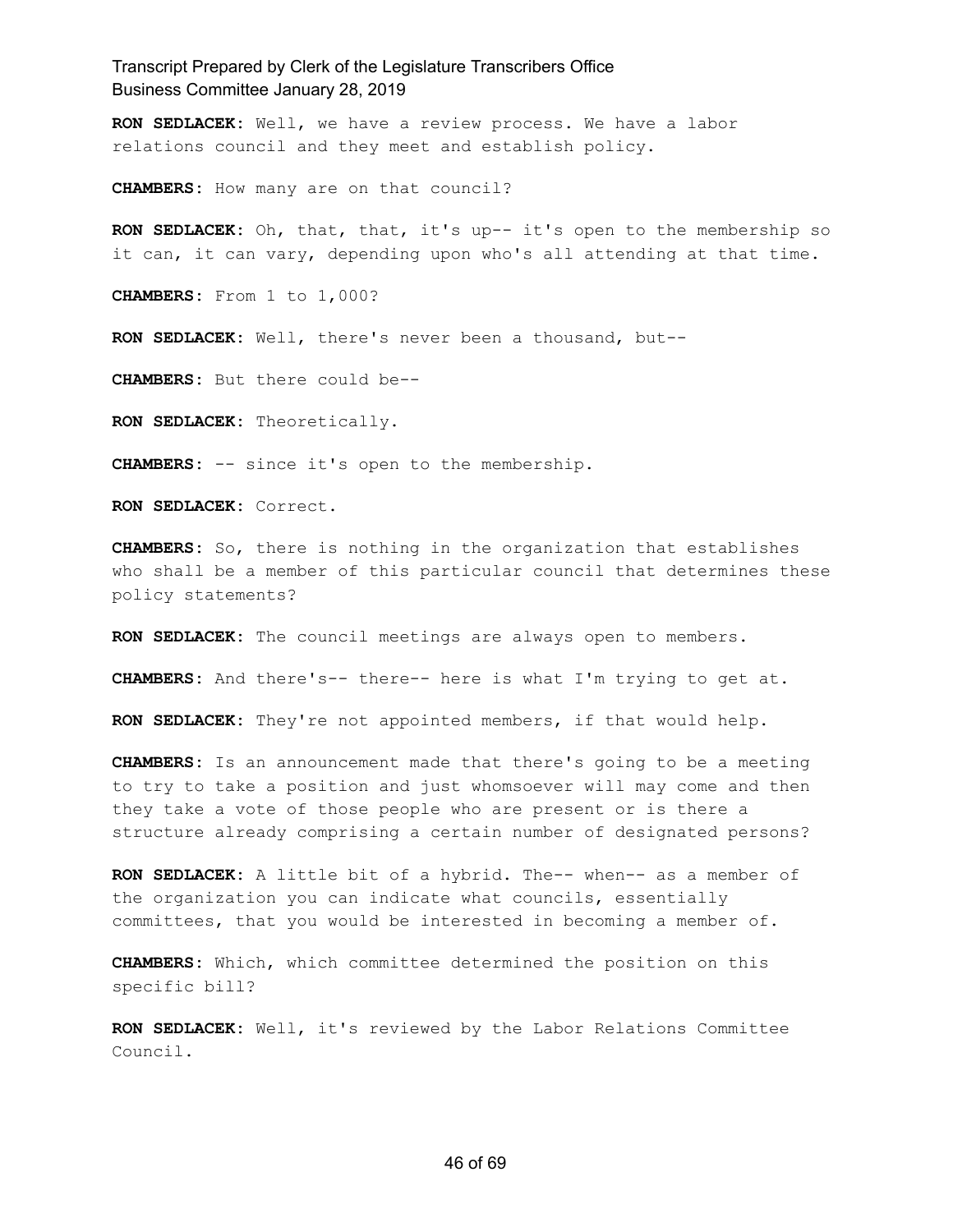**CHAMBERS:** How many were--

**RON SEDLACEK:** But then a recommendation then is made to the board of directors.

**CHAMBERS:** How many are--

**RON SEDLACEK:** So the board of directors makes the policy.

**CHAMBERS:** How many were on that initial group?

**RON SEDLACEK:** Well, this has been a longstanding policy over the years in regard to voluntary quits and the use of funds for that particular purpose.

**CHAMBERS:** So the membership changes?

**RON SEDLACEK:** Membership changes, yes.

**CHAMBERS:** And anybody can be a member who volunteers?

**RON SEDLACEK:** Of the council, that's correct.

**CHAMBERS:** Well, as they say, cutting to the chase, how many people- did this group meet, whoever they are, and review this bill, or did you recommend to them based on the policies in the past what position they should take?

**RON SEDLACEK:** Yeah, it's based on our written policies in the past, Senator. That's correct.

**CHAMBERS:** So, you didn't really need to have a meeting to make a determination on this bill.

**RON SEDLACEK:** Not for this particular bill.

**CHAMBERS:** Are you the one then who made the determination that it probably would be a bill that they would oppose?

**RON SEDLACEK:** Not me alone, no.

**CHAMBERS:** You and who else?

**RON SEDLACEK:** Well, the staff and the policy in the past. That's correct, sir.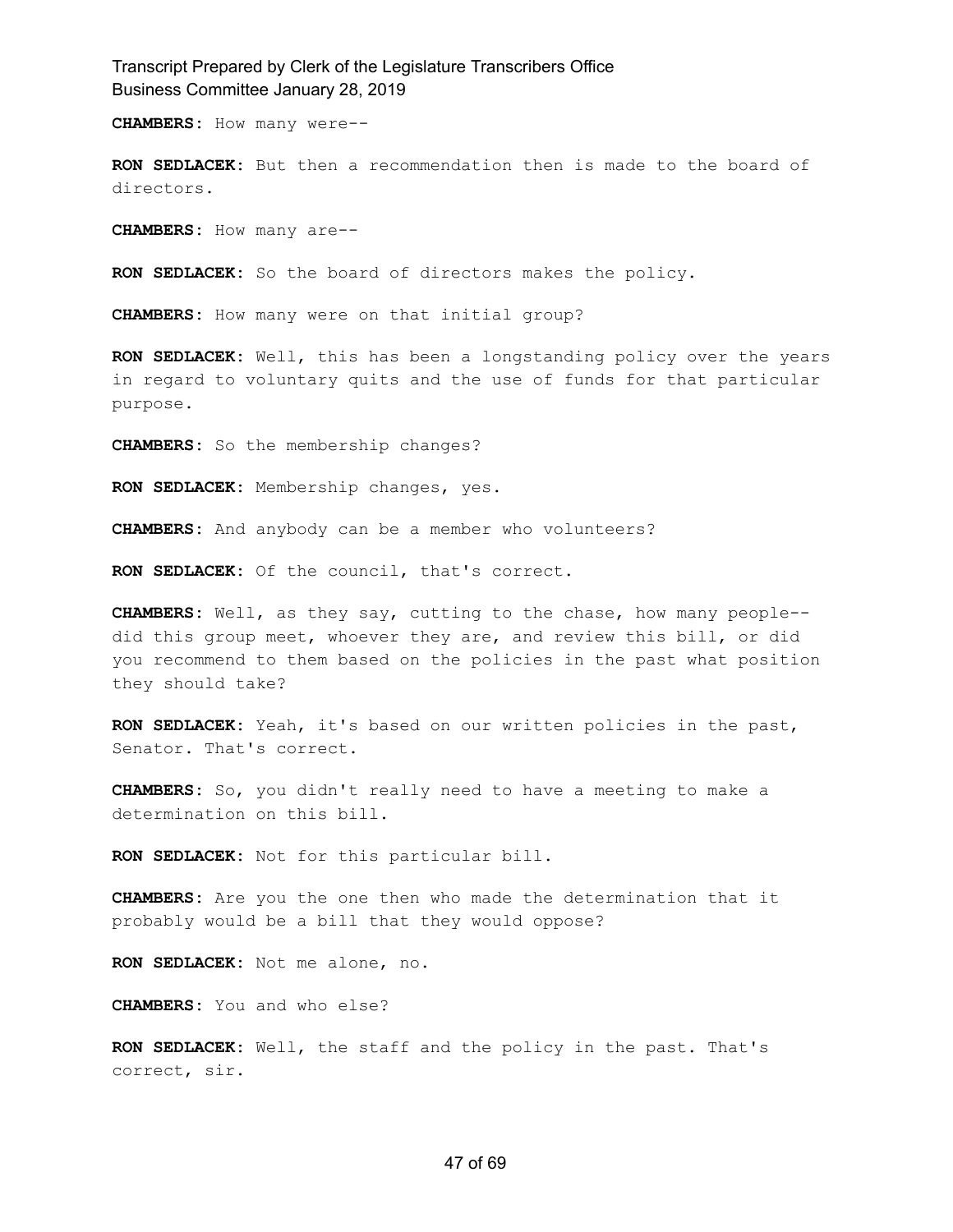**CHAMBERS:** How many teeth does a chicken have?

**RON SEDLACEK:** I don't have any idea.

**CHAMBERS:** Neither do I, but this is as hard as pulling teeth from a chicken if a chicken has teeth. All I'm trying to find out is how the chambers of commerce decided on the position you're representing here today. Who told you to come here and speak against this bill? Was there a person?

**RON SEDLACEK:** Not a particular person, Senator.

**CHAMBERS:** A robot.

**RON SEDLACEK:** Not a particular robot, no, sir.

**CHAMBERS:** An avatar?

**RON SEDLACEK:** No, sir.

**CHAMBERS:** A group of people told you to come and do this?

**RON SEDLACEK:** We look at past policy and make decisions based on that. If we don't have a policy, we obviously will discuss that with our councils prior to doing so.

**CHAMBERS:** But we went through all that and that wasn't helpful and now I'm asking you. You are here today, correct? You, you actually are a person there, not an image like: Beam me down, Scotty. You are Mr. Sedlacek, the real Mr. Sedlacek. And you-- somebody told you to come here. True or false?

**RON SEDLACEK:** I was not instructed or ordered to come. We, again, base this upon our policies in the past, Senator.

**CHAMBERS:** You made the decision to come here today and speak against this bill. Correct?

**RON SEDLACEK:** A group--

**CHAMBERS:** Don't take it as accusatory. Either--

**RON SEDLACEK:** I know, but--

**CHAMBERS:** If it's legitimate--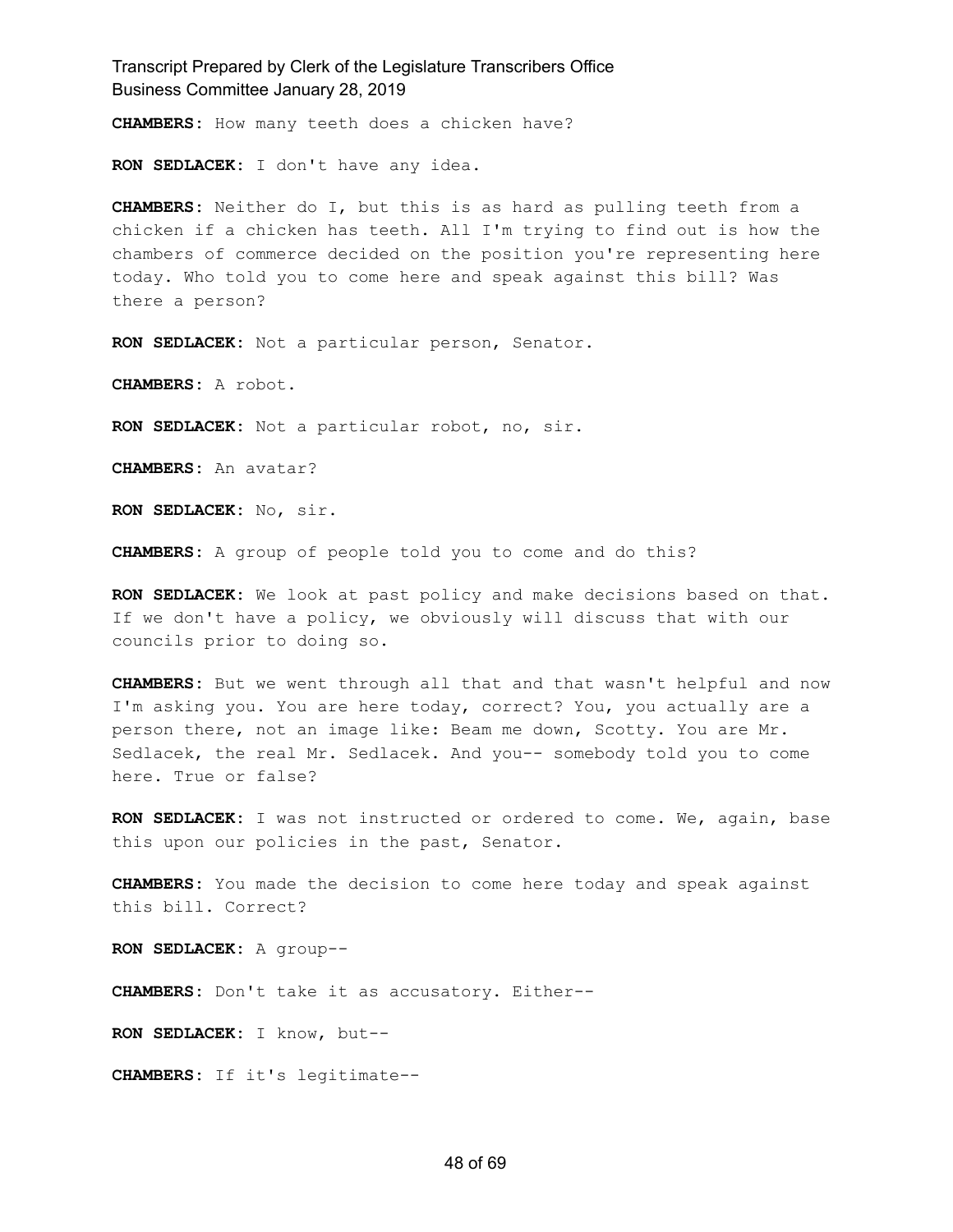**RON SEDLACEK:** It was not-- it's not unilateral.

**CHAMBERS:** Say it again.

**RON SEDLACEK:** It is not a unilateral decision on my part.

**CHAMBERS:** Then if there was somebody else, who else was it?

**RON SEDLACEK:** When we meet together as staff-- those in policy-- we discuss our past policy.

**CHAMBERS:** Who comprises the staff? Does the whole-- does the umbrella organization have an identifiable staff who work to carry out the day-to-day activities of the organization?

**RON SEDLACEK:** Yes.

**CHAMBERS:** Is that what you mean by staff? How many people comprise that staff?

**RON SEDLACEK:** In our situation there's about four of us.

**CHAMBERS:** So, then it shouldn't be hard for you to tell me. Now these four got together and decided--

**RON SEDLACEK:** Including me.

**CHAMBERS:** Say it again.

**RON SEDLACEK:** Including myself.

**CHAMBERS:** There are three plus you make four. So, the four musketeers got together and decided that you should come and take this position.

**RON SEDLACEK:** Correct.

**CHAMBERS:** This is a different kind of a proposal, isn't it, where a person would be in this, this set of circumstances, not able to work, but would derive benefits from this fund that is not taking anything directly from any of your members? This is a unique situation, isn't it?

**RON SEDLACEK:** Well, the fund is funded by our members.

**CHAMBERS:** But this is a unique situation, isn't it? No member is going to be harmed by this or diminished at all by this program being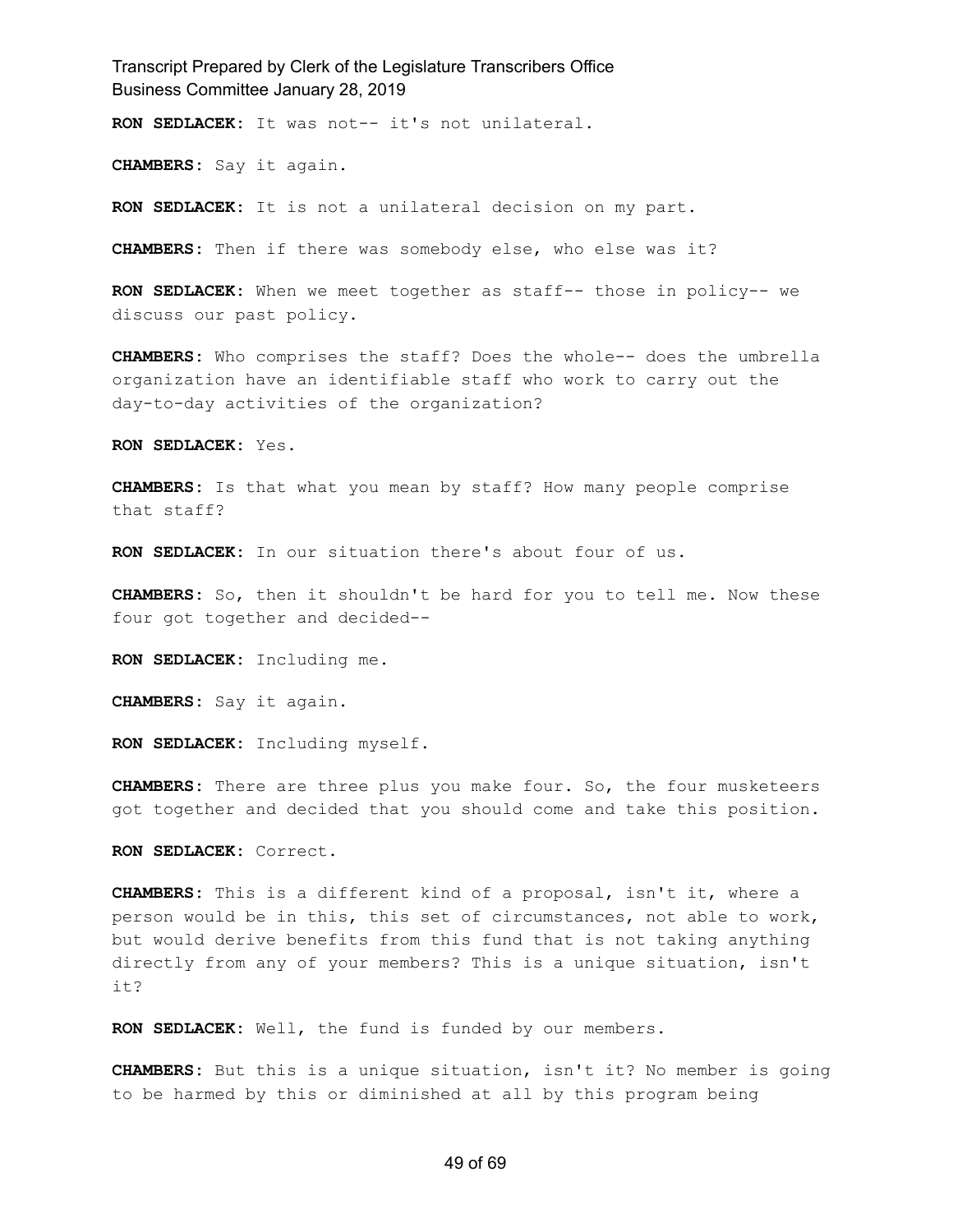carried out. Isn't that true? Which members' contribution to the fund is going to increase as a result of this program if it takes effect?

**RON SEDLACEK:** It will have an overall effect on the balance in the trust fund.

**CHAMBERS:** Which members are likely to have to contribute?

**RON SEDLACEK:** Well, all members contribute. So if there's a depletion of the fund and if there's a necessity to make up for that depletion, it's spread out.

**CHAMBERS:** Are you familiar with-- excuse me. Are you familiar with any of the members? I don't mean individually, but the companies, firms, establishments, partnerships, whatever who comprise the overall organization? Are you familiar with some of who those are?

**RON SEDLACEK:** Could you repeat that, Senator? I'm not sure I--

**CHAMBERS:** I can't. No, that was spontaneous.

**RON SEDLACEK:** OK. I'm not sure I follow that question.

**CHAMBERS:** Are you aware of any businesses by name or firms, partnerships, limited partnerships, are you aware of any of those by name that actually belong to your organization?

**RON SEDLACEK:** Yes.

**CHAMBERS:** Is Scrooge and Marley one of them?

**RON SEDLACEK:** I haven't seen them on the membership roster.

**CHAMBERS:** But they could be.

**RON SEDLACEK:** Back in the 1800s, it was before our time.

**CHAMBERS:** But they could be.

**RON SEDLACEK:** They could have been.

**CHAMBERS:** Mr. Sedlacek, do you feel at all uncomfortable having probably exerted a good amount of influence on the position being taken here today given the circumstances of the nature of this program?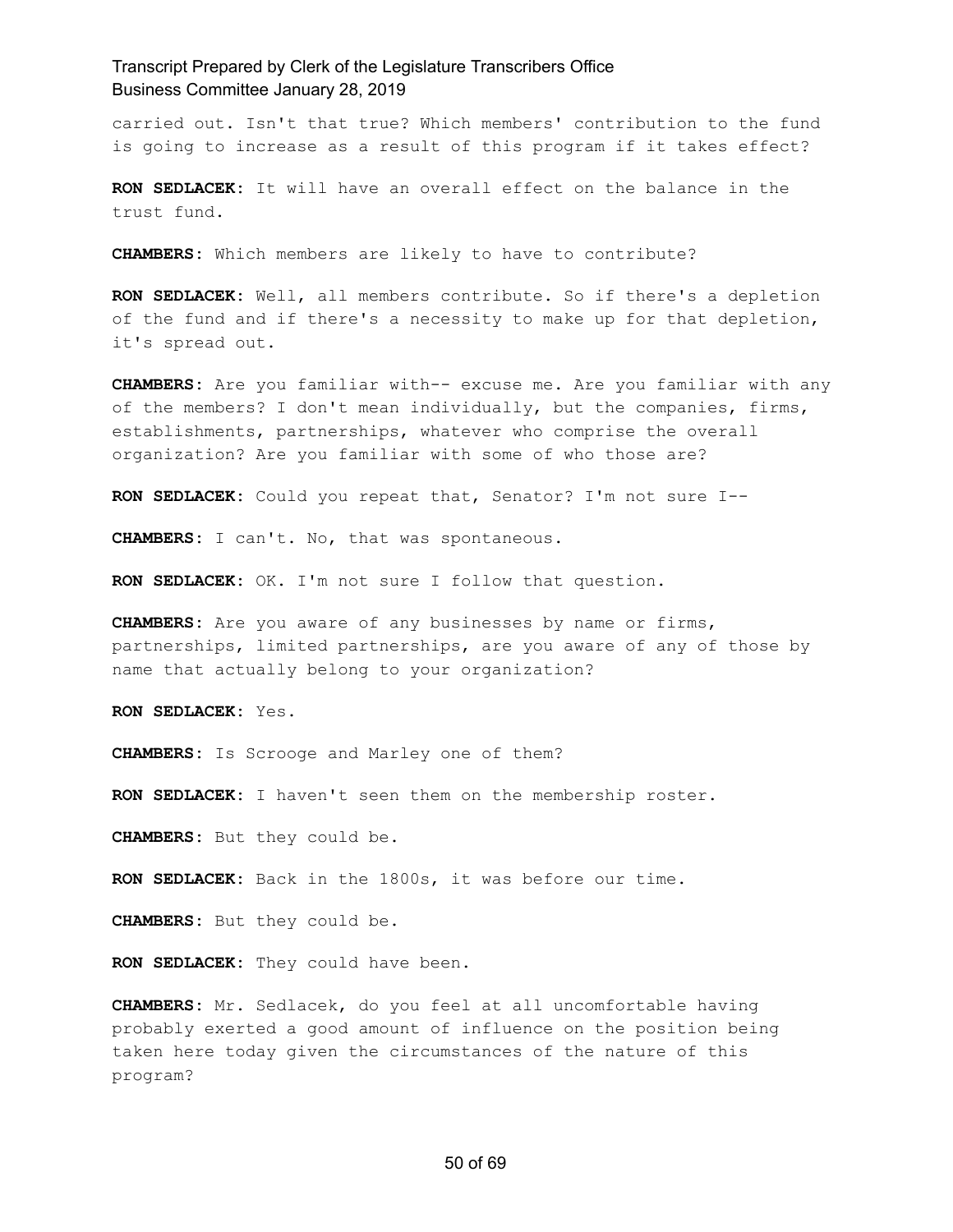**RON SEDLACEK:** Do I feel--

**CHAMBERS:** Mr. Sedlacek, how old are you?

**RON SEDLACEK:** I'm in my 60s now.

**CHAMBERS:** I'm in my 80s now and I don't have as much trouble comprehending questions put to me as you seem to have. Are-- let me put it like this so it won't be you. Are you aware that any one of us at any time could reach a stage of mental deterioration or failure where we would no longer be able to take care of ourselves and our affairs and a family member would be the one who would do that in order that we not have to go to an institution, a nursing home, assisted living facility? Are you aware that that could happen to you or to me?

**RON SEDLACEK:** Yeah, I'm very aware, Senator. In fact, my mother-- I had that-- I was in a position to care for her.

**CHAMBERS:** And yet you are the one who helped spearhead coming here today to take this position?

**RON SEDLACEK:** I don't know about spearhead, but I'm here.

**CHAMBERS:** OK. That's all I have. Thank you.

**M. HANSEN:** Thank you, Senator Chambers. Senator Lathrop.

**LATHROP:** You mentioned in your testimony that there are other programs but, in fact, the Family Medical Leave Act doesn't compensate anybody, does it?

**RON SEDLACEK:** That's correct.

**LATHROP:** What the Family Medical Leave Act says is that if I left to take care of a sick family member or if I had a medical condition myself that my job would be left open for a period of time assuming a qualified employer.

**RON SEDLACEK:** That's correct.

**LATHROP:** OK. So that's not providing any kind of substitution for the income that one loses when they leave to take care of a family member or when they're sick themselves. Is that also true?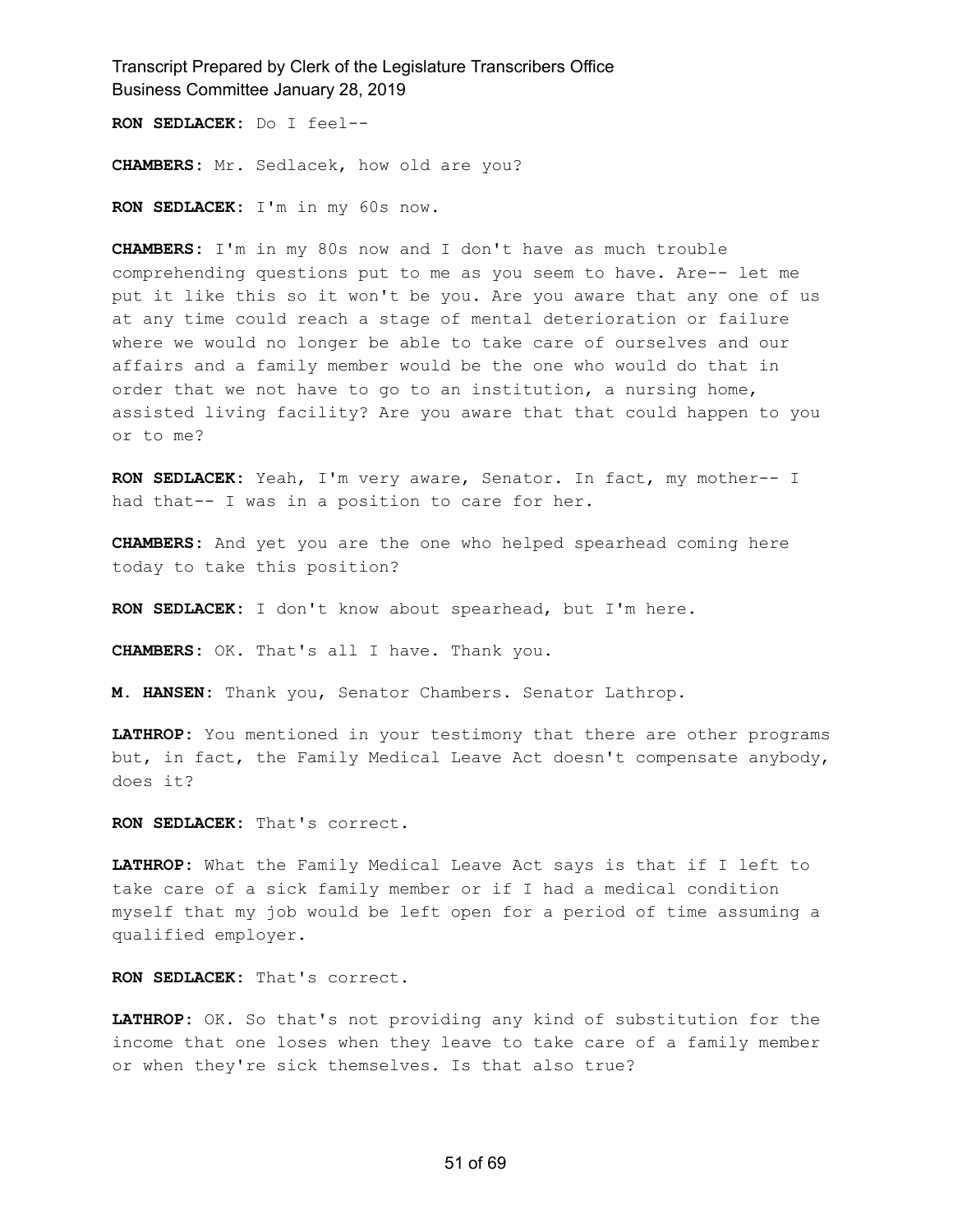**RON SEDLACEK:** The law doesn't provide that. That's correct.

**LATHROP:** OK. And so the bill before us is a way to tap into the Unemployment Compensation Fund if you have to leave an employer to go care for a family member. True?

**RON SEDLACEK:** That's correct.

**LATHROP:** And Senator Crawford has indicated that this doesn't count against any one employer's experience but rather just simply it's a draw against the fund.

**RON SEDLACEK:** That's correct.

**LATHROP:** OK. If we are in a period of recession, some employers may have to pay more because the fund is getting low and they change the, the amount that has to be withheld.

**RON SEDLACEK:** Correct.

**LATHROP:** But other than that, it's not affecting the particular employer of the person who leaves to go care for their mom or dad or whoever it is.

**RON SEDLACEK:** That's right.

**LATHROP:** OK. And it seems to me this is a pretty small group because, if I understand correctly, if I left my employer to go care for my mother I don't get compensation unless or until: a) I have to have a qualifying event-- leaving to take care of a family member, as that term is defined; and b) I now have to be looking for work.

**RON SEDLACEK:** That's right.

**LATHROP:** Right? So, it's not the person who is leaving to take care of mom, while they're taking care of mom they get unemployment compensation benefits and they don't have to work or look for work. It's the person who leaves because the terms and conditions of the particular employment are inconsistent with taking care of mom.

**RON SEDLACEK:** Possibly. It doesn't say. It doesn't say and that's the issue. In many ways there can be an accommodation made by an employer. You know, for example, let's say if you had shift work, and you had mentioned that before.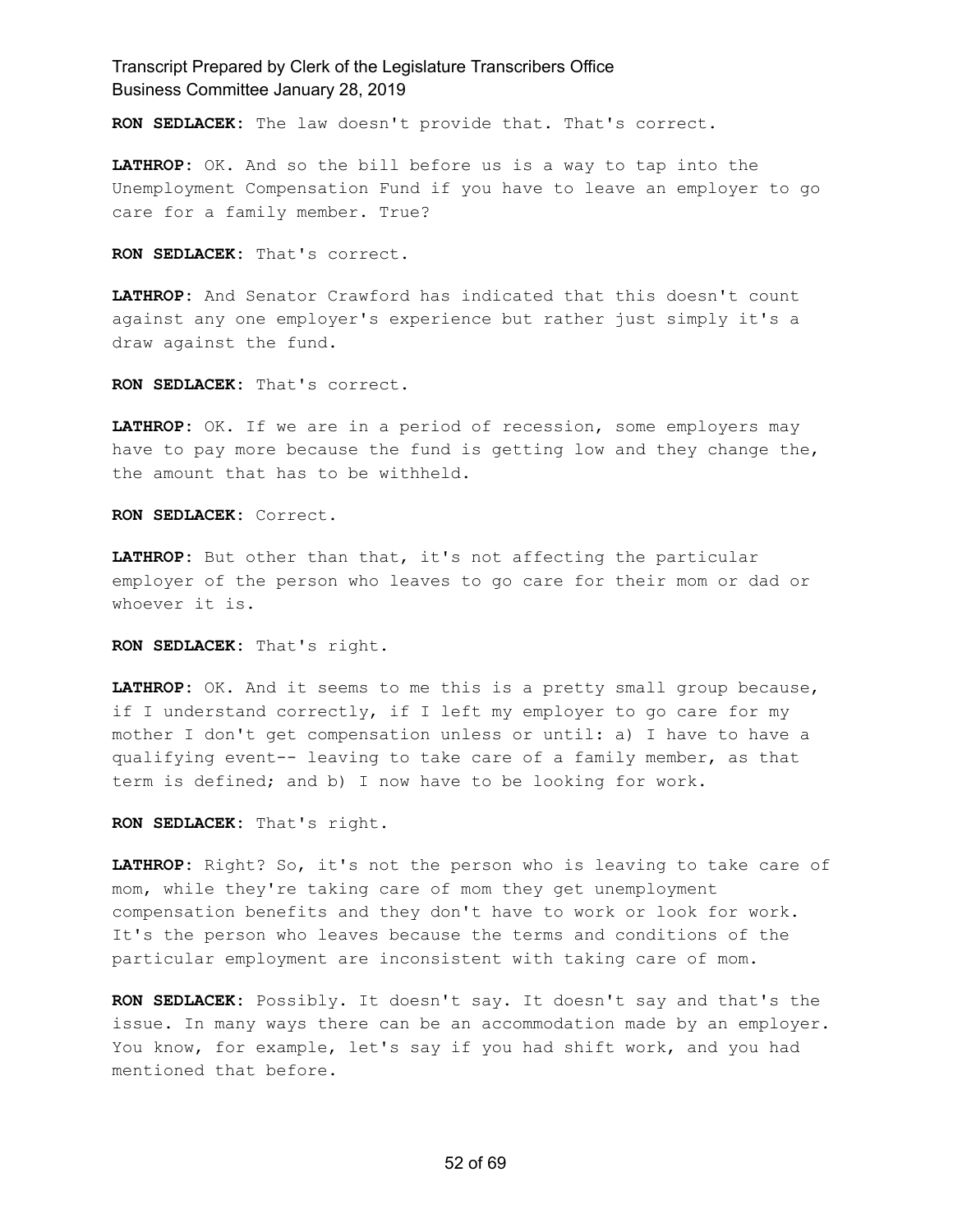**LATHROP:** Right. Let's say I'm working the night shift.

**RON SEDLACEK:** Can I work a different shift or is there availability for a different shift?

**LATHROP:** So, let me ask this question.

**RON SEDLACEK:** And that's part of the-- and that's part of the regulation in, in some states, the minority of states that have this provision.

**LATHROP:** OK. But you and I can agree that if I have to be able to-- I have to be ready, willing, and able to take suitable work and I have to make five contacts a week and I do those things and I can't find work that's suitable, then I would be able to collect under this bill. Those-- that's the criteria.

**RON SEDLACEK:** As long as long as you-- as long as you maintain that eligibility, that's correct. And that's why I was kind of surprised when I looked at the fiscal note, I mean, just short of half a million.

**LATHROP:** It seems high.

**RON SEDLACEK:** No, I thought it seemed low, actually.

**LATHROP:** I can't-- I can't imagine that there's going to be all that many people that qualify that may leave to take care of mom, but can still go look for other suitable work.

**RON SEDLACEK:** And that's what I had--

**LATHROP:** That's a pretty narrow group I think.

**RON SEDLACEK:** I have the same feeling, exactly, because I thought the fiscal note probably would come out higher than it actually has. But looking at the, the situation where there's-- if, if you're, if you're going to leave and you have those conditions, it's really going to be difficult to maintain eligibility.

**LATHROP:** It depends.

**RON SEDLACEK:** Yeah.

**LATHROP:** So, let's say that hypothetically that I'm a traveling salesperson and I'm selling photocopy machines all over the Midwest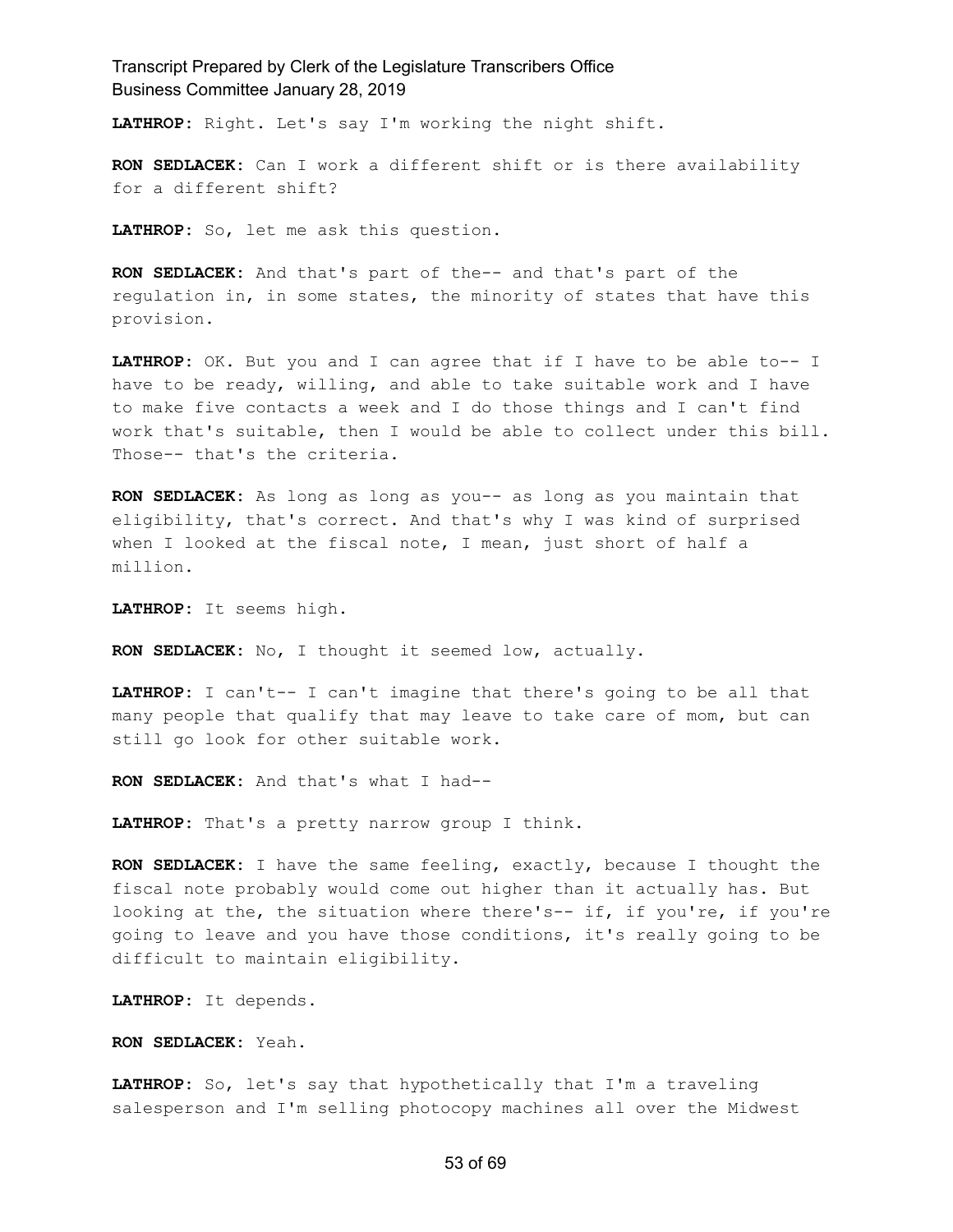and I have a six-state territory. And, generally, when I leave the house on Sunday night or Monday morning I don't get back till Friday. Now that person isn't going to be able to care for mom or dad or an ailing family member. Would you agree with that, other than maybe on the weekends? And so that's a job that won't work or it's inconsistent with the care a loved one needs, qualifying care. Would you agree? But if I could-- if I have family members that are going to watch mom during the day, I'm going to watch her at night, all I need is a daytime job in town. Then I'd be able to collect under this, assuming I'm looking for that daytime job.

**RON SEDLACEK:** I, I believe so. I think so.

**LATHROP:** You mentioned that some other states have a process whereby you try to first work it out with your employer, make some accommodation.

**RON SEDLACEK:** Correct.

**LATHROP:** If that were incorporated into this bill, would you have a different position?

**RON SEDLACEK:** I can't make that decision here, but I could certainly take it back for discussion.

**LATHROP:** Yeah, I think that would be, would be helpful, I think, to Senator Crawford to see if there's some way to move forward without- with your support or at least without your opposition. That's all I have, Mr. Chairman.

**M. HANSEN:** Thank you, Senator Lathrop. Senator Chambers again.

**CHAMBERS:** Mr. Sedlacek, I listen carefully when people speak. I take you seriously when you come because you have come to many hearings, not just at this-- for this committee but others down through the years, committees of which I'm a member. It seems to me through that back and forth between you and me, you carry or wield quite a bit of weight in determining when you're going to appear to oppose a bill. So, now why all of a sudden do you lack that ability to make a determination as to whether or not a change proposed for this bill would make any difference in modifying that position? Would it modify your attitude toward the bill, because you brought it up? It seems to me--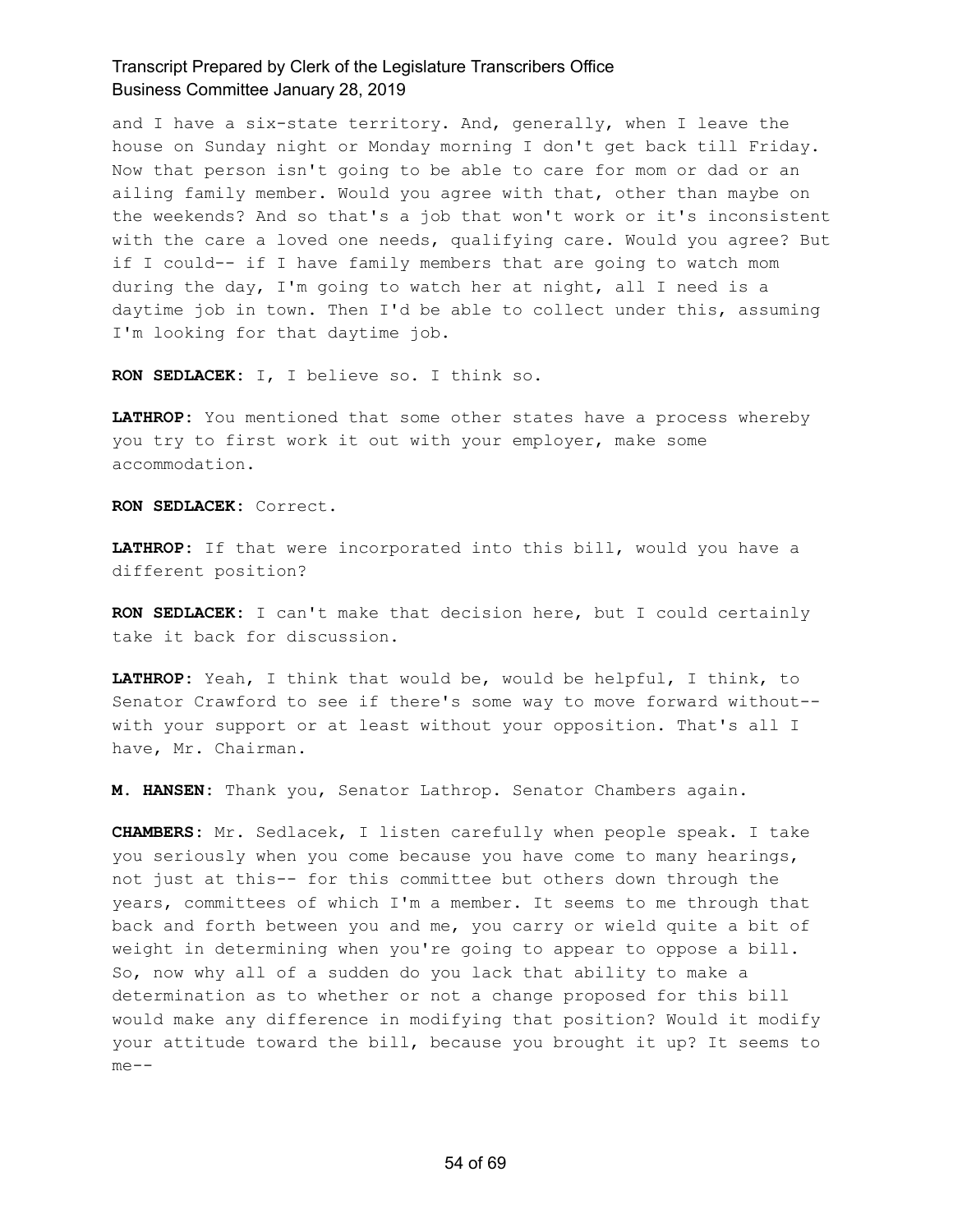**RON SEDLACEK:** I don't make those decisions unilaterally, Senator.

**CHAMBERS:** Well, let me finish. It seems to me since you brought it up you were indicating there are states that have bills of this kind and they are less onerous, if that's the way you view this bill, suggesting that if the same approach were taken by this bill you would have less opposition to it.

**RON SEDLACEK:** No, actually, I am-- what I was doing is explaining that there are other states that have legislation in regard to this, but that they have other bells and whistles, so to speak, or other qualifying factors to consider.

**CHAMBERS:** I understand that. And the question if I understood--

**RON SEDLACEK:** But I don't--

**CHAMBERS:** -- Senator Lathrop is-- if, if consideration were given to that approach in this bill, would that moderate, modify, or maybe even remove your opposition? You are the primary force behind the position that your organization took on this bill, from what I gathered during our exchange. You wield a lot of influence and you've been with them decades, haven't you?

**RON SEDLACEK:** I've been with them for decades, yes.

**CHAMBERS:** Yes. And they would bow to recommendations that you make. And I know that. I'm asking you in the form of questions rather than just making assertions, but there are assertions I can make about how your organizations and the element of it that you represent function. I study my opponents and you are often on the other side of a bill. So, you could make that determination right here and you could take it back to that staff or whoever you pretend to talk to and tell them this modification, if made, will remove our opposition to this bill. You could do that. I'm not going to put you on the spot and have you do it. But I want you to know that I know. So when we have a conversation other than here you're aware that I might not be quite as dumb as you think that I am. Because of my advanced age, I'm what's called an octogenarian now and we're not supposed to be able to follow a complex argument. We're not able to remember the 20th step. After having gone from 1 through 20 we can't remember the first 1, 2, 3 through 19. But I assure you that I remember and I feel so strongly about this that we'll have a conversation about it, so I don't have to take any more of the time of the committee. But think about what I'm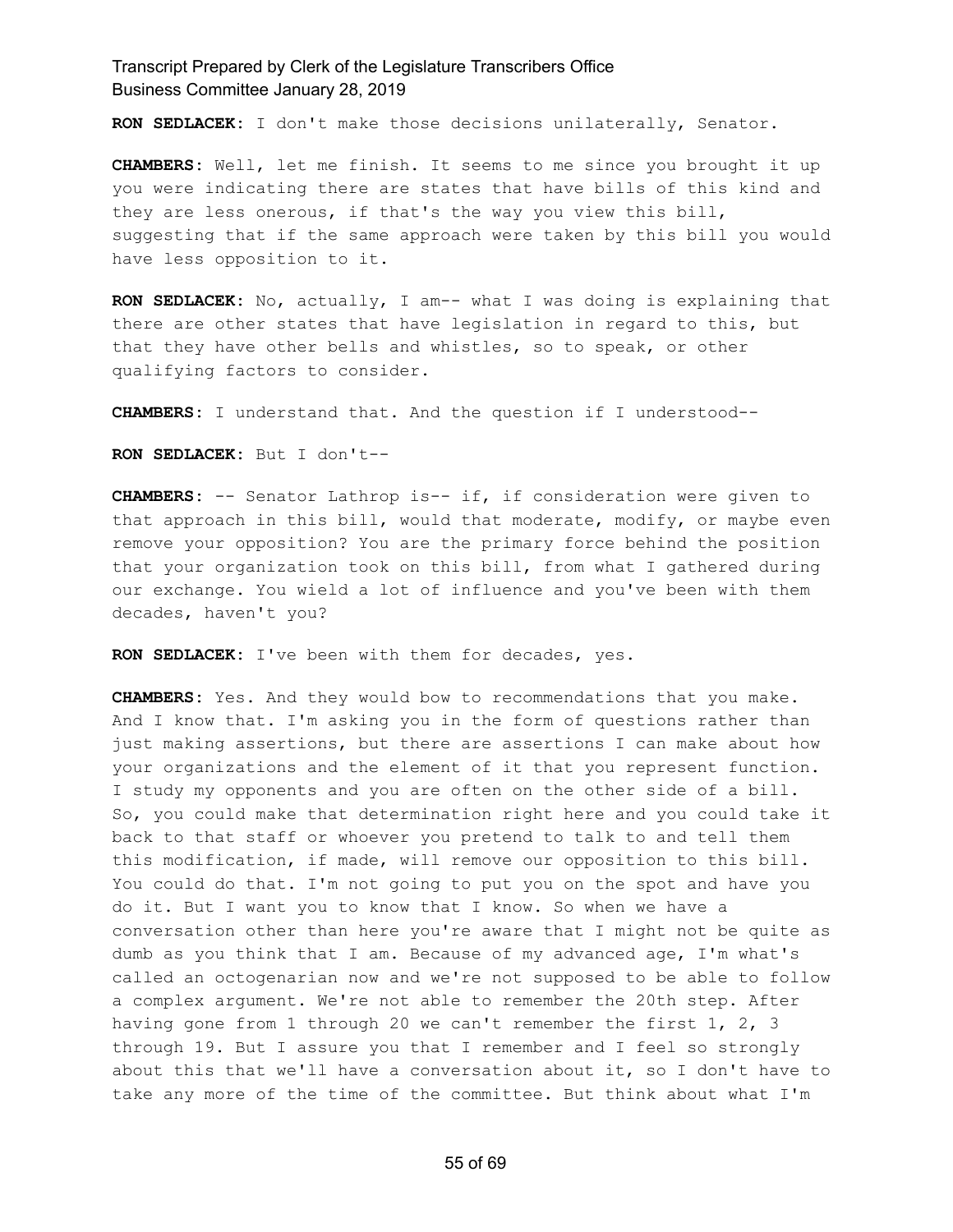saying because you are a good man. You want to be a good man. And as you and I approach the end of the trail, there may be something after this where we're going to have to give account. And I don't want your account to be out of balance when that time comes for you.

**RON SEDLACEK:** Thank you.

**CHAMBERS:** That's all that I had.

**M. HANSEN:** Thank you, Senator Chambers. I, I, I would have a couple questions. So, just kind of trying to clarify your opposition to this bill, you started off by kind of critiquing this program as being one that you don't think many individuals would qualify for because they do have to actively be seeking work once they leave. Is that correct?

**RON SEDLACEK:** Yes, sir.

**M. HANSEN:** And then you're also critiquing the program as being probably unduly expensive.

**RON SEDLACEK:** It's not a-- not, not the direct expense on each and every-- it would, it would certainly have some impact.

**M. HANSEN:** Sure.

**RON SEDLACEK:** At least the fiscal note shows about a half a million impact, a little less, \$400-and some thousand, if I recall. The, the concern is-- and again, it just goes back to the policy as to-- we've got to continue to keep the insurance program for those who quit through no fault of their own and not have a number of exceptions and for this, for this, for this, etcetera. And as they, as they pile up, then it becomes, it becomes more serious.

**M. HANSEN:** So it is-- I guess kind of stepping back, I just wanted to clarify your remarks. So is the fact that Senator Crawford's bill is pretty limited and does apply to only people who have left a job and are still doing the other things they have to do for employment, actively seek work-- you mentioned the five times a week and all that. That's actually probably something that you are supportive of, it's just the underlying concept of voluntarily leaving a job. Is that correct?

**RON SEDLACEK:** That's correct.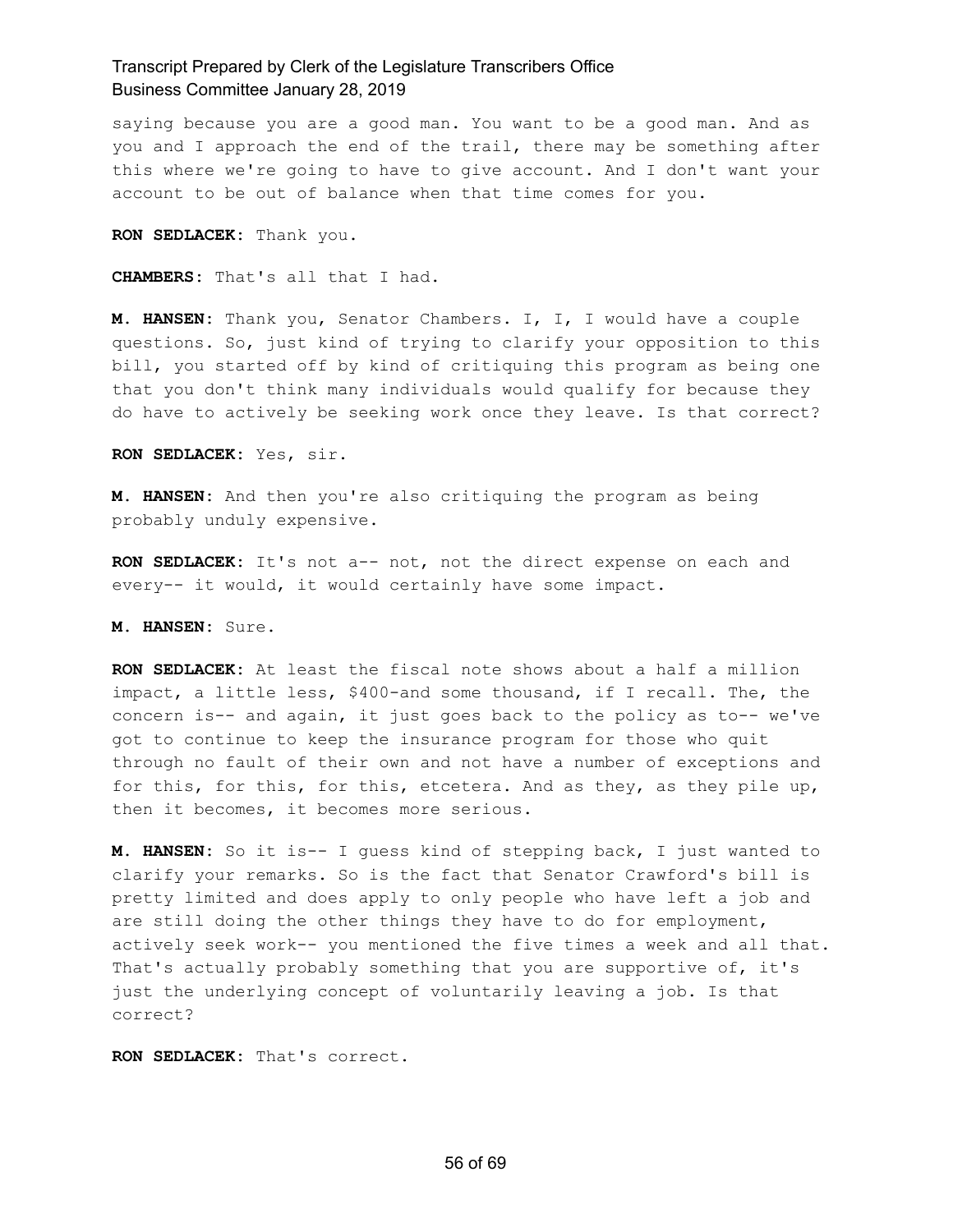**M. HANSEN:** OK. Thank you. Seeing no questions, thank you for your testimony.

**RON SEDLACEK:** Thank you.

**M. HANSEN:** All right, we'll take our next testifier on LB306.

**BOB HALLSTROM:** Chairman Hansen, members of the committee my name is Bob Hallstrom, H-a-l-l-s-t-r-o-m. I appear before you today on behalf of the National Federation of Independent Business in opposition to LB306. I have also been authorized by Mr. Jim Otto to put forth the opposition of Nebraska Retail Federation for this bill as well. To save some time for the committee and get into any questions that you may have, my written testimony is pretty similar to Mr. Sedlacek's oral testimony, even though we did not coordinate our remarks to that effect. I would note on page 2, I have indicated the, the other states' alternatives that even where in some cases they have had this compelling medical reason exception for voluntary leaves and good cause, that they do also have more stringent requirements with regard to the indication that if an employee leaves employment rather than accepting a leave of absence, for example, or fails to take advantage of reasonable alternatives or accommodations, that is-- the leave is then deemed to be without good cause. So, those are certainly some issues that I think could be taken into consideration in looking at this bill. With that-- and I would note Senator Halloran's point is spot-on, particularly with regard to smaller employees-- employers without discounting at all the hardships that families go through, that there are issues regarding having to find a replacement employee, things of that nature that go right along with some of our concerns on a similar issue, which is paid family medical leave, that we may have some opportunities to talk to the committee about at some point in this session as well. So I'd be happy to address any questions that you may, may have.

**M. HANSEN:** Thank you. Are there questions for Mr. Hallstrom? Senator Chambers.

**CHAMBERS:** Mr. Hallstrom, I'm not going to ask you all the questions that I asked Mr. Sedlacek, but when I see him I expect you to be short-- up shortly. And if I see you, I expect him shortly after you. So, you two are kind of like a tandem, aren't you? I don't mean you coordinate. You made it clear that you don't coordinate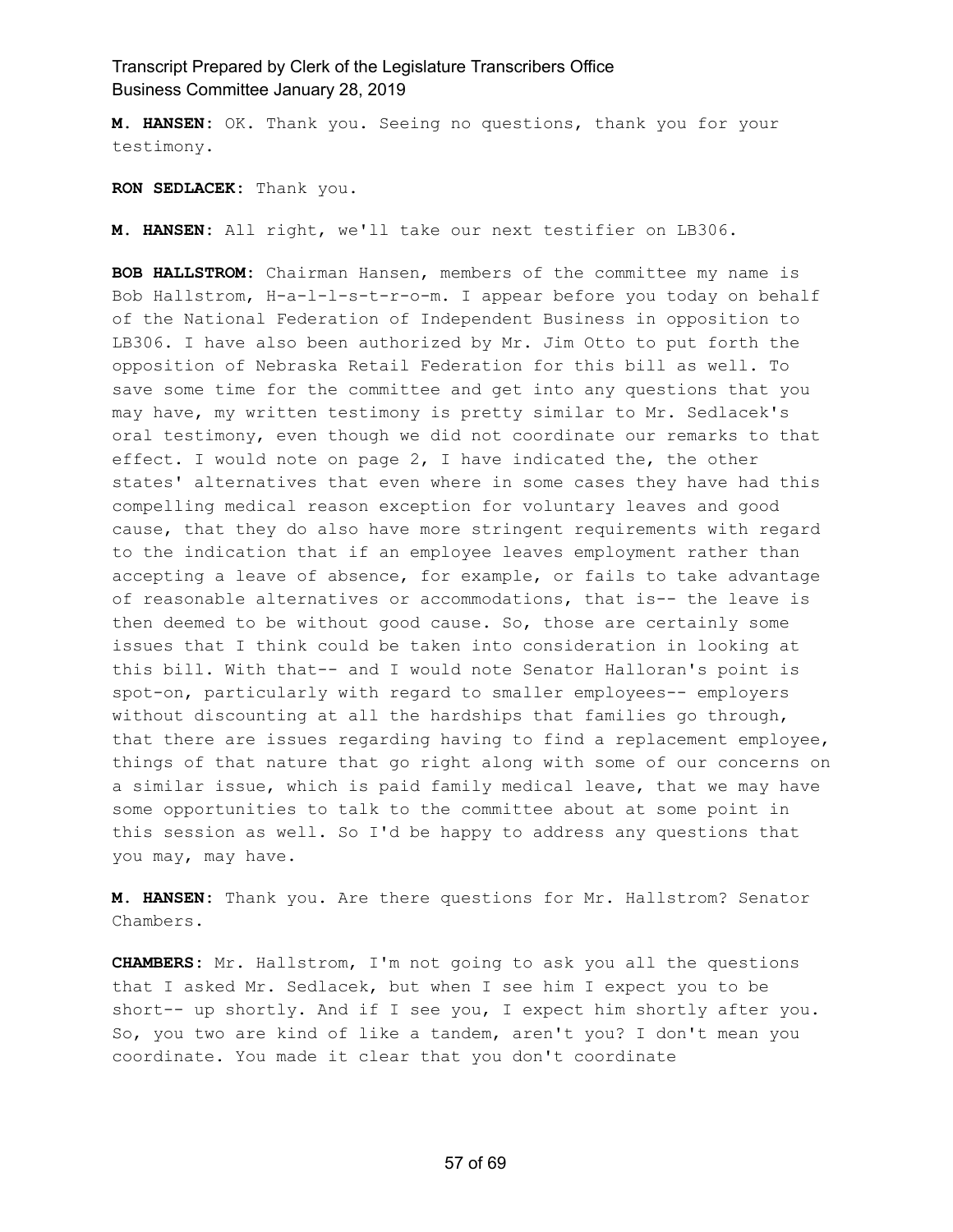**BOB HALLSTROM:** Yes, sir.

**CHAMBERS:** In the sense that you both follow basically the same approach because of the nature of the organizations you represent.

**BOB HALLSTROM:** Correct. And I think you've referred to us as Frank and Jesse James on occasion, but that's a different matter for a different day.

**CHAMBERS:** I didn't say at this time though, did I?

**BOB HALLSTROM:** No, you didn't.

**CHAMBERS:** But because of that I don't have a lot of questions. But I'm going to ask you, do you see where this program-- or do you believe that if this program were to be put in place by the Legislature it would affect the bottom line of any one of your organizations substantially?

**BOB HALLSTROM:** I would say, Senator, only in an indirect measure, which would be to the effect that Mr. Sedlacek also addressed. It comes ultimately, you know, somebody has to pay for it ultimately. If it's paid up front, out of the trust fund, as to not hit an employer directly. Now as that trust fund goes down, if we run into recessionary times, as I think Senator Lathrop might have mentioned, then there will be a day of reckoning that, that all employers are going to have to pay slightly higher rates for having paid what I think the fiscal note estimated \$400,000 for this particular program.

**CHAMBERS:** Each member would pay that much?

**BOB HALLSTROM:** Collectively.

**CHAMBERS:** And how many members are there roughly?

**BOB HALLSTROM:** Members of my organization are probably about 4,500. That's the National Federation of Independent Business. But there are many, many more employers in the state than that, Senator.

**CHAMBERS:** So maybe \$100 a member or less?

**BOB HALLSTROM:** If our members were paying all of it.

**CHAMBERS:** A hundred dollars or less. I, I, I'd kick in--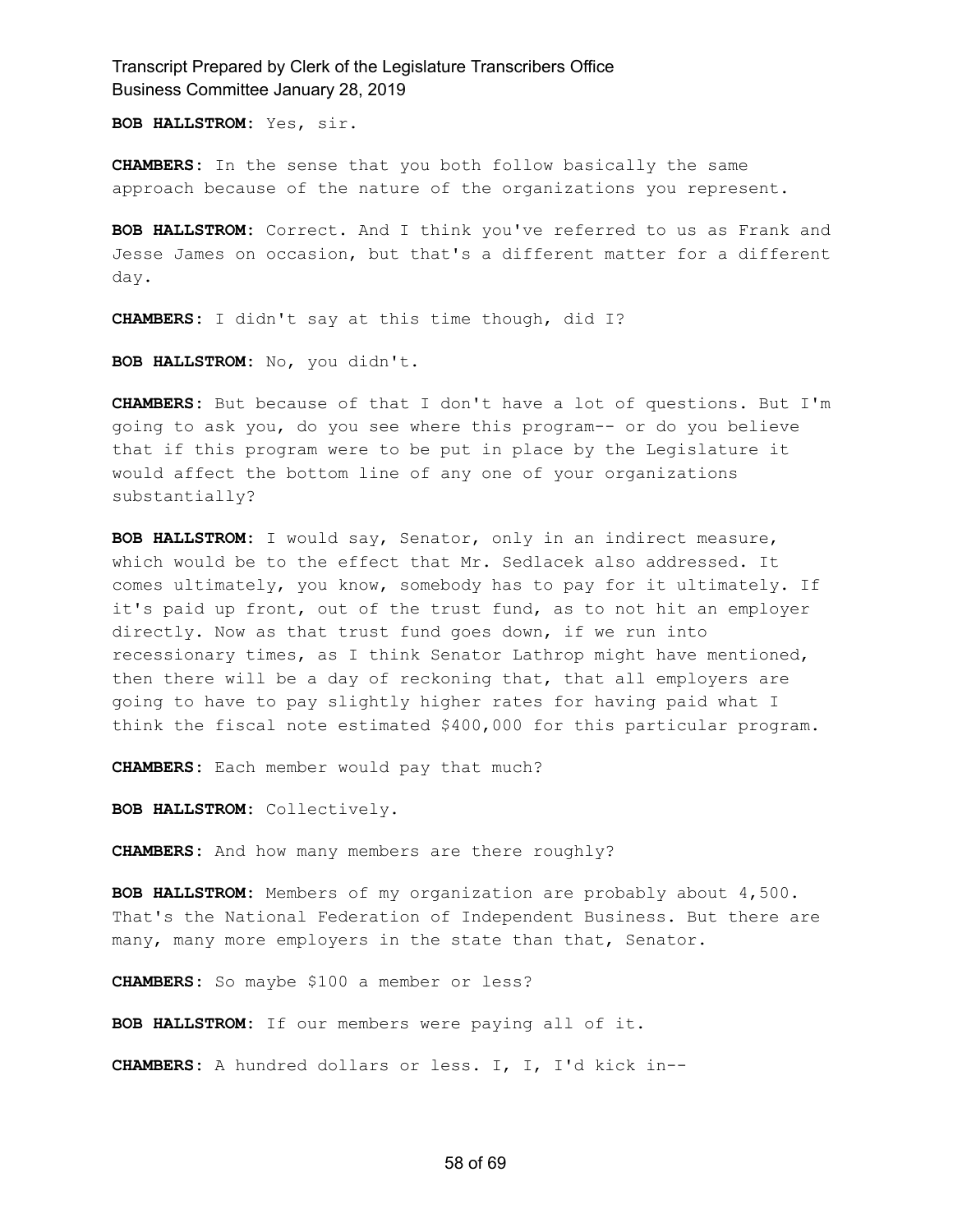**BOB HALLSTROM:** Four thousand into \$400,000 would be \$1,000 apiece, but we wouldn't be paying for all of it.

**CHAMBERS:** And that's not a-- that's a drop in the bucket. Here's what I'm trying to get to. This program is so unique. It is a societal program, that I'd venture to say if you polled your members they would love to be in a position to sponsor a program that would somewhat humanize their image. And they'd rather do that than have their representatives come here and say, no matter how essential the program, how small a burden it might be on the membership at large, because of policy statements in the past that will be in a knee-jerk fashion objected to just like everything else. I think instead of you two assuming so much responsibility on some of these unique-type programs it might be a good idea to poll some of your members and see what they would want their image to be with reference to a program like this. And now I'm not jesting.

**BOB HALLSTROM:** Yeah, and, Senator, I would, I would say for the record that is exactly how NFIB-- we're probably a little bit unique in terms of the manner in which we establish positions. Our organization does not have a state of Nebraska board of directors, if you will. We send out a state ballot each and every year that contains four to five questions on issues that we either anticipate are going to come up before the Legislature or that have been before the Legislature in the past. We have asked, perhaps not specifically on compelling medical health reasons, but voluntary leaves and good cause for different types of situations that might come about. And that's what our membership has told us over, over time.

**CHAMBERS:** Did you put that as one of several questions or that was a discrete question of its own?

**BOB HALLSTROM:** Have not done it as specifically, Senator, as to the compelling medical reasons but there have been different issues in the past that have had voluntary leave associations, domestic abuse, things of that nature that the Legislatures adopt over time. So, we have asked our members those types of generalized questions with regard to allowing for voluntary leave with good cause.

**CHAMBERS:** Well, with this self-contradictory question I'll be through. I'm not telling you and wouldn't presume to tell you how to conduct your affairs. But I think it might be a wise idea to poll them on this specific issue by itself.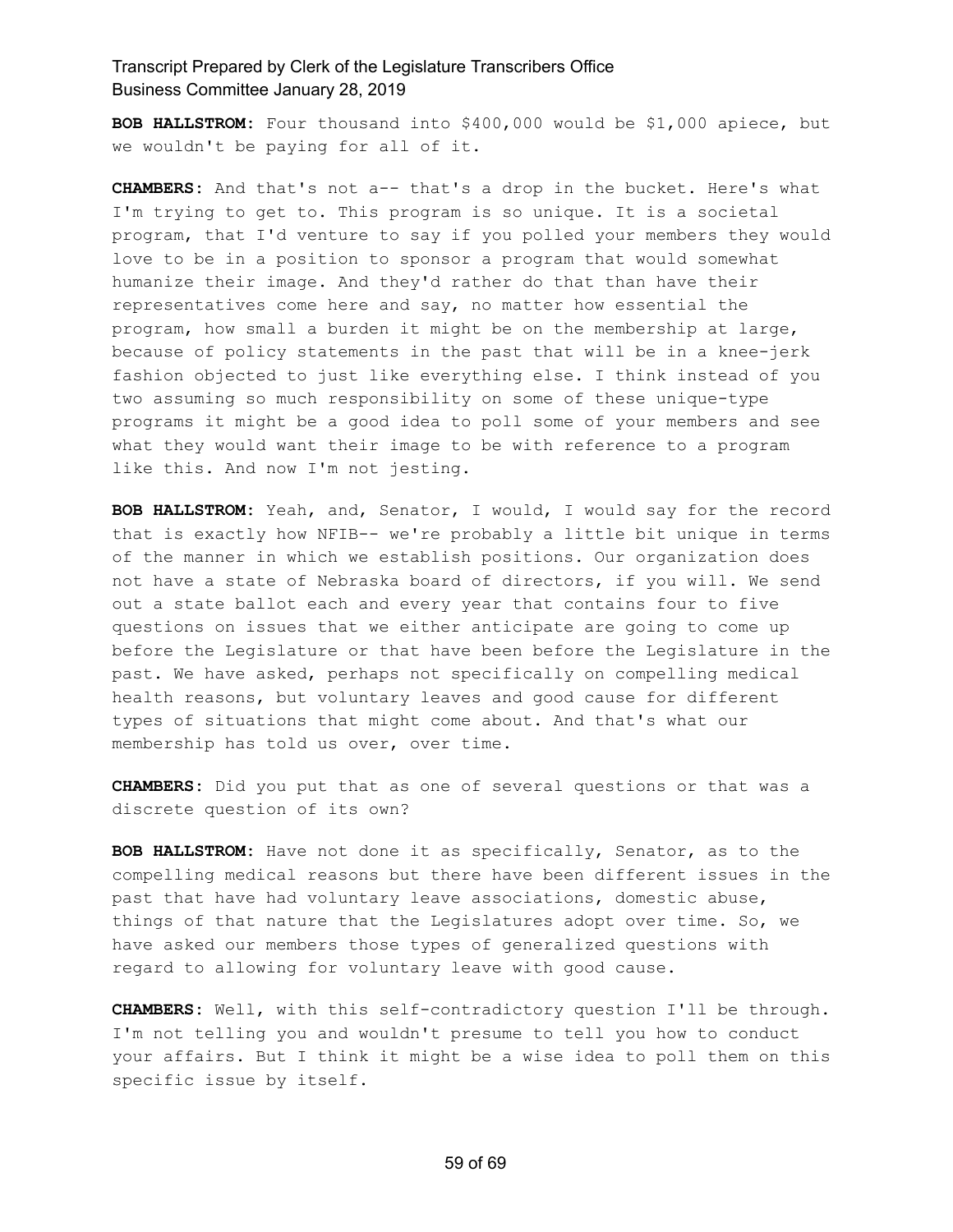**BOB HALLSTROM:** Certainly, Senator.

**CHAMBERS:** And I'm through. Thank you.

**BOB HALLSTROM:** Thank you.

**CHAMBERS:** And if Mr. Sedlacek is here, then tell him; and if he's not here, pass it on to him.

**BOB HALLSTROM:** And I will soon-- I may testify first on the next bill of this nature so.

**CHAMBERS:** Thank you, Jesse.

**M. HANSEN:** Thank you.

**CHAMBERS:** You brought it up.

**M. HANSEN:** Thank you, Senator Chambers. I would have a question.

**BOB HALLSTROM:** Yes, sir.

**M. HANSEN:** So in your testimony you referenced some other state examples, including not requiring the employee take or be offered a leave of absence or something of that nature. Would language to that effect, if adopted, change your position on the bill?

**BOB HALLSTROM:** I don't-- I can't tell you today that it would change our position, but I certainly would look at that and visit with our membership to the extent I can on, on short notice. We normally go through the balloting process. But we certainly can, can try to get something of that nature. And I think the, the states-- there were two states, Maryland, New York, California was the third one, that even in those states they have some of these types of caveats, if you will, that constitute without good cause unless you jump through those hoops.

**M. HANSEN:** OK. Thank you.

**BOB HALLSTROM:** OK.

**M. HANSEN:** Any other questions? Seeing none, thank you.

**BOB HALLSTROM:** Thank you.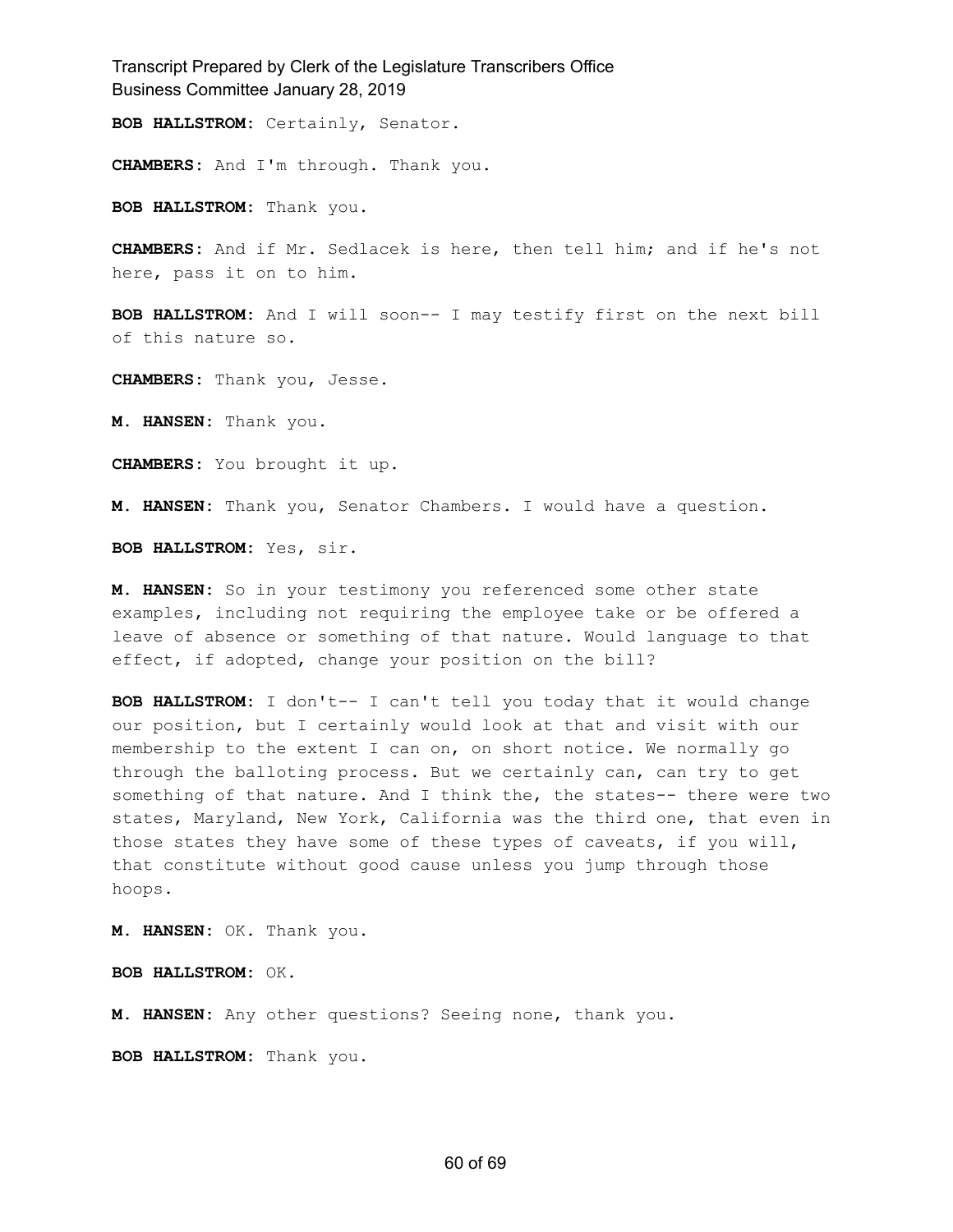**M. HANSEN:** Is there anybody else who wishes to speak in opposition to LB306? Seeing none, does anybody wish to testify in neutral on LB306? Seeing none, Senator Crawford, you're welcome to close.

**CRAWFORD:** Thank you. I'd like to thank those who came to testify today. I just want to respond to a couple of the comments in the opposition testimony. Mr. Sedlacek mentioned that one of the concerns of the Nebraska Chamber of Commerce is the integrity of the Unemployment Insurance Act. And his, his concern is that it's not intended for those who are not available for work and it's intended for those who leave through no fault of their own. I just want to remind the members that this is only-- this does only applica-- apply to those who are in some way seeking work, so it does not violate that principle. And, and, in fact, back to the fiscal note, a 100 people supposed-- leave for caregiving responsibilities, but this would only apply to those-- the part of the 100 who is able to look for and seek a new job at that time, so I think that would be lower than that. And the second is really a definition of what "through no fault of their own" means. This bill contends that family caregiving is an example of something that happens to someone through no fault of their own. And so because it occurs-- happens to someone through no fault of their own it just-- it should be justified as a good cause leave. And that is something, a policy decision for our committee, for the body to decide if through no-- if family caregiving is appropriate-- a justification for someone to take unemployment insurance which is intended for somebody who has to leave through no fault of their own. I do think that we would expect business opposition to any new reason, any that's added to unemployment insurance. It's a new liability for them to address. And so I expect there would be some opposition to those, those. And then I think the policy question that we have to decide is do we feel like it's an appropriate protection for our workers? Do we feel like it's an appropriate policy decision for our state to make? As they noted, they've opposed other new reasons that we have added to our legislation in the past. Things like domestic violence and that's a case that we had similar opposition testimony but we decided as a body, no, that's an important reason for someone to leave through no cause of their own and have decided in those-- in that case, as one example, to pass a policy despite initial business opposition. I think an interesting conversation about the accommodation question, my understanding from the first testifier was this would be added regulation that might be of concern. And from the second testifier that it would be-- business testifier that it could be a positive addition to the bill. So I'm willing to talk to the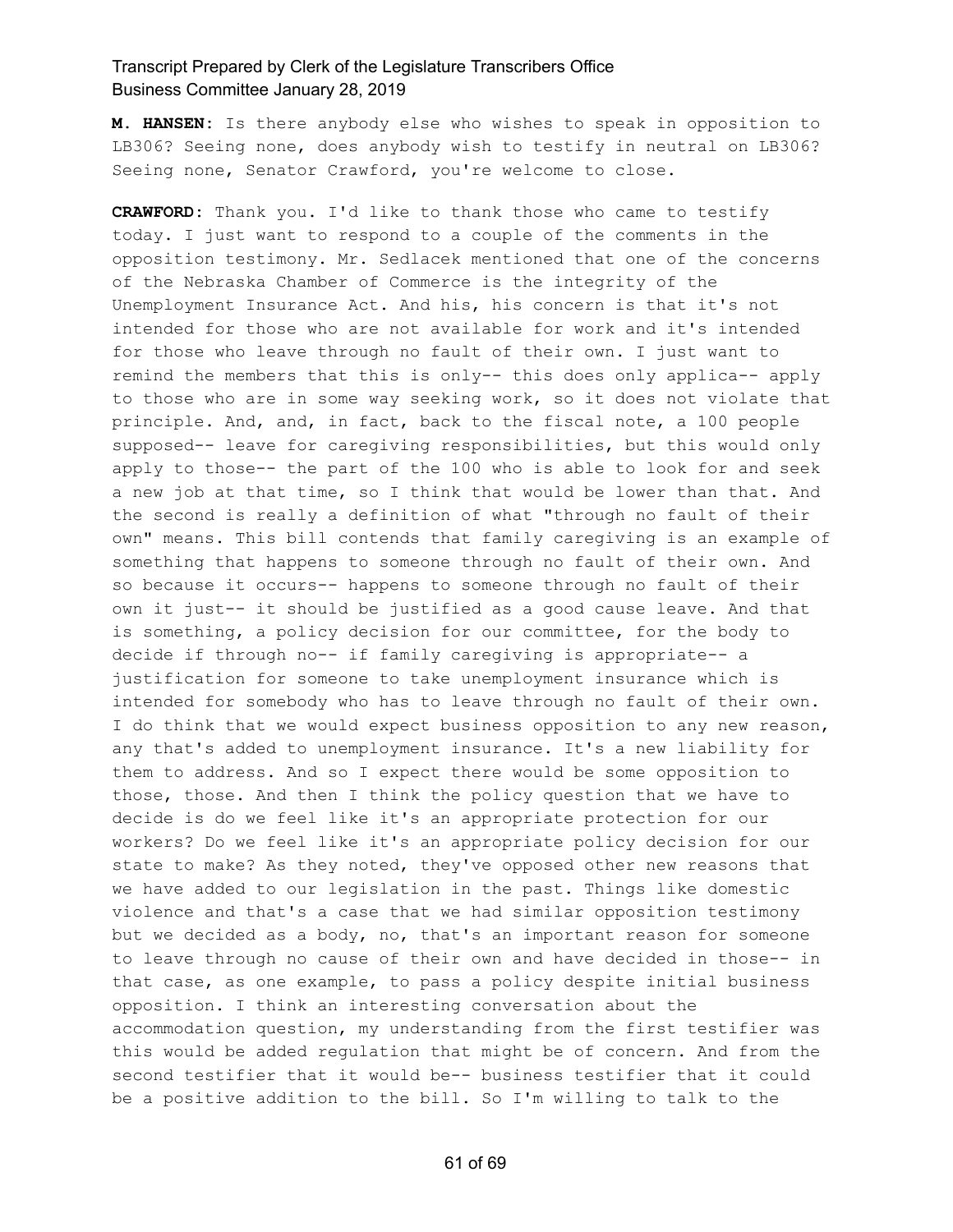committee about what we think about that. Is-- there is that balance between adding that standard to make, make it more clear someone's leaving through no fault of their own versus the added regulation if you're adding new steps that someone has to prove or the employer has to document, would be adding those steps when one would expect someone who is leaving and still seeking work would try to make accommodations in their current job. So I'm happy to talk to the committee about their sense of what is-- which is the appropriate policy decision to make. And with that, I'm happy to answer any other questions.

**M. HANSEN:** Thank you. Are there questions of Senator Crawford? Senator Halloran.

**HALLORAN:** Senator Hansen. Real quick, Senator Crawford. The leave from work is, is based upon serious health conditions of family members?

**CRAWFORD:** Correct.

**HALLORAN:** And I understand the serious health condition definition by-- as it's stated in the bill, 29 U.S.C., Section 2611. I understand those conditions. I guess my question is, is there, is there anything we can put in the bill that would say, for lack of a better term, a medical note from a doctor? My human nature says I should trust people, that they would not abuse something. But, but, I've been, I've been disappointed before with people disappointing me on their good, good human nature. So my question is, is can we put something in here that says, in effect, a serious medi-- health condition as noted and authorized from a medical doctor?

**CRAWFORD:** I think that's often part of the regulation component that would be tied to the bill. I think that part of that is-- I'm trying to recall if that's in that specific definition of health condition itself. But I have no opposition to the fact that someone would have to demonstrate that health condition.

**HALLORAN:** OK. OK, thank you.

**M. HANSEN:** Thank you, Senator Halloran. Senator Hansen.

**B. HANSEN:** I think that was a question I kind of had, too, is what constitutes somebody being able to not care for themselves. I don't know what kind of specificity, like whether it is Alzheimer's or whether it is someone who broke their leg and needed help, you know,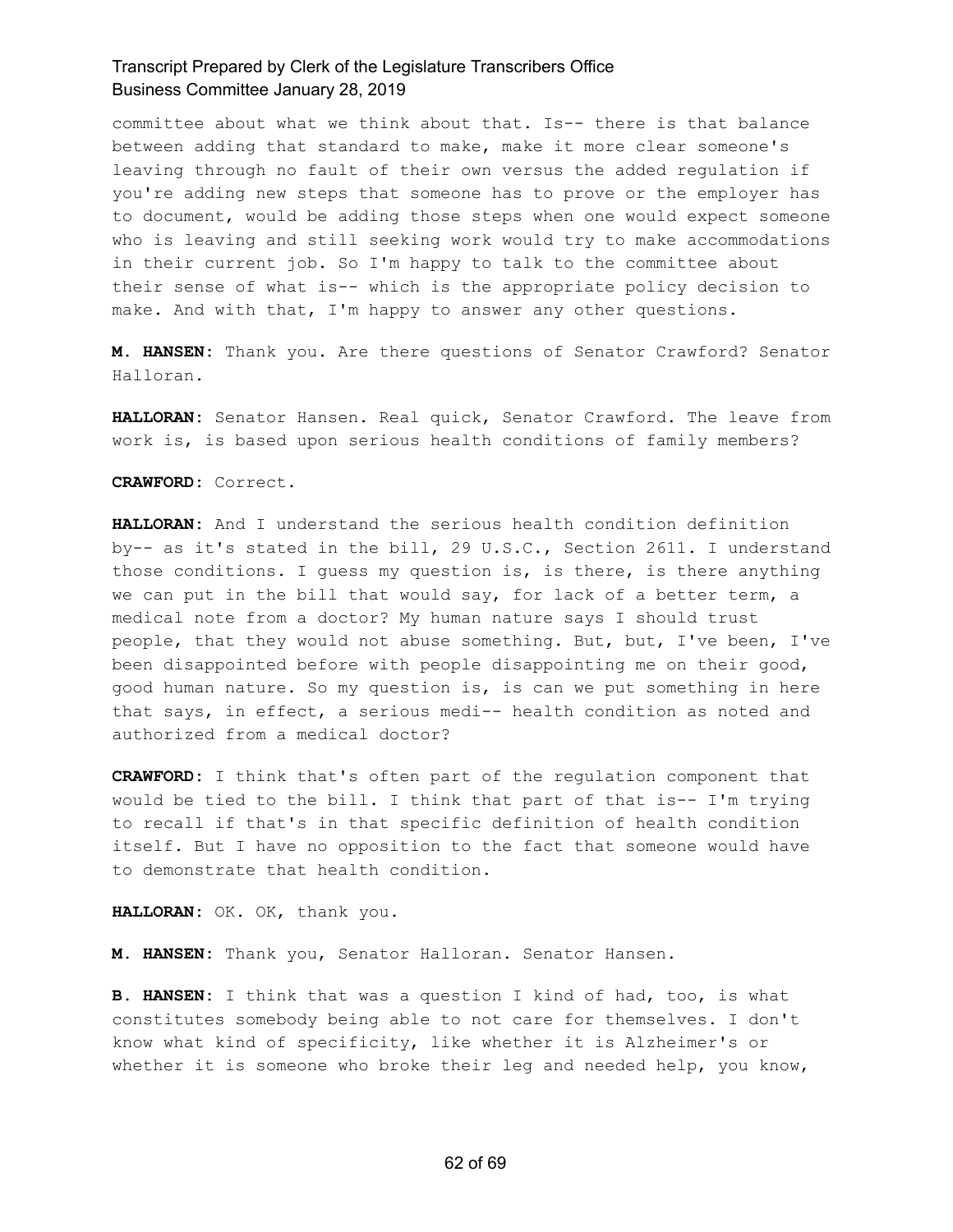and how we determine that and who determines that. I guess that's kind of the question I had too.

**CRAWFORD:** Sure. And, and that's why we use the same definition that's used for the Family Leave Act, so that employers are used to dealing with that situation, used to what documentation they require for their situation. This then uses that same definition so that the similar documentation, similar policies can be put in place by the departments to understand what it is that-- what the conditions are under which they would expect someone to have to leave. And just to clarify again, this is not the same as, as family leave because in the case of family leave you're expecting to come back to your same job. And this is a case where for some reason it is apparent that you are not able to have this job but you would be willing and able to have a different job. Or you may have to leave your job temporarily and quit for a short-- for a short time period and then this would pick up when you were ready to on-ramp back on to the work force.

**B. HANSEN:** OK. And, again, just personally I really like the intent of this bill. I think the more we keep people at home, take care of their family, less burden it puts on even us as a state to some extent, you know, on Medicaid or being in a retirement home or hospice care. And so I really like the intent. Just kind of, just kind of playing devil's advocate a little bit here.

**CRAWFORD:** Right. Sure.

**B. HANSEN:** As more of a business owner how this would affect me, since I own multiple businesses. And if I had to have multiple employees leave, like Senator Halloran echoing what he said about it is sometimes tough to find another employee when someone can't. So there is some burden on the employee. But whether this is the government's role and to, to play a part in that and forcing the employee- employer to do something, you know, is to be determined yet, I guess, with this bill. And but what--

**CRAWFORD:** So I just want to comment and respond to the one comment. We already have people who are leaving their job for caregiving responsibilities. So if, if, if there is-- if you have a family member with that kind of a need and you have to leave your job, then we already have-- that's already a situation where you're going to have to replace that employer-- employee, excuse me.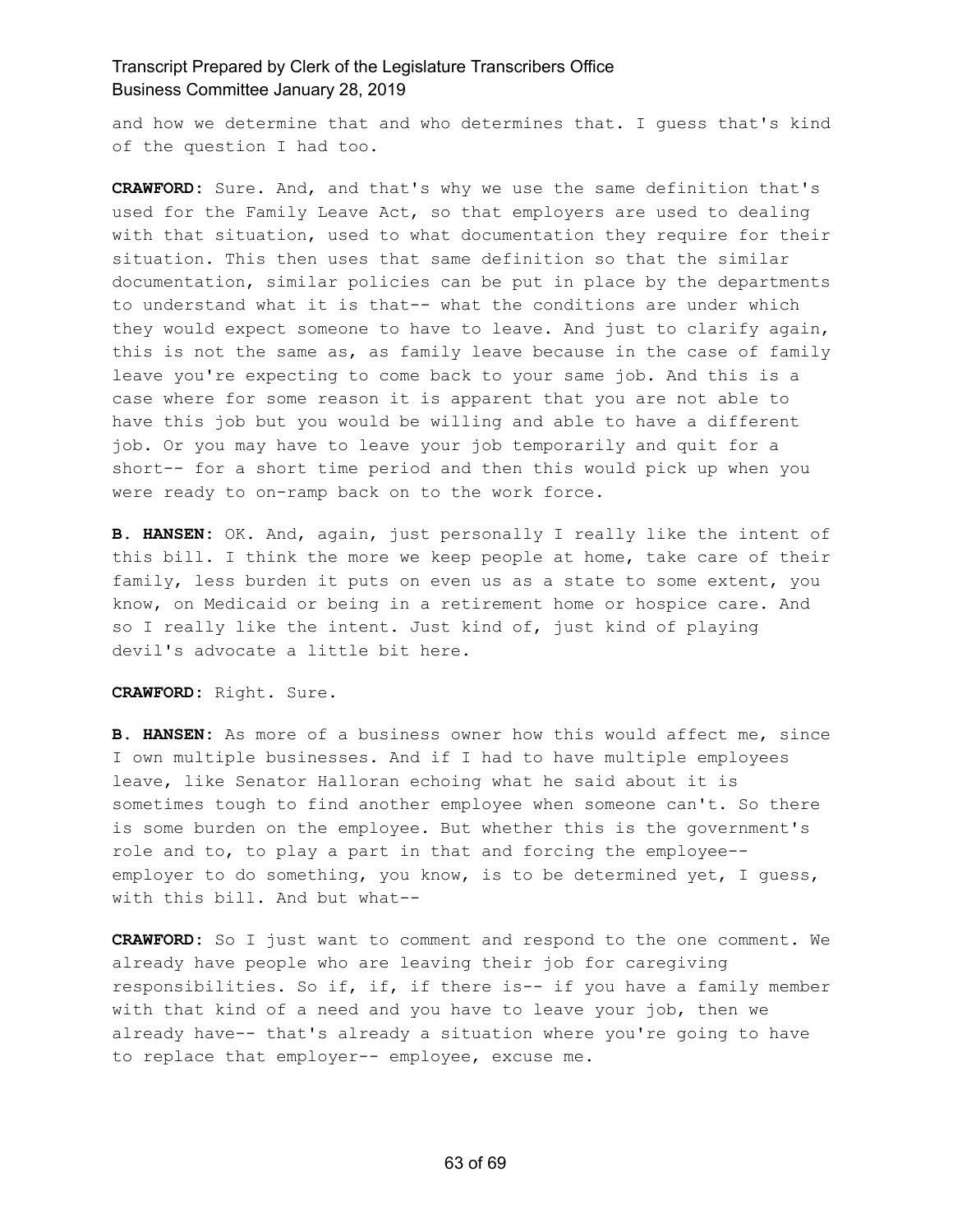**B. HANSEN:** And just a couple of things with the bill. What constitutes-- it says individual spouse or domestic partner. What determines a domestic partner? Is that in the-- because that's, that was added in new. Is that someone who probably just lives with you currently or is there a civil union a part of it? Or is there-- I'm trying to determine what would make a domestic partner.

**CRAWFORD:** I'm assuming we have, we have used that term in many of our laws. So I'm assuming it's fairly well established by the courts in terms of what that means.

**B. HANSEN:** I figured it would be, I just didn't know for sure to kind of clarify that. And I think that's all the questions I had.

**M. HANSEN:** Thank you.

**B. HANSEN:** Thank you, Senator.

**CHAMBERS:** I'm going to refer to your new member as Hansen number two. And I take offense at one thing he did. You haven't been here long enough to use the term "devil's advocate." That term is reserved for me [LAUGHTER] and you haven't earned the right to use it yet. So I just thought I'd make that clear.

**B. HANSEN:** I'm working on it. Sorry.

**M. HANSEN:** Thank you, Senators Chambers-- Senator Chambers. Any other questions from the committee? Seeing none, thank you, Senator Crawford.

**CRAWFORD:** Thank you.

**M. HANSEN:** Before we close the hearing, I'll read in a couple letters, three letters. We have a letter of support from: John Antonich of NAPE/AFSCME Local 61; a letter in support from Susan Martin of the Nebraska State AFL-CIO; and a letter of support from Scout Richters of the ACLU of Nebraska. And with that, we'll close the hearing on LB306, which will take us to the next bill, which is mine. So I will turn it back over to our Vice Chair, Senator Hansen.

**B. HANSEN:** Welcome Senator Hansen.

**M. HANSEN:** Thank you, Senator Hansen.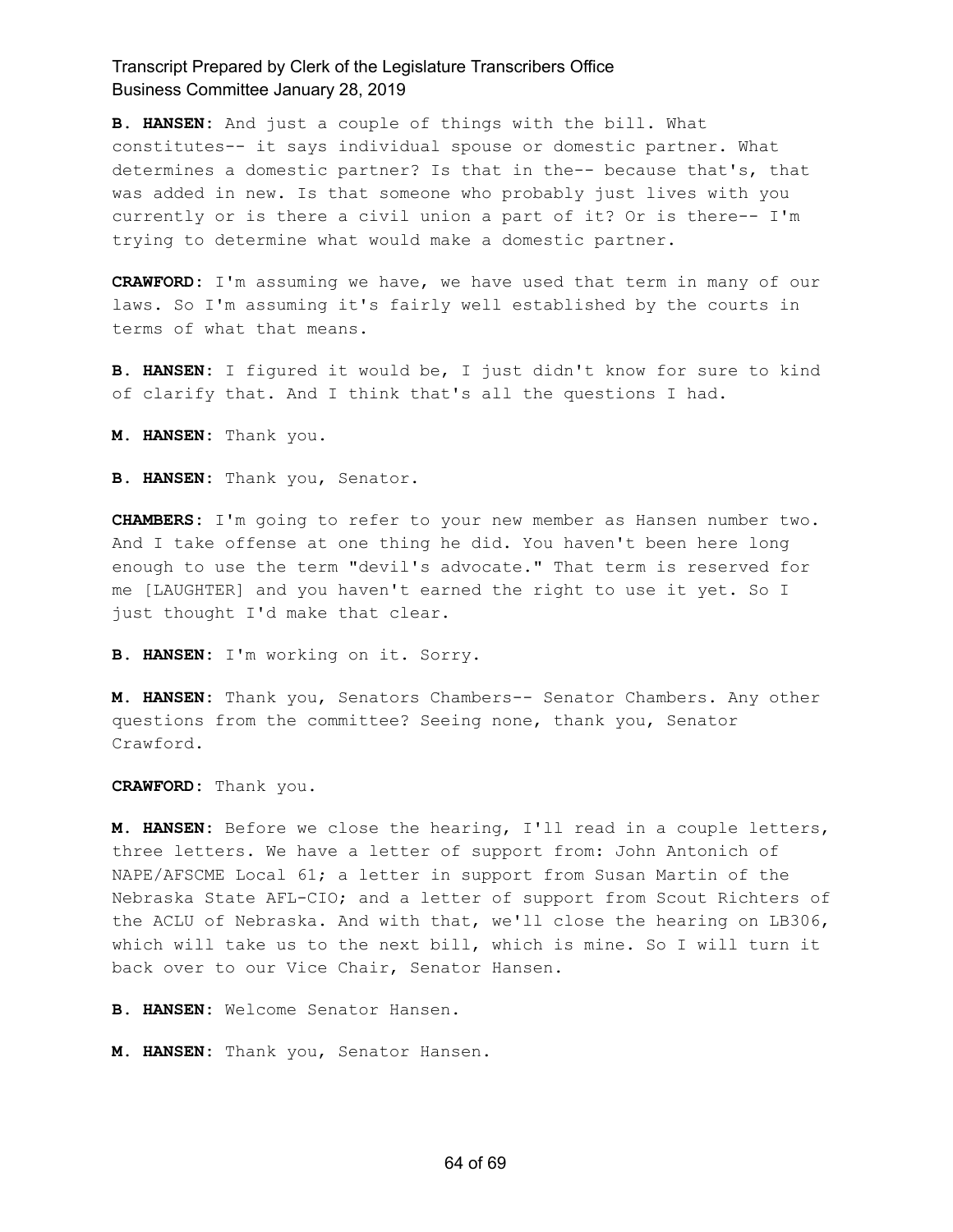**B. HANSEN:** We will hear-- that sounded weird. We will hear your opening statement.

**M. HANSEN:** Appreciate. All right. Good afternoon, Vice Chair Hansen and fellow members of the Business and Labor Committee. My name is Matt Hansen, M-a-t-t H-a-n-s-e-n, and I represent Legislative District 26 in northeast Lincoln. I'm here today to introduce LB359, which I introduced on be-- behalf of the Department of Labor. It is the annual cleanup bill from the department. It does a variety of different mechanisms and changes to the law, which I can briefly summarize. LB359 amends the Unemployment Trust Fund calculation process. It gives the Commissioner of Labor administrative authority to adjust the combined tax rate to keep the Unemployment Trust Fund balance within the target range. It also updates Nebraska Department of Labor accounting processes. LB359 also makes the position of Meatpacking Worker Bill of Rights [SIC] coordinator as a Commissioner appointee rather than a Governor appointee and expands the message-- methods of service for wage payment collection citations. Testifying immediately after me today will be the Department of Labor, who could better explain the details and reasons behind these specific changes. And with that, I will end my opening and ask the committee to consider LB359.

**B. HANSEN:** Any questions? Thank you, Senator Hansen.

**M. HANSEN:** Thank you.

**B. HANSEN:** We will hear any proponent-- proponents on the bill, please.

**JOHN ALBIN:** Vice Chair Hansen, members of the Business and Labor Committee, for the record my name is John Albin, J-o-h-n A-l-b-i-n, I'm the Commissioner of Labor appearing here today in support of LB359. I would like to thank Senator Hansen for introducing LB359 on behalf of the department. LB359 primarily updates language in statute, but also contains two minor substantive changes. Nebraska and every other state that I'm aware of deposits recoveries of overpayments to unem-- overpayments of unemployment benefits to the benefit sub account or the unemployment compensation account and offsets those recoveries against future draws from the Federal Unemployment Trust Fund. However, 48-621 says that they are first deposited to another sub account, the clearing count, and then moved to the federal account before they can be drawn down into the benefit account for the payment of benefits. The amendments at page 2 of LB359 would codify current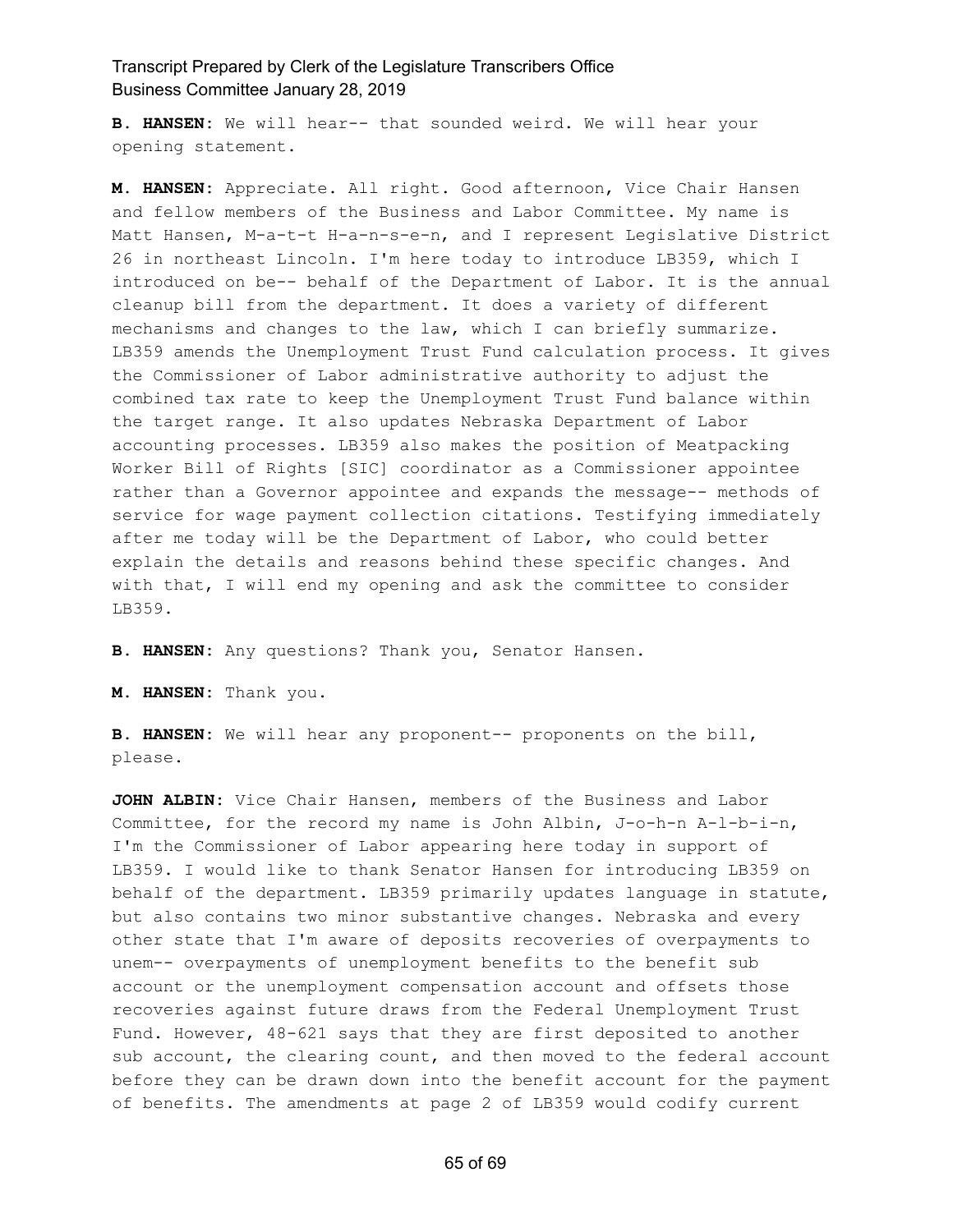practice through a direct deposit to the-- into the benefit account and bring Nebraska into line with other states. The amendment at page 4 merely moves language from Section 48-652 to place in the statutes where it can be more logically found. The amendments on page 6 address an issue that arises when the department contracts to perform studies for other state agencies or outside entities. The department can't pay the expenses of those projects from federal funds, so we need a revolving fund to draw from while awaiting payment. This amendment would specifically authorize the department to use the Employment Security Special Contingent Fund as a revolving fund to pay the expenses from while we await payment. The amendments at page 8 and 9 of LB359 are a couple of housekeeping date changes and a recognition that it's really department staff rather than the worker training board members who prepare the board's annual report. The board has never had a dedicated staff, as the various board support functions are part of a shared duties of several department staff. The changes on page 11 are substantive and do not represent huge policy changes. The Department of Labor used the statutory formula passed by this Legislature in I believe 2005 to set the annual combined rate for employers. As part of the calculation the department considers all combined taxes paid through the third calendar quarter of the calendar year. Each employer files quarterly wage reports and makes quarterly tax payments, and since several of you are business members you're familiar with the process. The department has a pending regulation that would allow employers to provide hours worked by their employees on a court-- on their quarterly wage reports to pay their employees- to pay their unemployment taxes on an annual basis instead of a quarterly basis. In order to avoid the possibility that the delayed payments would cause an unintended change in the rate setting process during the first year of implementation, this change would allow the department to include those taxes the cooperating employers would have paid in those three quarters in the rate computation process. Under the statutory formula, when the account-- amount available for the payment of benefits is 1.1 percent or more of the total wages paid in the state, the Unemployment Fund is considered overfunded under that statutory formula. And the next year's tax rate is set as a reduced rate in order to bring the fund back within the target range of .85 percent to 1 percent of covered wages. The formula does a good job of rebuilding the trust fund when it goes below the target range as is evidenced by the outstanding performance of the fund during the Great Recession. However, the formula does not bring the trust fund balance down fast enough when the trust fund is overfunded. The department has been at a reduced rate schedule for the last six years and will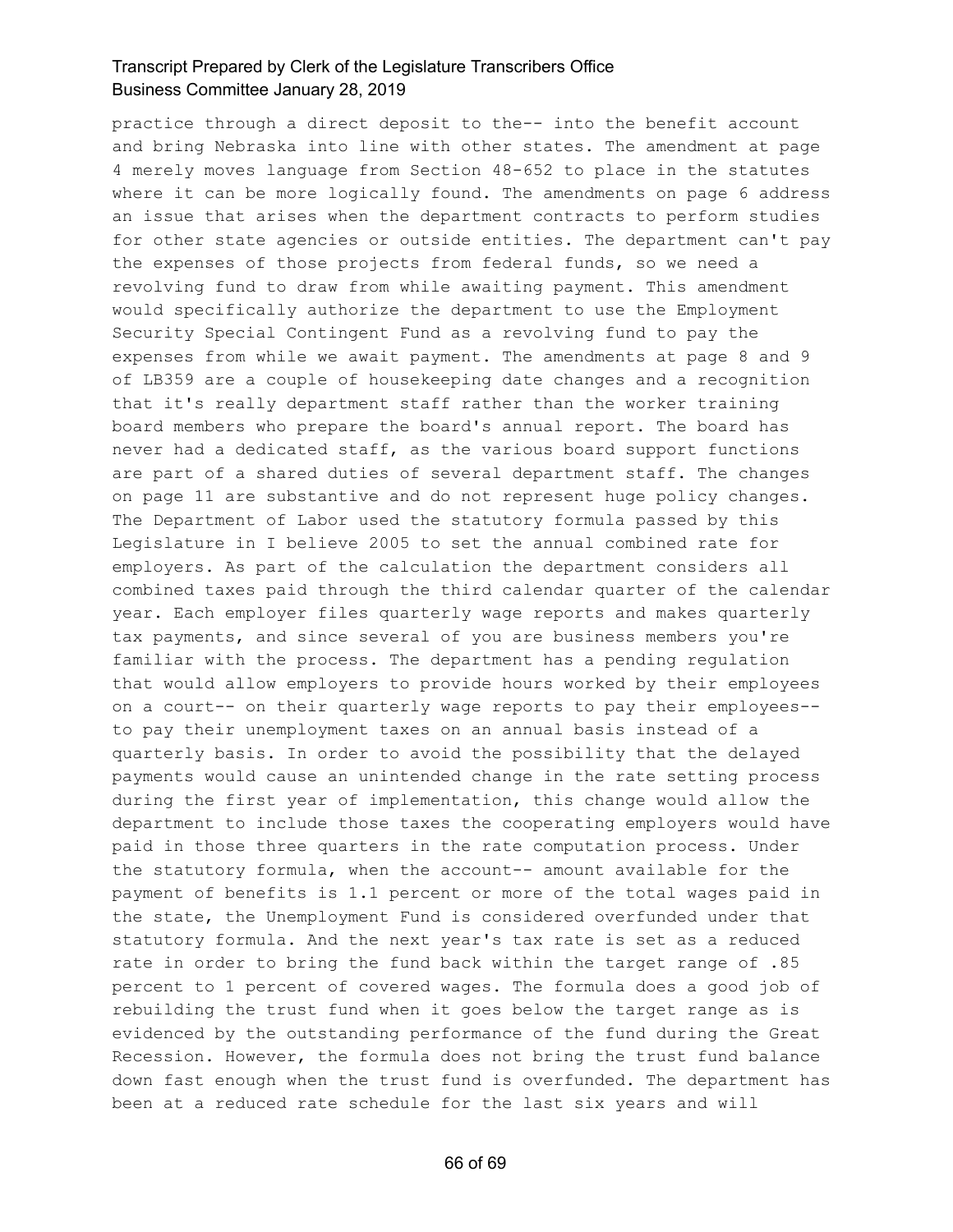probably remain at a reduced rate until the next recession, whenever that is. The amendment at page 12 of LB359 gives the Commissioner the ability to administratively adjust the yield factor to a lower rate on the schedule during the annual rate-setting process to help bring the fund within the target range if the fund is overfunded as determined by the statutory formula. The final two changes at pages 16 and 17 of LB359 expand the methods of service of wage payment and collection citations to include all recognizable methods of service under Chapter 25, Article 5, such as personal service, resident service, and certified mail service and makes the position of the Meatpacking Workers Bill of Rights coordinator a Commissioner appointee rather than a Governor appointee. That concludes my testimony and I'll be happy to answer any questions.

**B. HANSEN:** Senator Lathrop.

**LATHROP:** John, I just have a question about the percentage that's withheld. So we put money into the Unemployment Trust Fund. And then when it gets to a place we sort of stop or we get a smaller withholding from employers?

**JOHN ALBIN:** Yes. Yes.

**LATHROP:** Is the amount that we need to withhold or that we want in the account before that's triggered change under this bill?

**JOHN ALBIN:** No.

**LATHROP:** OK. This-- that's all the same.

**JOHN ALBIN:** That's all--

**LATHROP:** Because you said something about how well we did during the Great Recession.

**JOHN ALBIN:** And we did.

**LATHROP:** I remember-- I remember that. I was involved in that, because we did take some federal dollars to shore that account up and we had a lot of employers who were not happy with their withholding rates during the Great Recession.

**JOHN ALBIN:** We did not take federal dollars to withhold ours. We were solvent throughout. What happened was that the amount of-- the trust fund formula is a set up or the funding formula is set up as a

#### 67 of 69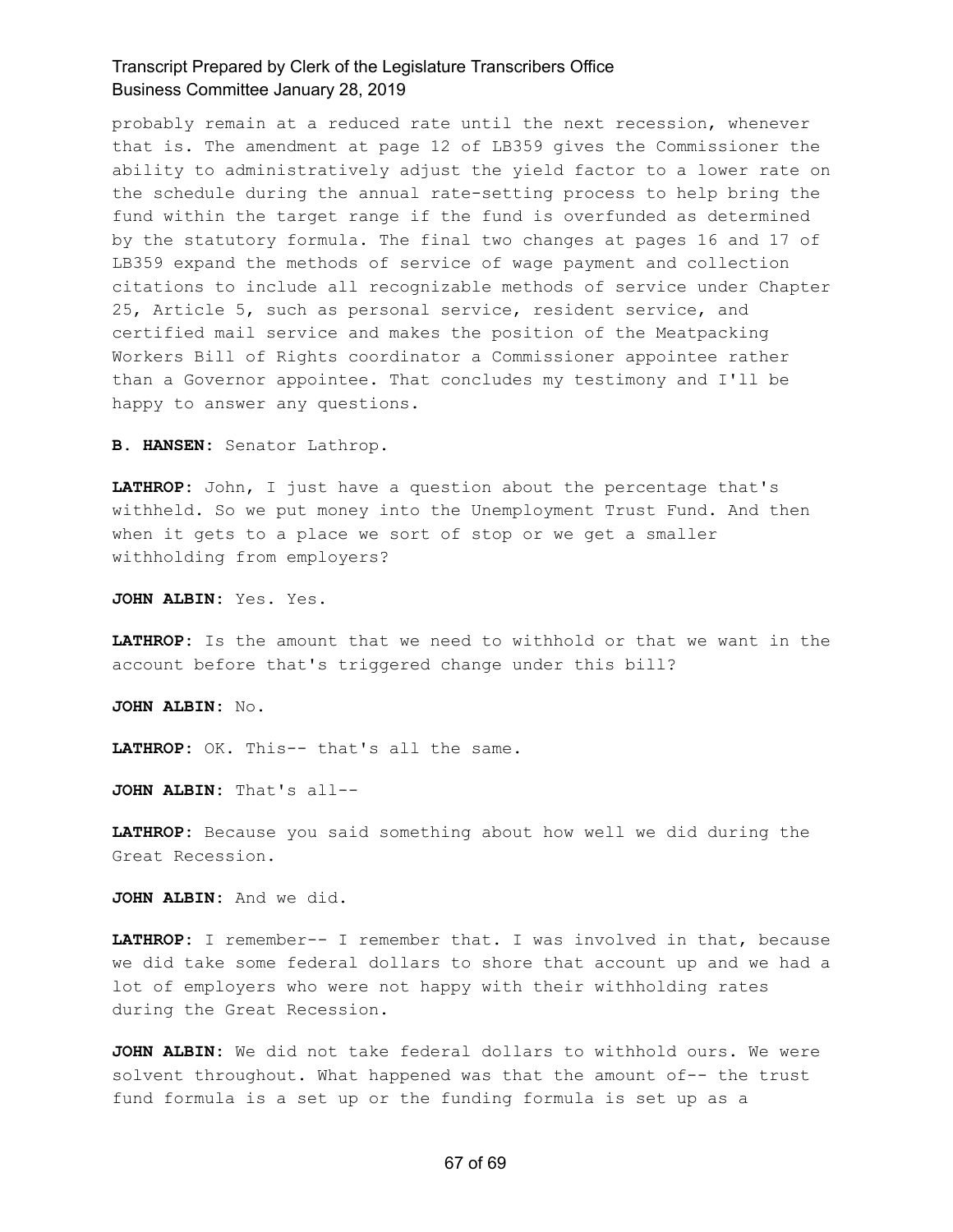pay-as-you-go-plan and it's really pay-as-you-went because we set the rates to recover the same amount of taxes we paid the year before. So we went from some very low benefit payment amounts. We were typically in the \$100 million a year range and in the Great Recession we went up to \$200 million. And under the formula, that basically required you to double your rate for the following year to try and recover that \$200 million. So it wasn't federal funds, but there were some drastic increases during that time period to cushion that blow.

**LATHROP:** But the amount that-- before we trigger the lower rate, that that isn't changing, right?

**JOHN ALBIN:** That does not change. We're still using a formula that we came up with in conjunction with, with Professor Goss at the- everything for below .85 percent is considered a, a-- there's increased rate, and that did happen during the Great Recession, and everything 1 percent or more triggers a reduced rate. And that will continue under this bill.

**LATHROP:** OK. When you said Professor Goss that, that sounds like something that's happened not that long ago. When did those-- when did those percentages change?

**JOHN ALBIN:** Actually, the-- there weren't percentages until Senator Cunningham brought the bill, I believe our bill was in 2004.

**LATHROP:** OK.

**JOHN ALBIN:** I could be wrong in that year. And up until then it was kind of whatever the Commissioner and the Governor thought would be the appropriate rate for the next year, which was a lot of guesswork on our part. And we want-- and everybody would come to us and say, well, you could-- you could have got just this much or late or you should have gone this much more. And so we said let's put it in statute. We'll all agree upon what that appropriate range is.

**LATHROP:** And that was done in '04?

**JOHN ALBIN:** I believe that was '04.

**LATHROP:** OK. That's what I wanted to know. I just want to make sure we don't go down-- because the thing about that Unemployment Trust Fund is it hits employers at the worst time. Business is low, they've got